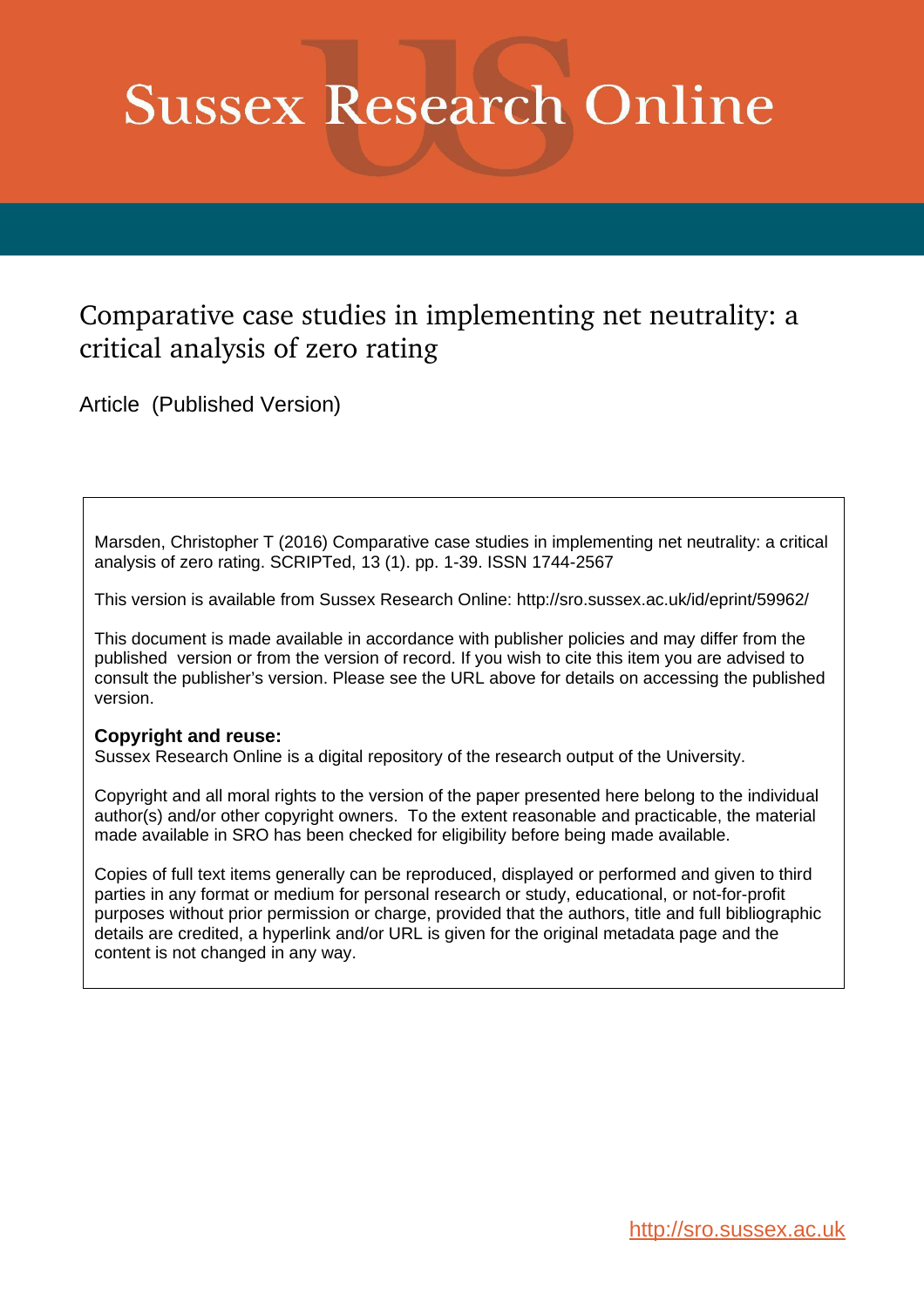# scripted |

#### *Volume 13, Issue 1, April 2016*

### **COMPARATIVE CASE STUDIES IN IMPLEMENTING NET NEUTRALITY: A CRITICAL ANALYSIS OF ZERO RATING**

*Christopher T. Marsden \**

#### **Abstract**

1

This article critically examines the relatively few examples of regulatory implementation of network neutrality enforcement at national level. It draws on coregulatory and self-regulatory theories of implementation and capture, and interdisciplinary studies into the real-world effect of regulatory threats to traffic management practices (TMP). Most academic and policy literature on net neutrality regulation has focussed on legislative proposals and economic or technological principles, rather than specific examples of comparative national implementation. This is in part due to the relatively few case studies of effective implementation of legislation. The article presents the results of fieldwork in South America, North America and Europe over an extended period (2003-2015). The countries studied are: Brazil, India, Chile, Norway, Netherlands, Slovenia, Canada, United States, European Union. Empirical interviews were conducted in-field with regulators, government officials, ISPs, content providers, academic experts, NGOs and other stakeholders from Chile, Brazil, United States, India, Canada, United Kingdom, Netherlands, Slovenia, Norway. It also explores the opaque practices of co-regulatory forums where governments or regulators have decided on partial private rather than public diplomacy with ISPs, notably in the US, Norway and UK. The article notes the limited political and administrative commitment to effective regulation thus far, and draws on that critical analysis to propose reasons for failure to implement effective regulation. Finally, it compares results of implementations and proposes a framework for a regulatory toolkit. The specific issue considered are the tolerance of zero rating practices, notably as deployed by mobile ISPs.

DOI: 10.2966/scrip.x.x

**OSE**<br>EXECUTE: Marsden 2016. This work is licensed under a <u>Creative</u> [Commons Licence.](http://creativecommons.org/licenses/by-nc-nd/2.5/scotland/) Please click on the link to read the terms and conditions.

<sup>\*</sup> Professor, University of Sussex School of Law, Sussex, United Kingdom.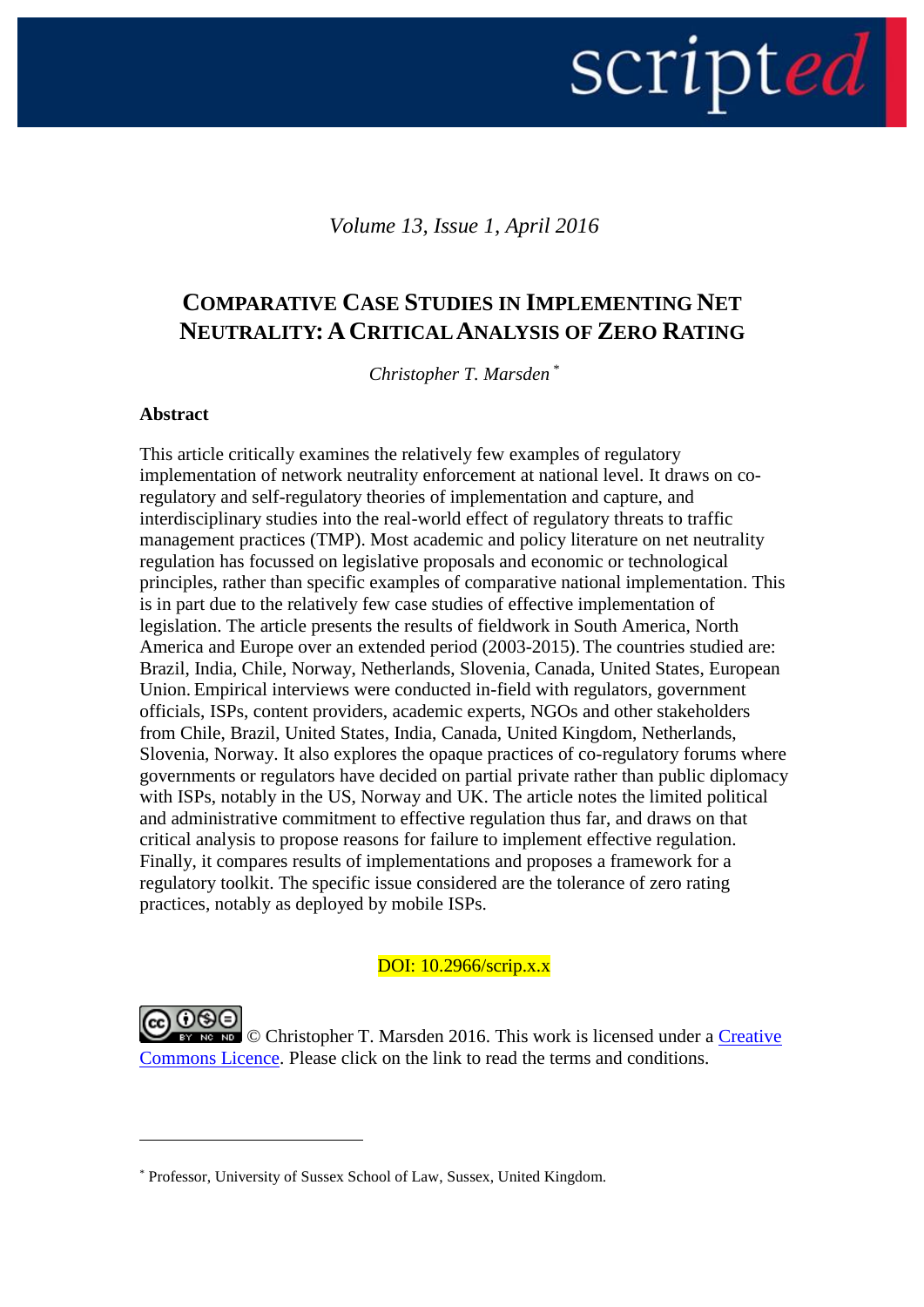#### **1. Introduction**

1

This article critically examines the relatively few examples of regulatory implementation of network neutrality enforcement at national level, focussed on zero rating. It studies co-regulation (where legislation permits regulation but the regulator forbears given evidence of effective self-regulation) and self-regulation schemes' implementation and capture,<sup>1</sup> and interdisciplinary studies into the real-world effect of regulatory threats to traffic management practices (TMP). Most academic and policy literature on net neutrality regulation has focussed on legislative proposals and economic or technological principles, rather than specific examples of comparative national implementation, which are of more recent vintage. I examine the relatively few case studies of effective implementation of legislation, and make comparisons with appropriate fieldwork to assess the true scope of institutional policy transfer.

This article presents the results of fieldwork in South America, North America and Europe over an extended period (2003-2015), the latter part of which focussed on implementation. It also examines the ground-breaking example of India, where a successful anti-Facebook campaign by civil society in 2015 resulted in regulation to ban zero rating announced on 8 February  $2016<sup>2</sup>$  The other countries studied are: Brazil, Chile, Norway, Netherlands, Slovenia, United States, European Union. This article is based on rigorous in-country fieldwork. <sup>3</sup> Empirical interviews were conducted in-field with regulators, government officials, ISPs, content providers, academic experts, NGOs and other stakeholders from Chile, Brazil, United States, Canada, United Kingdom, Netherlands, Slovenia, Norway. (Note the UK is locked into a "light touch" regulatory regime, which has focussed on behavioural "nudge" responses to net neutrality violations, though it has also conducted technical measurement of both broadband speeds and traffic measurement, as well as a recent study into types of monitoring, so that "regulators keep a close watch on the operations of the market, using frequent detailed traffic measurement reports." <sup>4</sup> The UK is not further considered in this article except as subject to European law.)

The article notes the limited political and administrative commitment to effective regulation thus far in the countries examined, and draws on that critical analysis to propose reasons for failure to implement effective regulation. Finally, it compares results of implementations and proposes a framework for a regulatory toolkit for those jurisdictions that intend effective practical implementation of some or all of the net neutrality proposals currently debated. The specific issue considered is the tolerance of zero rating practices, notably as deployed by mobile ISPs.

<sup>1</sup> See definitions in B Leveson, *An Inquiry Into the Culture and Ethics of the Press, Politicians and Police: Volume IV* (2012) available at

[https://www.gov.uk/government/uploads/system/uploads/attachment\\_data/file/270943/0780\\_iv.pdf,](https://www.gov.uk/government/uploads/system/uploads/attachment_data/file/270943/0780_iv.pdf) at 1739, Para 2.31.

<sup>&</sup>lt;sup>2</sup> "Prohibition of Discriminatory Tariffs for Data Services Regulations" (No.2 of 2016,2016) Gazette of India.

<sup>&</sup>lt;sup>3</sup> With the exception of Chile, where the UN CEPAL in 2013 and Brazilian CGI in 2015 provided a forum for Chilean stakeholders to travel to workshops on comparative implementation.

<sup>4</sup> J Crowcroft, "The UK Does not Yet Need Net Neutrality Regulations" (2015) *The Conversation* available at<http://phys.org/news/2015-03-uk-doesnt-net-neutrality.html> (accessed 9 Feb 16).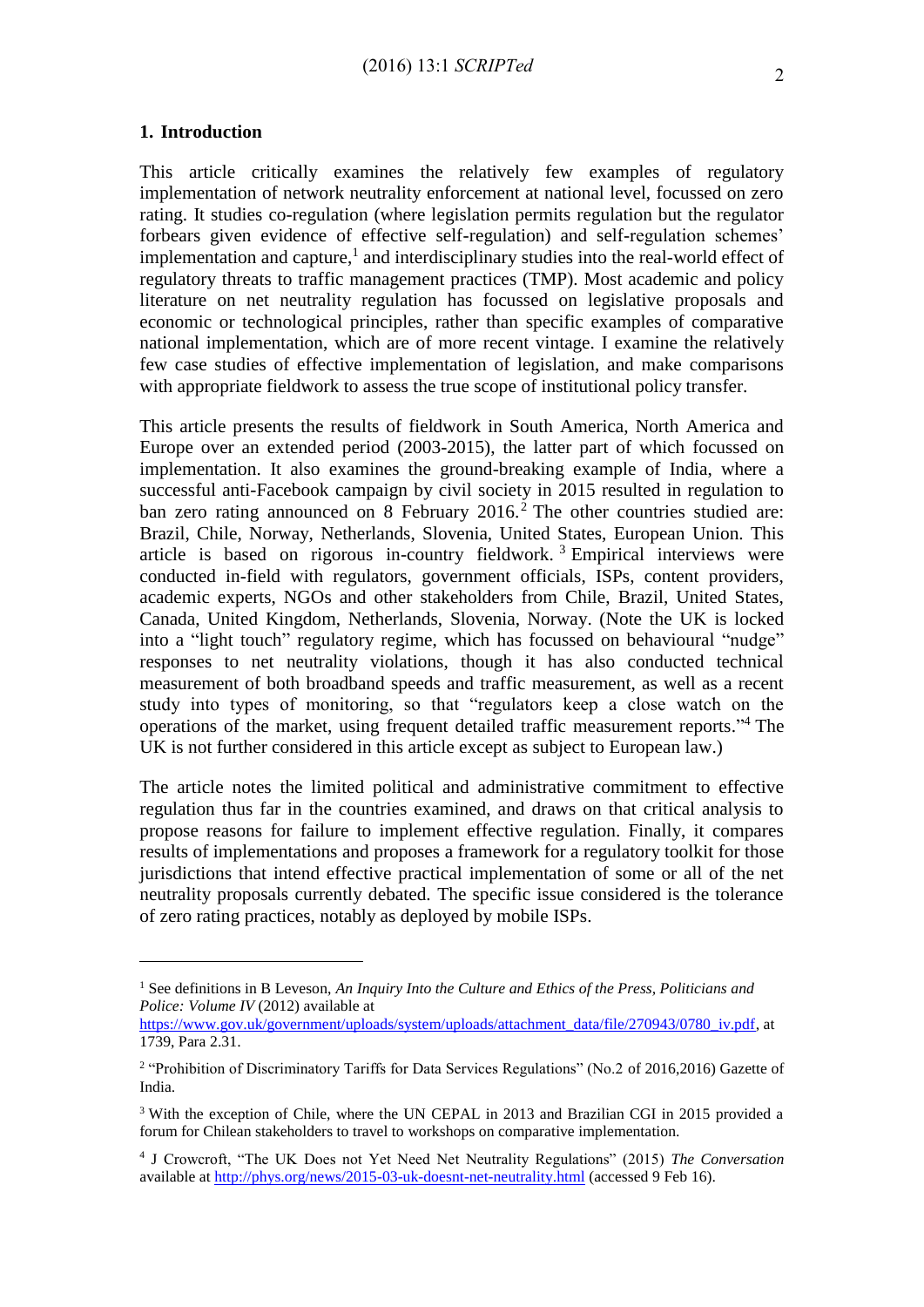#### **2. Case Studies in Net Neutrality Regulation**

1

Net neutrality has advanced from thwarted regulatory proposal to actual regulatory action in several advanced and developing nations since 2012. Prior to that, theorists lined up on either side of the debate, for and against specific regulation, in the United States and Europe.<sup>5</sup> While regulatory and legislative logiams and litigation have resulted in delayed implementation of regulation in the United States, Brazil and European Union in the period since their respective initial intentions to regulate were announced in 2009,<sup>6</sup> several countries have passed legislation and/or implemented regulation of net neutrality. Table 1 below details the nation, legislation or regulation, its date of publication, and the date of enforcement, if any. The case studies detail those incidents of enforcement, for instance the 2014 actions in Netherlands and 2015 in Slovenia. It is assumed the Indian regulations will be enforced following the sixmonth grace period for existing zero rated packages.

<sup>5</sup> The two opposing law and economics camps on these issues in the origins of the debate are described in C Marsden et al, "Assessing Indirect Impacts of the EC Proposals for Video Regulation" (2006) available at <http://stakeholders.ofcom.org.uk/binaries/research/tv-research/videoregulation.pdf> (accessed 5 Mar 16). For those against regulation, see e.g. R Hahn and S Wallsten, "The Economics of Net Neutrality" (2006) available at <https://server1.tepper.cmu.edu/ecommerce/Economics%20of%20Net%20Neutrality.pdf> (accessed 5 Mar 16); J Speta, "FCC Authority to Regulate the Internet: Creating It and Limiting It" (2004) 35 *Loyola University Chicago Law Journal* 15-39; C Yoo, "Network Neutrality and the Economics of Congestion" (2006) 94 *Georgetown Law Journal* 1847-1908. For those in favour of regulation, see e.g. M Lemley and L Lessig, *Ex Parte Declaration Of Professor Mark A. Lemley And Professor Lawrence Lessig In The Matter Of: Application For Consent To The Transfer Of Control Of Licenses of MediaOne Group, Inc. To AT&T Corp* (1999) available at <https://cyber.law.harvard.edu/works/lessig/lem-lesd.pdf> (accessed 5 Mar 16); T Wu, "Network Neutrality, Broadband Discrimination" (2003) 2 *Journal on Telecommunications and High Technology Law* 141-172; T Wu, "When Code Isn't Law" (2003) 89 *Virginia Law Review* 679-751; T Wu, "Wireless Carterfone" (2007) 1 *International Journal of Communication* 389-426; R Frieden, "What Do Pizza Delivery and Information Services Have in Common? Lessons From Recent Judicial and Regulatory Struggles with Convergence" (2006) 32 *Rutgers Computer and Technology Law Journal* 247-296; B Cherry, "Misusing Network Neutrality to Eliminate Common Carriage Threatens Free Speech and the Postal System" (2006) 33 *Northern Kentucky Law Review* 483-511; N Economides and J Tåg, "Network Neutrality on the Internet: A Two-Sided Market Analysis" (2012) 24 *Information Economics and Policy* 91-104; P Weiser, "The Future of Internet Regulation" (2009) 43 *UC Davis Law Review* 529-590; B Frischmann and B van Schewick, "Yoo's Frame and What It Ignores: Network Neutrality and the Economics of an Information Superhighway" (2007) 47 *Jurimetrics Journal* 383- 428. Since that point, the debate has turned from theory to evidence and implementation details, on which this article focuses.

<sup>6</sup> C Marsden, "Summary of October Events Regulators" available at

<http://chrismarsden.blogspot.co.uk/2009/10/summary-of-october-events-regulators.html> (accessed 9 Feb 16).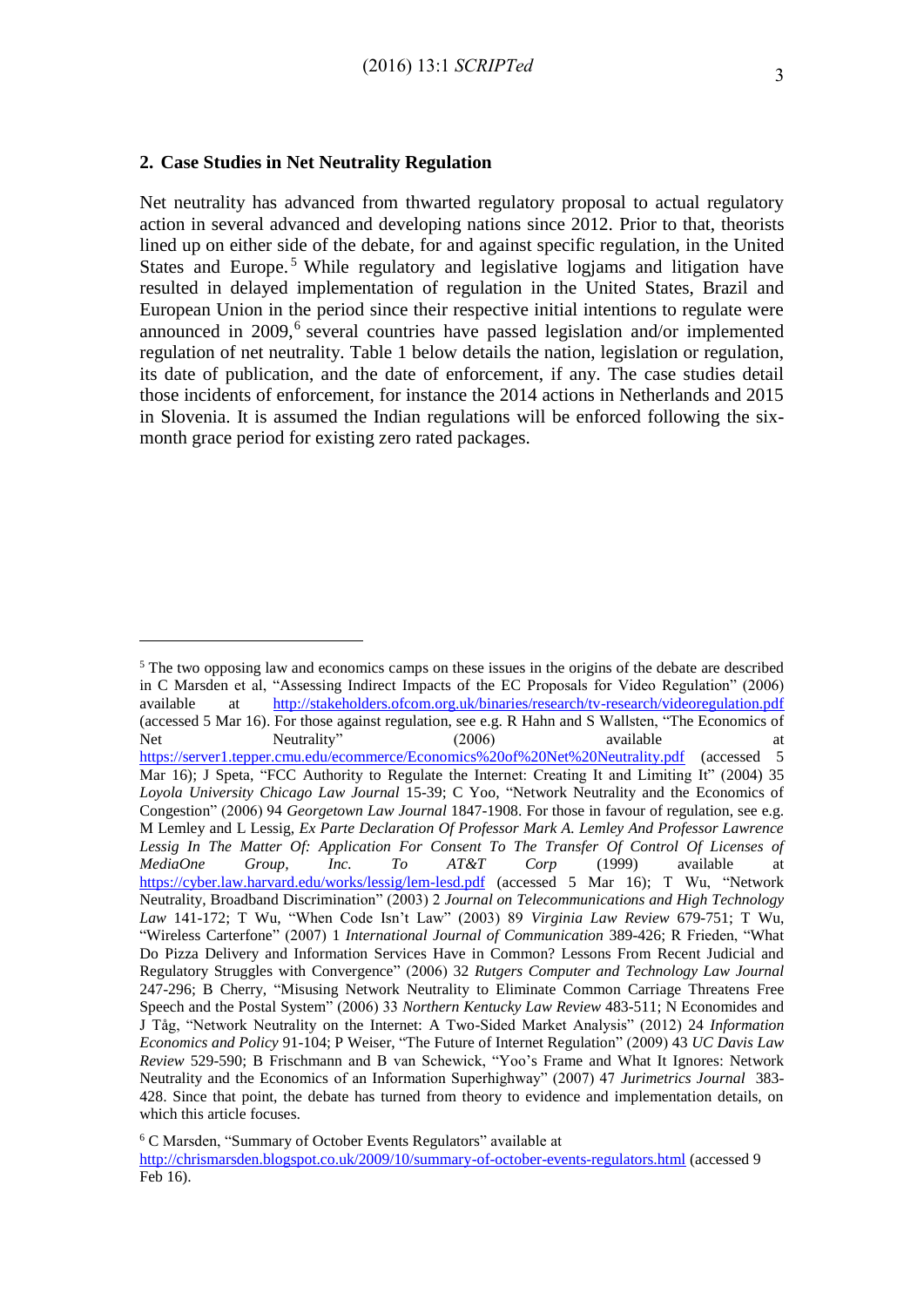| Country            | Legislation/regulation                                                 | Published           | Date Enforced                                                            |
|--------------------|------------------------------------------------------------------------|---------------------|--------------------------------------------------------------------------|
| Norway             | Guidelines <sup>7</sup>                                                | $24/2/2009^{\circ}$ | Zero rating declaration<br>by<br><b>NKOM</b> of 2014                     |
| Costa Rica         | Constitucional De La Corte<br>Sala<br>Suprema De Justicia <sup>9</sup> | 13/7/2010           | 2010<br>$\mathbf{b}$<br>Supreme<br>Court<br>precedent                    |
| Chile              | Law $20.453^{10}$                                                      | 18/8/2010           | Decree 368, $15/12/2010$ <sup>n</sup>                                    |
| <b>Netherlands</b> | Telecoms Act $2012^{12}$                                               | 7/6/2012            | Guidelines<br>2014<br>and<br>$15/5/2015$ <sup>13</sup>                   |
| Slovenia           | Electronic Communications<br>$Law$ on<br>$2012^{14}$                   | 20/12/2012          | Zero rating $2015$                                                       |
| Finland            | Information Society Code $(917/2014)$ <sup>15</sup>                    | 17/9/2014           | 2014                                                                     |
| India              | Regulations (No.2 of 2016)                                             | 8/2/2016            | August: 6 months after Gazette<br>publication date                       |
| Brazil             | Law No. $12.965$                                                       | 23/4/2014           | Consultation<br>2015-16.<br>$\mathbf{n}$<br>implementation <sup>16</sup> |

**Table 1. Notable net neutrality laws or regulation.**

<sup>&</sup>lt;sup>7</sup> See guidelines at **<Nkom>** (undated) Net Neutrality, at http://eng.nkom.no/technical/internet/netneutrality/net-neutrality (accessed 9 Feb 16)

<sup>8</sup> T Olsen, "Net Neutrality Activities at BEREC and Nkom, Norwegian Communications Authority" (2015), slide 5, available at [http://berec.europa.eu/files/doc/2015-07-](http://berec.europa.eu/files/doc/2015-07-13_09_56_36_3.%20Noruega%20Nkom%20net%20neutrality%20-%20Summit%20BEREC-EaPeReg-REGULATEL-EMERG.pdf) [13\\_09\\_56\\_36\\_3.%20Noruega%20Nkom%20net%20neutrality%20-%20Summit%20BEREC-](http://berec.europa.eu/files/doc/2015-07-13_09_56_36_3.%20Noruega%20Nkom%20net%20neutrality%20-%20Summit%20BEREC-EaPeReg-REGULATEL-EMERG.pdf)[EaPeReg-REGULATEL-EMERG.pdf](http://berec.europa.eu/files/doc/2015-07-13_09_56_36_3.%20Noruega%20Nkom%20net%20neutrality%20-%20Summit%20BEREC-EaPeReg-REGULATEL-EMERG.pdf) (accessed 9 Feb 16).

<sup>9</sup> *Andrés Oviedo Guzmán, Fabio Isaac Masís Fallas Y Juan Manuel Campos Ávila, v. Ministerio De Ambiente, Energía Y Telecomunicaciones, Ministerio De La Presidencia*, available at <http://www.technollama.co.uk/wp-content/uploads/2012/04/Voto2010-12790SalaConstitucionalCR.pdf> (accessed 9 Feb  $16$ )

<sup>10</sup> See <http://www.leychile.cl/Navegar?idNorma=1016570&buscar=NEUTRALIDAD+DE+RED> (accessed 9 Feb 16)

<sup>&</sup>lt;sup>11</sup> See [http://www.subtel.gob.cl/images/stories/articles/subtel/asocfile/10d\\_0368.pdf](http://www.subtel.gob.cl/images/stories/articles/subtel/asocfile/10d_0368.pdf) (accessed 9 Feb 16)

<sup>12</sup> See [http://www.government.nl/documents-and-publications/notes/2012/06/07/dutch](http://www.government.nl/documents-and-publications/notes/2012/06/07/dutch-telecommunications-act.html)[telecommunications-act.html](http://www.government.nl/documents-and-publications/notes/2012/06/07/dutch-telecommunications-act.html) (accessed 9 Feb 16)

<sup>13</sup> Netherlands Department of Economic Affairs, *Net Neutrality Guidelines May 15th, for the Authority for Consumers and Markets (ACM) for the enforcement by ACM of Article 7.4a of the Netherlands Telecommunications Act 2012* (2015).

<sup>14</sup> No. 003-02-10/2012-32, available at<http://www.uradni-list.si/1/content?id=11144> (accessed 5 Mar 16).

<sup>15</sup> See<https://www.finlex.fi/fi/laki/kaannokset/2014/en20140917.pdf> (accessed 9 Feb 16)

<sup>&</sup>lt;sup>16</sup> For updates, see Ministry of Justice (2016) available at <http://pensando.mj.gov.br/marcocivil/> (accessed 9 Feb 16)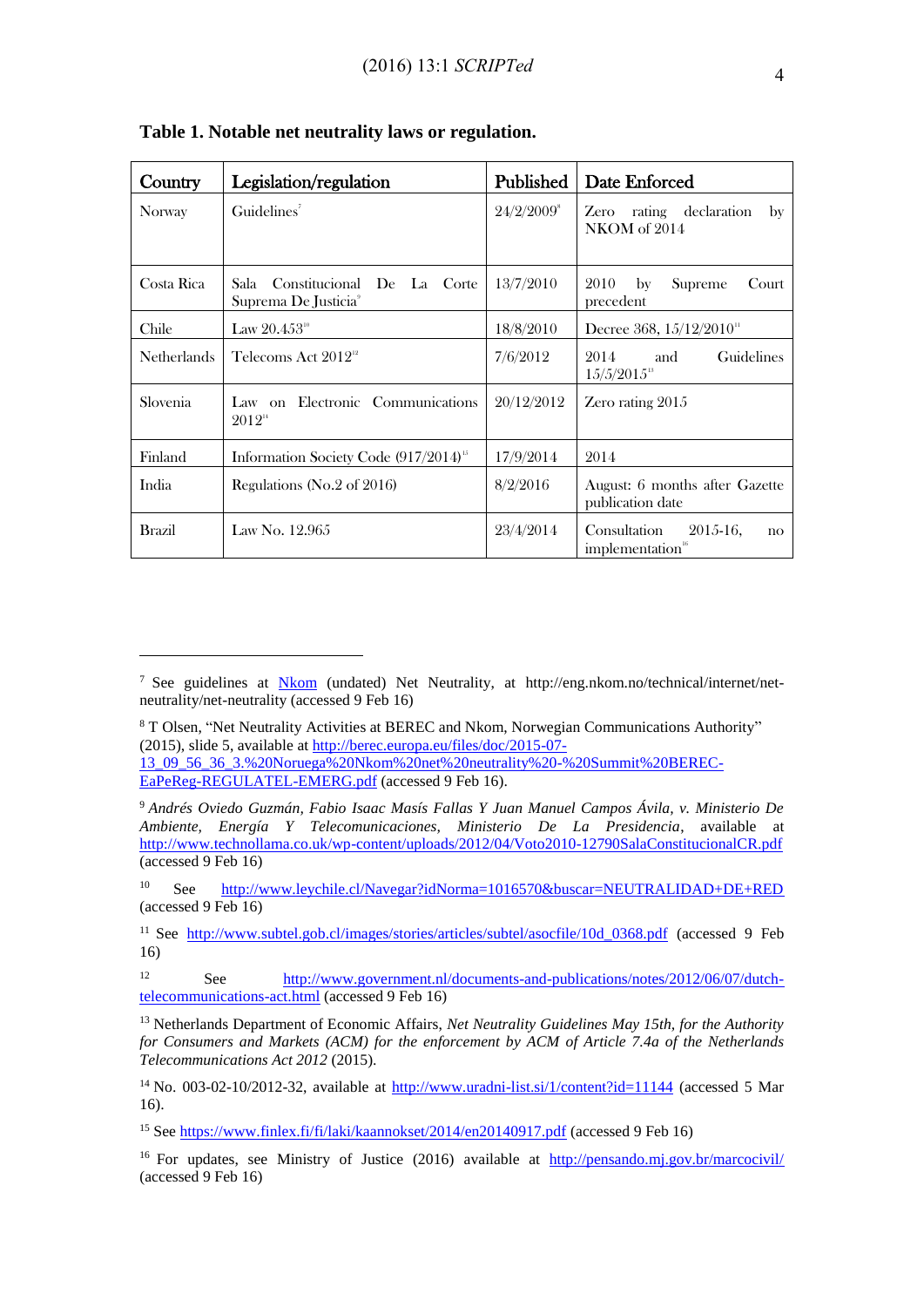I do not detail the United States and European Union in Table 1, as their regulation and legislation have been a drawn-out and complex series of actions summarised briefly in the case studies. Note that the European legislation is followed by guidelines to be issued by the body of regulators by end-August 2016. <sup>17</sup> The United States regulator awaits a Federal Appeals Court decision on its 2015 regulation, <sup>18</sup> during a Presidential electoral year.<sup>19</sup> Neither EU nor US is expected to prove active until late 2016. Both jurisdictions will produce a very substantial volume of regulatory analysis in coming years,<sup>20</sup> and this comparative treatment considers both only briefly.

Other well-known case studies include South Korea  $(2011-13)$ ,  $^{21}$  Japan  $(2009)$ ,  $^{22}$ Israel  $(2011)^{23}$  and Singapore  $(2011)^{24}$  Much research has been conducted into net neutrality in other EU member states, notably the United Kingdom,<sup>25</sup> Germany and

 $17$  BoR (15) 226 Statement on BEREC's work to produce guidelines for the implementation of net neutrality provisions of the TSM regulation of 15.12.2015.

<sup>&</sup>lt;sup>18</sup> Joint Mot. Stay or Expedition U.S. Telecom Ass'n, No. 15-1063 (2015) available at: <http://www.fhhlaw.com/1501063.net%20neutrality%20stay%20request.2015.05.13.PDF> (accessed 9 Feb 16); Order Denying in Part & Granting in Part Joint Mot. Stay or Expedition at 1-2, U.S. Telecom Ass'n, No. 15-1063 of June 11, 2015; Protecting & Promoting the Open Internet, Order Denying Stay Petitions, DA 15-563, of May 8, 2015.

<sup>19</sup> K Bode "ISPs Are Trampling Net Neutrality While The FCC Sits Boxed In By Lawsuits" (2016) available at: [https://www.techdirt.com/articles/20160201/06351633480/isps-are-trampling-net](https://www.techdirt.com/articles/20160201/06351633480/isps-are-trampling-net-neutrality-while-fcc-sits-boxed-lawsuits-upcoming-election.shtml)[neutrality-while-fcc-sits-boxed-lawsuits-upcoming-election.shtml](https://www.techdirt.com/articles/20160201/06351633480/isps-are-trampling-net-neutrality-while-fcc-sits-boxed-lawsuits-upcoming-election.shtml) (accessed 9 Feb 16)

 $20$  R Frieden, "Déjà vu All Over Again: Questions and a Few Suggestions on How the FCC Can Lawfully Regulate Internet Access" (2015) 67 *Federal Communications Law Journal* 325-376

 $21$  Dong-Hee Shin (2014) A comparative analysis of net neutrality: Insights gained by juxtaposing the U.S. and Korea, Telecommunications Policy, Volume 38, Issue 11, pp 1117-1133, ISSN 0308-5961, http://dx.doi.org/10.1016/j.telpol.2014.09.010 (accessed 9 Feb 16) citing Korean Communications Commission (2013) 'Criteria on Reasonable Management and Use of Communications Networks and Transparency in Traffic Management' October 2013, finalised December 2013.

<sup>&</sup>lt;sup>22</sup> T Jitsuzumi, "Recent Development of Net Neutrality Conditions in Japan" (2015) available at [http://www.slideshare.net/toshiyajitsuzumi/recent-development-of-net-neutrality-conditions-in](http://www.slideshare.net/toshiyajitsuzumi/recent-development-of-net-neutrality-conditions-in-japan?qid=aa9e9595-f430-434a-b6f2-1b2444237266&v=default&b=&from_search=1)[japan?qid=aa9e9595-f430-434a-b6f2-1b2444237266&v=default&b=&from\\_search=1](http://www.slideshare.net/toshiyajitsuzumi/recent-development-of-net-neutrality-conditions-in-japan?qid=aa9e9595-f430-434a-b6f2-1b2444237266&v=default&b=&from_search=1) (accessed 9 Feb 16).

<sup>&</sup>lt;sup>23</sup> A Cahan-Gonen, "Internet (over-the-top) Services and Challenges to Regulation" (2015) available at [http://berec.europa.eu/files/doc/2.%20Israel%20adi%20presentation%20emerg%2023.6.15%20Israel.p](http://berec.europa.eu/files/doc/2.%20Israel%20adi%20presentation%20emerg%2023.6.15%20Israel.pdf) [df](http://berec.europa.eu/files/doc/2.%20Israel%20adi%20presentation%20emerg%2023.6.15%20Israel.pdf) (accessed 9 Feb 16). See also E Greenbaum, "Net Neutrality II" (2014) available at <https://israeltechnologylaw.wordpress.com/2014/02/13/net-neutrality-ii/> (accessed 9 Feb 16).

<sup>&</sup>lt;sup>24</sup> Info-communications Development Authority of Singapore, "IDA's Decision and Explanatory Memorandum for the public consultation on Net Neutrality" (2011) available at [https://www.ida.gov.sg/Policies-and-Regulations/Consultation-Papers-and-](https://www.ida.gov.sg/Policies-and-Regulations/Consultation-Papers-and-Decisions/Store/Consultation-on-Policy-Framework-for-Net-Neutrality)

[Decisions/Store/Consultation-on-Policy-Framework-for-Net-Neutrality](https://www.ida.gov.sg/Policies-and-Regulations/Consultation-Papers-and-Decisions/Store/Consultation-on-Policy-Framework-for-Net-Neutrality) (accessed 5 Mar 16). Note that in such a censorious authoritarian state, the degree of openness of the consultation and its enforcement remain highly contentious.

<sup>&</sup>lt;sup>25</sup> C Marsden, "Net Neutrality Regulation in the UK: More Transparency and Switching" (2014) available at [http://papers.ssrn.com/sol3/papers.cfm?abstract\\_id=2423284](http://papers.ssrn.com/sol3/papers.cfm?abstract_id=2423284) (accessed 9 Feb 16).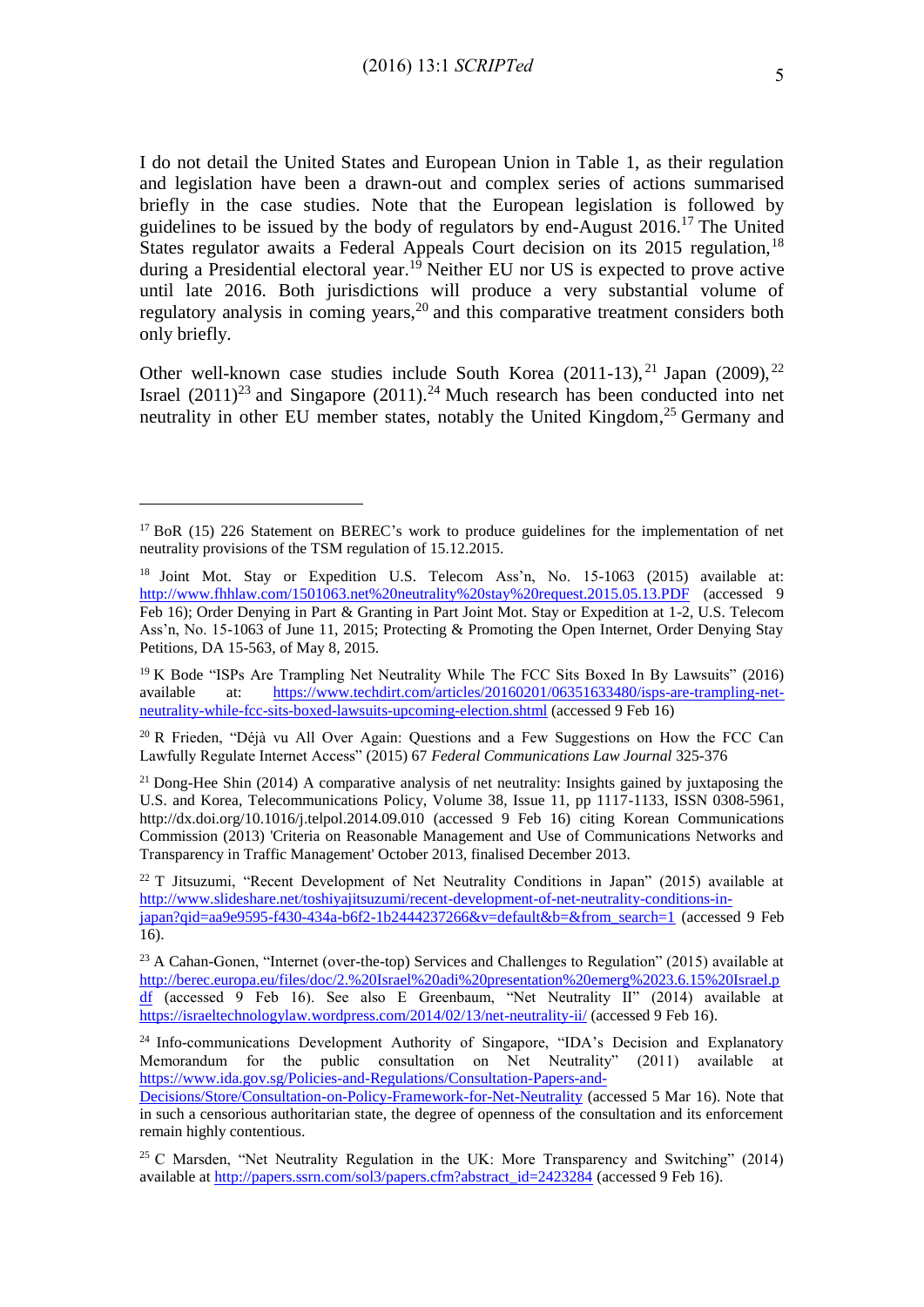France,<sup>26</sup> which has not been translated into specific net neutrality regulatory action. In Belgium, Italy and Luxembourg, proposals have been put forward for legislation, but no law has yet been passed, in view of the ongoing European Regulation negotiations since  $2013$ .<sup>27</sup> An exception to this regulatory activity is the United Kingdom, whose government opposes net neutrality, and whose regulator's role has been both restricted to encouraging self-regulation and since 2009 funding research by SamKnows into detection of TMP, and its effect on consumers.<sup>28</sup> Empirical analysis of UK ISP practices show that net neutrality violations have been far more frequent in the UK than US.<sup>29</sup>

In each of the eight case studies, initial confusion at lack of clarity in net neutrality laws <sup>30</sup> gave way to significant cases particularly since 2014 which have given regulators the opportunity to clarify their legislation or regulation. The majority of such cases relate to mobile (or in US parlance "wireless") net neutrality, and in particular so-called "zero rating" practices.

#### **2.1. Zero Rating**

1

The developed countries have recently legislated for or regulated for "net neutrality", the principle that Internet Service Providers (ISPs) should not discriminate between different applications, services and content accessed by their users. <sup>31</sup> This victory for net neutrality proponents came after twenty years of attempted discrimination between content streams within the walled gardens of both fixed and mobile ISPs, such as AOL in the 1990s, and Vodafone Live/360 in 2002-11, which was intended to challenge the Apple AppStore and Android/GooglePlay.<sup>32</sup> Alongside their walled gardens, these ISPs enforced monthly data caps preventing their customers having unlimited use of the Internet. Fixed line walled gardens failed in view of the easy access to the open Internet at increasingly low cost offered by broadband access. A recent history is provided by Kantrowitz.<sup>33</sup> Continued attempts to maintain walled

<sup>26</sup> C Jasserand, "Critical Views on the French Approach to 'Net Neutrality'" (2013) 16 *Journal of Internet Law* 18-28.

<sup>27</sup> Based on the proposal for a law in *COM(2013) 627 final 2013/0309 (COD) Proposal for a Regulation laying down measures concerning the European single market for electronic communications and to achieve a Connected Continent* (2015) available at [http://www.consilium.europa.eu/en/press/press-releases/2015/07/pdf/st10409-re01\\_en15\\_pdf/.](http://www.consilium.europa.eu/en/press/press-releases/2015/07/pdf/st10409-re01_en15_pdf/)

<sup>&</sup>lt;sup>28</sup> It was proven by SamKnows in 2008 that British Telecom throttled all P2P traffic aggressively during evening peak: see B Collins, "Sam Shines a Light on BT's Traffic Shaping" (2008) available at <http://www.alphr.com/news/internet/216252/sam-shines-a-light-on-bts-traffic-shaping> (accessed 9 Feb 16).

<sup>&</sup>lt;sup>29</sup> A Cooper and I Brown, "Net Neutrality: Discrimination, Competition, and Innovation in the UK and US" (2015) 15 *ACM Transactions on Internet Technology* 1-21.

<sup>30</sup> C Marsden, "Presentation on Net Neutrality" (2013) available at <http://chrismarsden.blogspot.co.uk/2013/10/presentation-on-net-neutrality-at.html> (accessed 9 Feb 16).

<sup>&</sup>lt;sup>31</sup> See Wu, "Network Neutrality, Broadband Discrimination" and "Wireless Carterfone", note 5 above.

<sup>&</sup>lt;sup>32</sup> R Wray, "Vodafone 360: Mobile Provider Launches New Applications Service" (2009) available at <http://www.theguardian.com/business/2009/sep/20/vodafonegroup-telecoms> (accessed 5 Mar 16).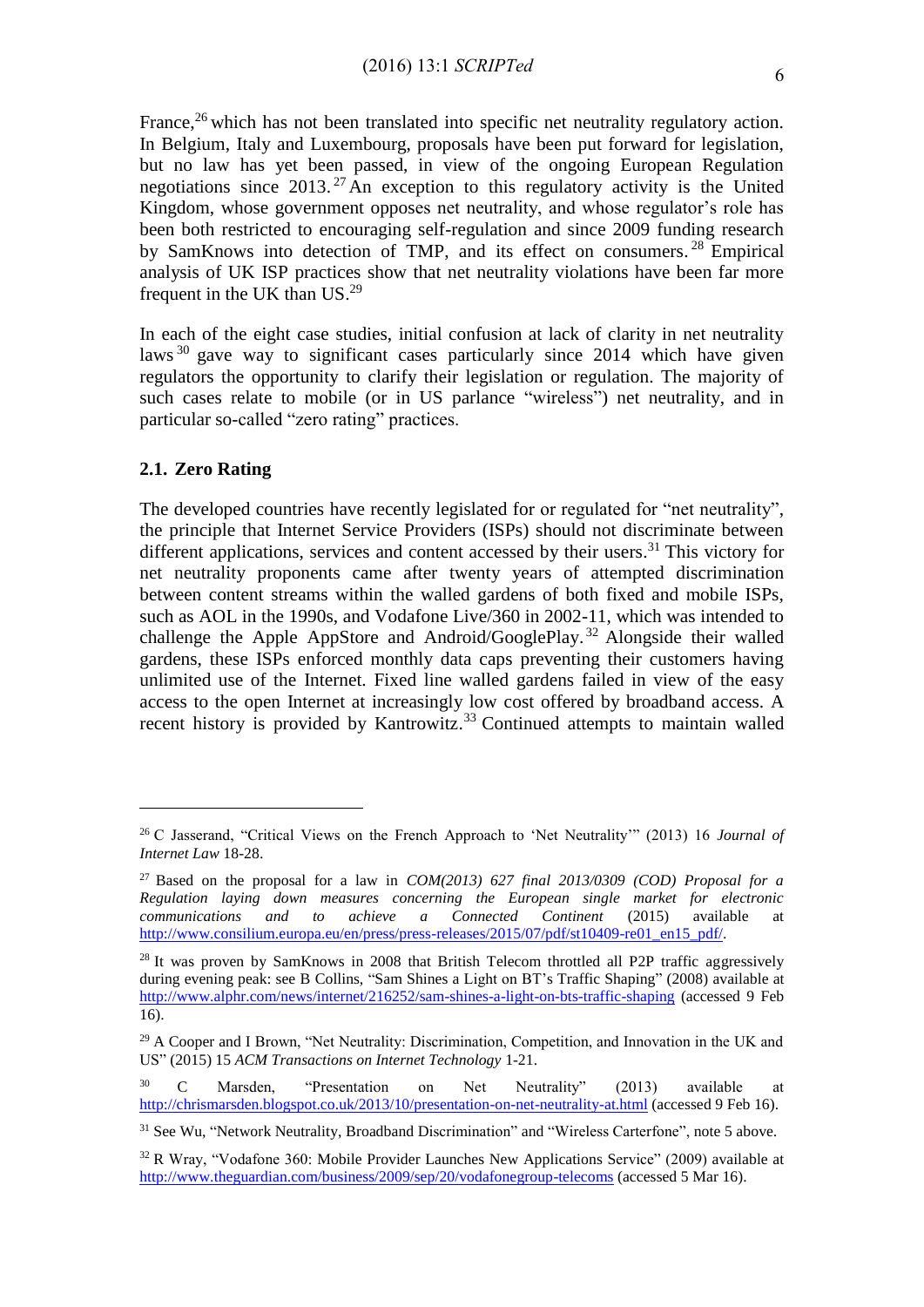gardens throughout the past decade have focussed on both "negative" and "positive" net neutrality. I explain both in turn.

Negative neutrality is the blocking and throttling of content that threatens the business model of the ISP. This can be relatively benign when it is spam email and viruses that are blocked. It can also be self-serving and anti-competitive when it is unjustified and unreasonable restrictions on user's preferred content that is affected – for instance peer-to-peer file sharing or video streaming. It is this "negative" net neutrality which is the target of most legislation in the area, based on the generic regulatory principle of "first, do no harm", in this case eliminating the harms caused by unreasonable negative blocking, or discrimination. Cases in the US such as Madison River and Comcast were about blocking, and is it this that rouses much consumer anger and political action. 34

"Positive" net neutrality violations involve not blocking, but treating some content better than general Internet traffic. As cable TV provides High Definition and standard video and television channels at high fees in a separate logical pathway to the general Internet traffic on its cable, some telecoms companies hope to partition its Internet traffic to replicate this business model. Several ISPs attempted this practice over lengthy periods, notably by excluding television channels from monthly data caps for users, positively discriminating in favour of their affiliated content and against other video providers (such as YouTube). In this way, "walled gardens" reappear with much more "specialized service" walls – restrictions that affect only certain non-affiliated types of Internet traffic, such as social networks or video. This exclusion of preferred content from data caps is described as "zero rating" because all that downloading costs precisely zero in terms of counting towards their monthly bill.<sup>35</sup> Note that many fixed ISPs have virtually unlimited data use as part of their offer, made possible because maximum speeds and user profiles mean that the cumulative download burden does not over-strain the network.

Zero rating is only possible when users take an ISP subscription which has a data cap, which is generally a much lower limit imposed by mobile than fixed ISPs. Unlimited data plans mean users can download as much data as needed using the open Internet pipe, whose speed is restricted only by the Internet itself, or the type of Content

<sup>&</sup>lt;sup>33</sup> A Kantrowitz, "How Facebook Stumbled On Its Quest to Give Internet Away For Free" (2016) available at [http://www.buzzfeed.com/alexkantrowitz/how-facebooks-plan-to-give-the-world-free](http://www.buzzfeed.com/alexkantrowitz/how-facebooks-plan-to-give-the-world-free-mobile-internet-we#.hlW4oEnnR)[mobile-internet-we#.hlW4oEnnR](http://www.buzzfeed.com/alexkantrowitz/how-facebooks-plan-to-give-the-world-free-mobile-internet-we#.hlW4oEnnR) (accessed 9 Feb 16).

<sup>&</sup>lt;sup>34</sup> C Marsden, "Net Neutrality Law: Past Policy, Present Proposals, Future Regulation? Proceedings of the United Nations Internet Governance Forum: Dynamic Coalition on Network Neutrality" (2013) available at:<http://ssrn.com/abstract=2335359> (accessed 9 Feb 16).

<sup>35</sup>C Marsden, *Network Neutrality: Towards a Co-regulatory Solution* (London: Bloomsbury Academic, 2010), at 38-39, 96; A Odlyzko, B St Arnaud, E Stallman and M Weinberg "Know Your Limits Considering the Role of Data Caps and Usage Based Billing in Internet Access Service" (2012) available at [https://www.publicknowledge.org/documents/know-your-limits-considering-the-role-of](https://www.publicknowledge.org/documents/know-your-limits-considering-the-role-of-data-caps-and-usage-based-billing)[data-caps-and-usage-based-billing](https://www.publicknowledge.org/documents/know-your-limits-considering-the-role-of-data-caps-and-usage-based-billing) (accessed 9 Feb 16); P Maillé and B Tuffin, *Telecommunication Network Economics: From Theory to Applications* (Cambridge: CUP, 2014), at 89-90; J Eisenach, "Economics of Zero Rating" (2015) available at <http://www.nera.com/content/dam/nera/publications/2015/EconomicsofZeroRating.pdf> (accessed 9 Feb 16).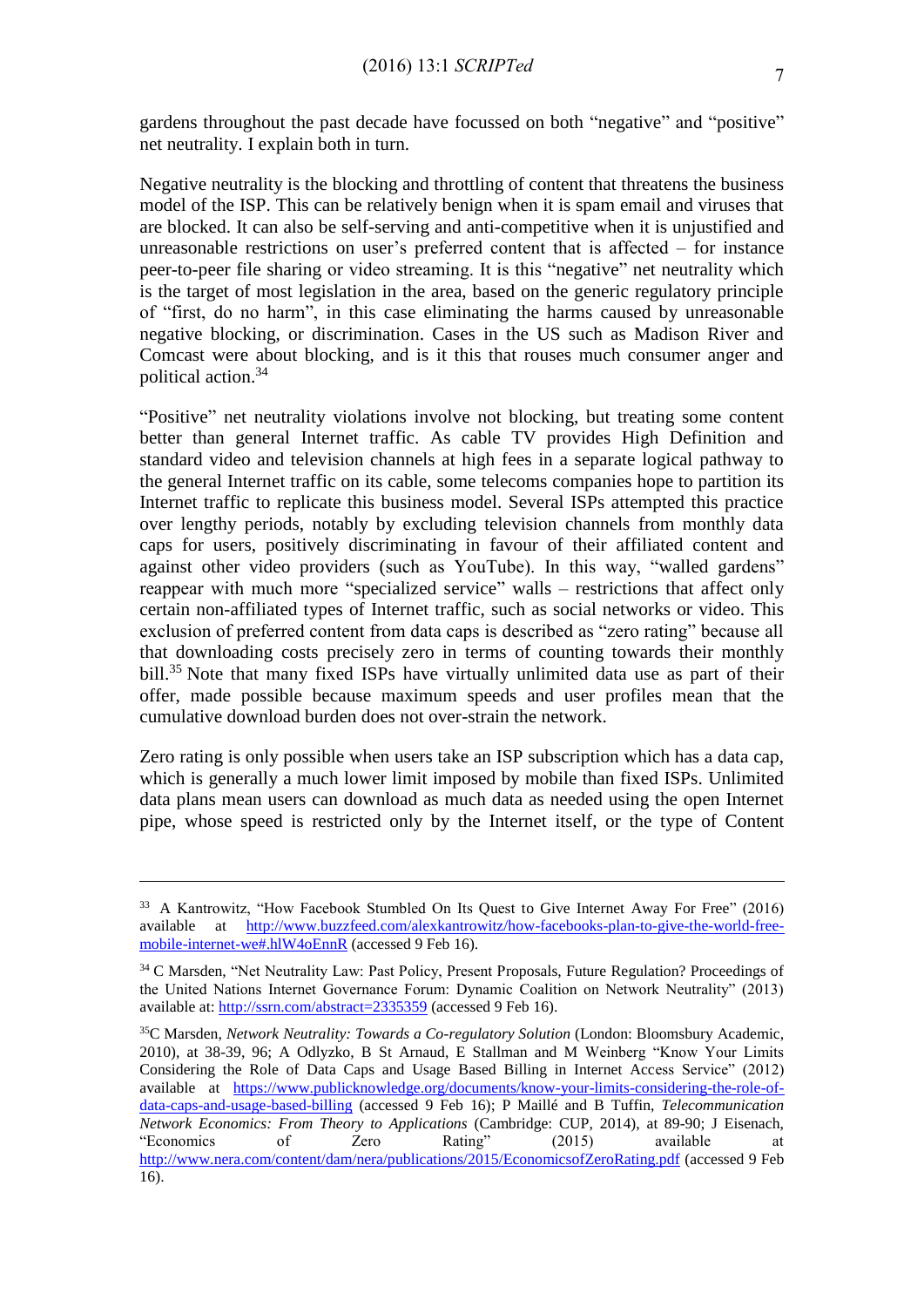Delivery Network used to supply media. <sup>36</sup> When a cap applies to a monthly subscription (such as  $1$ Gigabyte a month<sup>37</sup>), that limits the amount of content that a user will choose to access. If data is as expensive as it can be in developing countries, any content can prove too expensive to access for the average user. Offering certain content on a "zero rated" basis means that content will not be included in the monthly data capped allowance – which is particularly useful if that content is streamed video, audio or an application used regularly, such as social network Facebook or messaging app WhatsApp. That content may be locally stored, relieving congestion in the network, as a result of partnership with the ISP, justifying in network engineering costs the decision to reduce the apparent end-user cost, if not to zero.

A particular business model for this practice is that of dominant social network Facebook, which from 2009 introduced Facebook Zero with mobile ISP partners, and in 2015 introduced a wider walled garden called "Internet.org" (which despite its name is an Intranet for 30-40 affiliates), which was rapidly renamed FreeBasics in late September 2015.<sup>38</sup> The prize for FreeBasics was to grow subscribers in the Indian market more effectively: Zuckerberg stated "[through] Internet.org in India now, there are already more than a million people who now have access to the internet who didn't otherwise […] in terms of DAU (Daily Accessing User) growth, the three largest countries were India, the US and Brazil." <sup>39</sup> In May 2015, opposition to the highly exclusive and non-transparent Internet.Org had led to content owners abandoning their previously negotiated tenancies, and mobile ISPs dropping the service. <sup>40</sup> As India has more people in absolute poverty than all of Africa (and thus in need of subsidised Internet access), and a larger middle class who can pay than all of Europe (the commercial argument for extending Facebook's reach as broadly into India as possible), Zuckerberg personally wooed the Indian Prime Minister for the relaunch, to mixed reviews. FreeBasics has less powerful gatekeeper functions than Internet.Org and more content is permitted, with officially only technical grounds for refusal, but it is still only governed by a contract with Facebook which it can unilaterally change.

Data caps have been controversial throughout the consumer Internet's history, especially in the United States where dial-up Internet was virtually free to the end-

1

<sup>&</sup>lt;sup>36</sup> See BBC, Information Policy & Compliance Letter, "Freedom of Information Act 2000 - RF1201-40419, Information Compliance" (4 April 2014) (explaining the use of ISP CDNs such as Sky and British Telecom, together with four commercial CDNs: Akamai, Atos, Level3 and Limelight), available at [http://downloads.bbc.co.uk/foi/classes/disclosure\\_logs/digital\\_and\\_technology/RF1201-](http://downloads.bbc.co.uk/foi/classes/disclosure_logs/digital_and_technology/RF1201-40419-iplayer-content.pdf) [40419-iplayer-content.pdf](http://downloads.bbc.co.uk/foi/classes/disclosure_logs/digital_and_technology/RF1201-40419-iplayer-content.pdf) (accessed 9 Feb 16).

<sup>&</sup>lt;sup>37</sup> The typical UK limit in 2015 was 2GB/month. See "Mobile Internet: How Many Gigabytes Do You Need? Download Limits Explained" (2015) available at [http://kenstechtips.com/index.php/what-does-](http://kenstechtips.com/index.php/what-does-500mb-or-1gb-internet-actually-mean-explaining-mobile-data-limits#Download_Limits_in_the_UK)[500mb-or-1gb-internet-actually-mean-explaining-mobile-data-limits#Download\\_Limits\\_in\\_the\\_UK](http://kenstechtips.com/index.php/what-does-500mb-or-1gb-internet-actually-mean-explaining-mobile-data-limits#Download_Limits_in_the_UK) (accessed 5 Mar 16).

<sup>38</sup> G Helani, "Zero Rating: Are We in Danger of Killing the Goose Before Knowing If Its Eggs Are Golden?" (2015) available at [http://blogs.cfr.org/cyber/2015/10/05/zero-rating-are-we-in-danger-of](http://blogs.cfr.org/cyber/2015/10/05/zero-rating-are-we-in-danger-of-killing-the-goose-before-knowing-if-its-eggs-are-golden/)[killing-the-goose-before-knowing-if-its-eggs-are-golden/](http://blogs.cfr.org/cyber/2015/10/05/zero-rating-are-we-in-danger-of-killing-the-goose-before-knowing-if-its-eggs-are-golden/) (accessed 9 Feb 16).

<sup>39</sup> Facebook, "Q3-2015 Earnings Call" (2015) available at<http://investor.fb.com/results.cfm> (accessed 9 Feb 16).

<sup>40</sup> C Marsden, "Zero Rating and Mobile Net Neutrality" in L Belli and P De Filippi (eds), *Net Neutrality Compendium: Human Rights, Free Competition and the Future of the Internet* (Cham, CH: Springer, 2016) 241-260.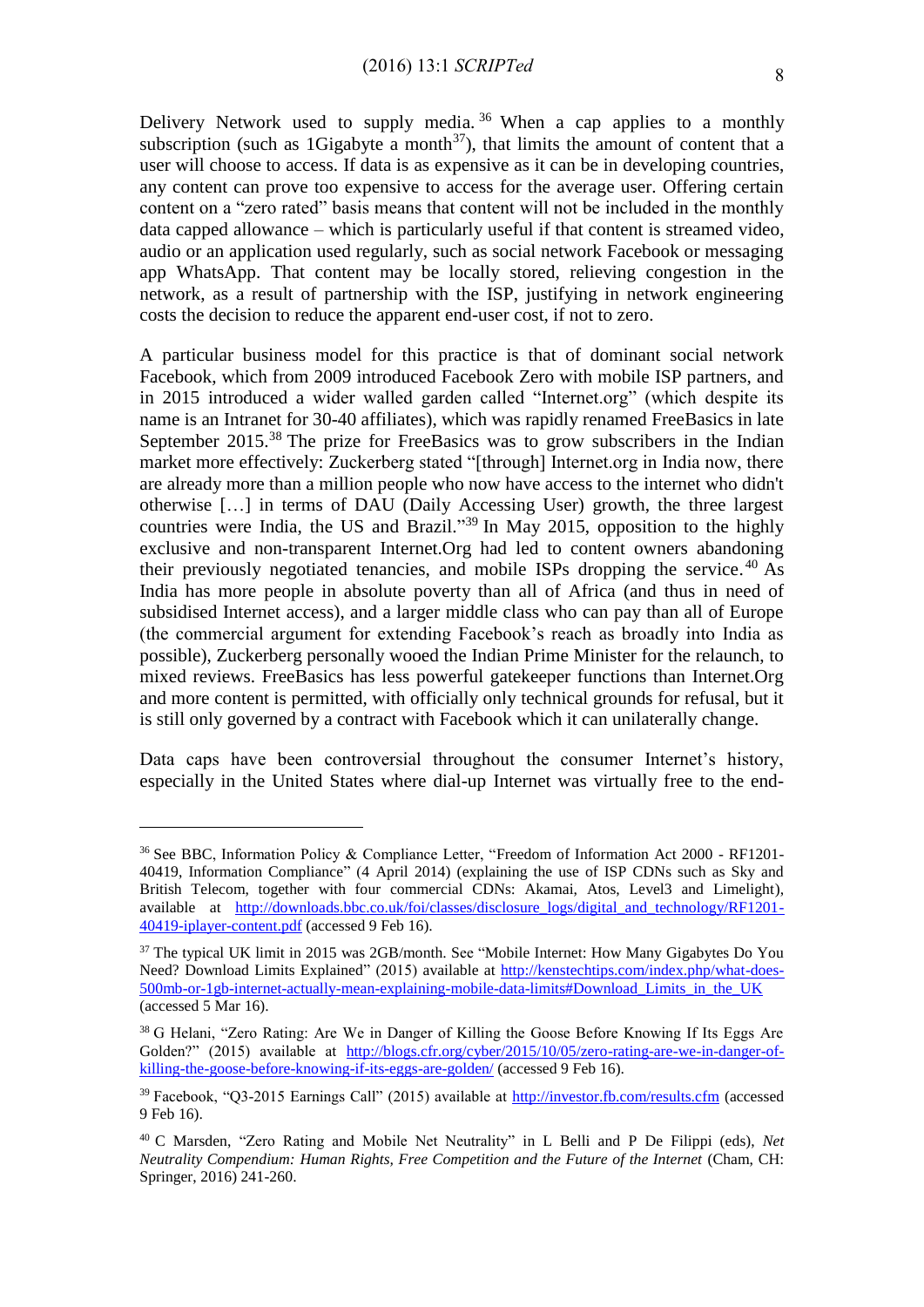user (simply the cost of a local telephone call). The US Open Internet Advisory Committee in 2013 noted the move towards capping data especially for mobile users and worried "whether caps or thresholds that are set too low could lead to a world where the average user carefully monitors her bandwidth use" given uncertainty over data caps as a "transitory or permanent concern" which appears to be the case in developing (and many developed) nations' mobile data access. <sup>41</sup> While data caps apply in many nations applied by many ISPs, the user often has little or no idea that they are approaching their monthly limit until informed by the ISP, and such warnings are often inaccurate. It is at best a blunt weapon for handling congestion, though there is little argument that data caps per se do not infringe net neutrality, as long as the cap gradually increases over time. OECD states "zero rating can clearly be procompetitive […] becomes less of an issue with […] higher or unlimited data allowances. Regulators need to be vigilant." 42

Politicians and telecoms executives who now claim to be in favour of net neutrality are in fact conceding that blocking and throttling users is no longer acceptable to politicians and therefore regulators. They largely only concede "negative" net neutrality. "Positive" net neutrality is a much more contested topic, and where download limits apply or ill-defined "Specialized Services" carry the zero-rated content, this concept of zero rating will be heavily contested. That is more the case with mobile than fixed networks, and more the case with developing nations' mobile ISPs than developed.

#### **3. Case Studies**

<u>.</u>

The description thus far has relied to a large extent on the experiences of developed nations. I focus on nine case studies, beginning with the earliest effective regulation in Norway, finishing with the most recent regulator in its current form, the United States, whose Open Internet Order became effective on 12 June 2015. The ninth is the European Union legislation and its proposed implementation.

Research into comparative net neutrality law has recently been carried out by several Non-Governmental Organisations (NGOs) and is well reported in the specialist media. <sup>43</sup> Odlyzko et al noted that the zero-rating debate exists in one Asian country, but does not explore in depth, while Marsden discussed monthly caps before zero

<sup>41</sup> Open Internet Advisory Committee, "Policy Issues in Data Caps and Usage-Based Pricing" (2013) available at<https://transition.fcc.gov/cgb/oiac/Economic-Impacts.pdf> at 13 (accessed 9 Feb 16).

<sup>42</sup> OECD, "OECD Digital Economy Outlook 2015: Main Trends in Communication Policy and Regulation" (2015) available at [http://www.keepeek.com/Digital-Asset-Management/oecd/science](http://www.keepeek.com/Digital-Asset-Management/oecd/science-and-technology/oecd-digital-economy-outlook-2015/main-trends-in-communication-policy-and-regulation_9789264232440-6-en#page22)[and-technology/oecd-digital-economy-outlook-2015/main-trends-in-communication-policy-and](http://www.keepeek.com/Digital-Asset-Management/oecd/science-and-technology/oecd-digital-economy-outlook-2015/main-trends-in-communication-policy-and-regulation_9789264232440-6-en#page22)[regulation\\_9789264232440-6-en#page22](http://www.keepeek.com/Digital-Asset-Management/oecd/science-and-technology/oecd-digital-economy-outlook-2015/main-trends-in-communication-policy-and-regulation_9789264232440-6-en#page22) (accessed 9 Feb 16).

<sup>43</sup> C Rossini and T Moore, "Exploring Zero-Rating Challenges: Views from Five Countries" (2015) available at [https://www.publicknowledge.org/press-release/public-knowledge-publishes-net](https://www.publicknowledge.org/press-release/public-knowledge-publishes-net-neutrality-paper-investigating-zero-rating-practices)[neutrality-paper-investigating-zero-rating-practices](https://www.publicknowledge.org/press-release/public-knowledge-publishes-net-neutrality-paper-investigating-zero-rating-practices) (accessed 9 Feb 16). See also C Marques et al, "Internet: seis meses depois, em que pé que estamos?" (2015) available at <http://artigo19.org/blog/analise-marco-civil-da-internet-seis-meses-depois-em-que-pe-que-estamos/> (accessed 9 Feb 16). Additionally, many regulatory documents are available in Spanish, Portuguese and English on regulator websites. The consultation process for net neutrality regulation was very well publicised in Brazil, while Chile's 2010 law was well noted but little researched in academia outside Latin America.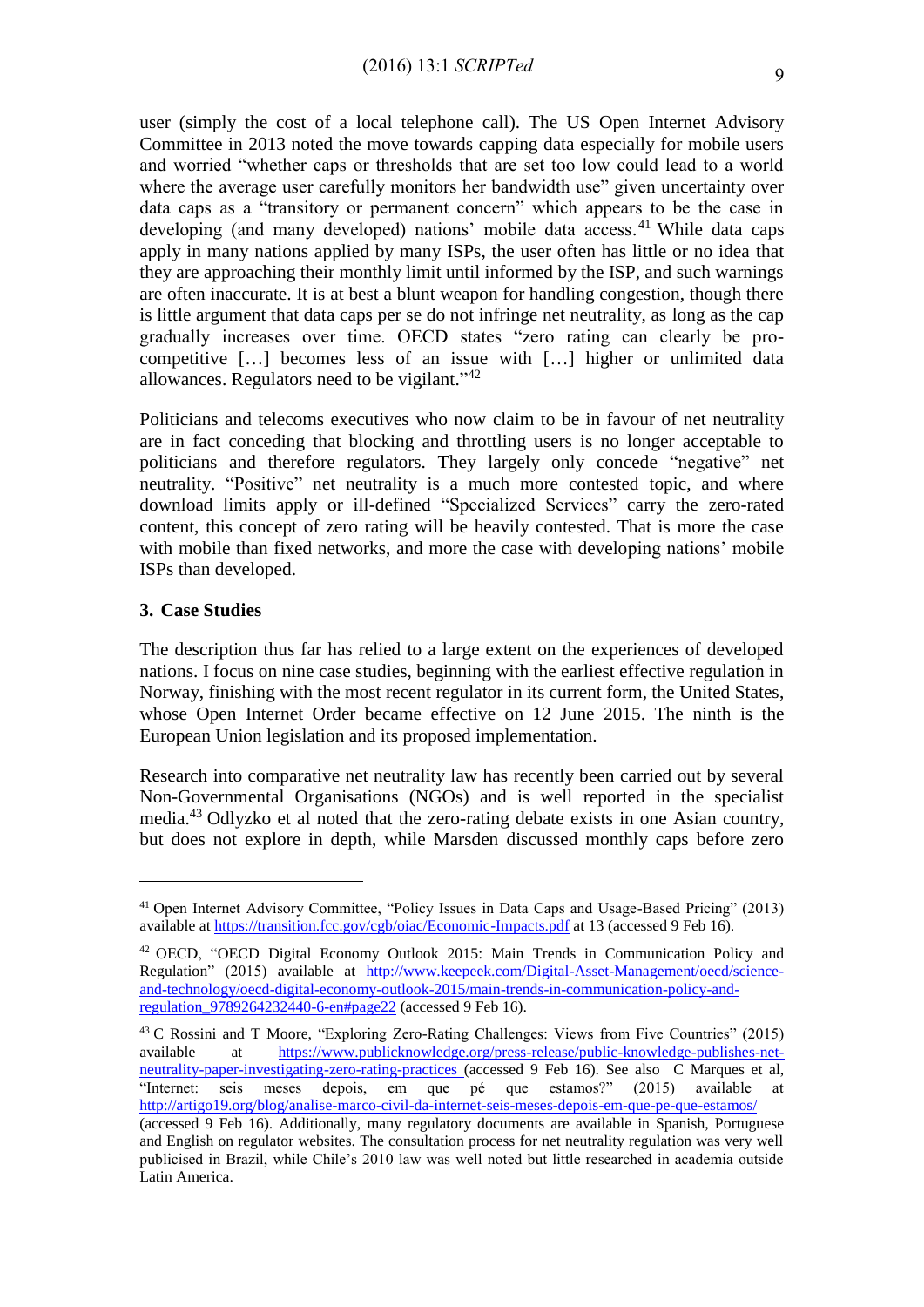rating had become commonly identified.<sup>44</sup> Just as net neutrality dates to the 1990s, and zero rating dates to the same decade even if the term of art was coined much later. <sup>45</sup> There are ten times more mobile (5.6 billion) than fixed line connections (572m) in developing countries, whereas the developed world ratio is 3:1. There are five times more mobile broadband subscriptions in the developing world with 2.37 billion to only 429 million fixed subscriptions (developed world 1.09billion mobile to 365m fixed at a ratio of 3:1). Seventy percent of Internet users totalling over 2 billion people are outside the EU/US.

This article summarizes each nation's development of net neutrality, and focuses on its implementation of regulation against zero rating since 2014. <sup>46</sup> The methodology used was both literature review and empirical interview based.

#### **3.1. Norway**

1

Norway has put in place co-regulation for net neutrality.<sup>47</sup> The need for net neutrality resulted from an ISP choosing not to carry the video traffic of the state broadcaster, resulting in strong political pressure for neutrality.<sup>48</sup> Sorensen for the regulator explains that he: "has worked together with the different stakeholders developing a model for net neutrality. In 2009 the Norwegian guidelines for net neutrality were launched and there have since been annual stakeholder meetings to monitor the status of net neutrality in Norway."<sup>49</sup> Sorensen states that "market players that have not formally endorsed the guidelines follow the guidelines in practice." Sorensen explains that "CDN servers that are connected to dedicated transmission lines or that use a higher priority level than "best effort" will not be considered net neutral. IPTV provided on a closed network (i.e. not over the Internet) which can, in principle, be considered a modern form of cable TV. These types of services are often referred to as "specialised services" and as long as these are not provided at the expense of the

<sup>44</sup> B St Arnaud, E Stallman and M Weinberg, see note 35 above; C Marsden, see note 35 above, citing Fierce Wireless, "Do Usage-Based Pricing Models Work?" (2011) available at [http://www.fiercewireless.com/offer/pricing\\_models](http://www.fiercewireless.com/offer/pricing_models) (accessed 9 Feb 16).

<sup>45</sup> M Lemley and L Lessig, see note 5 above; C Marsden, "Pluralism In The Multi-Channel Market: Suggestions For Regulatory Scrutiny Council of Europe Human Rights Commission" (1999) Mass Media Directorate, MM-S-PL [99] 12 Def 2.

<sup>46</sup> A longer treatment will be provided in C Marsden, *Network Neutrality* (Manchester: Manchester University Press, forthcoming).

 $47$  In addition to semi-regular (annual) meetings with the regulator in Oslo, Dublin, Edinburgh, Brussels and Barcelona, I am grateful to representatives of the Norwegian consumer council, Opera software and Telenor for their comments. In Oslo, I thank in particular Prof. Lee Bygrave of the University of Oslo for hosting the various meeting of the iGov and iGov2 projects to which he invited me to meet regulators and ministry officials.

<sup>&</sup>lt;sup>48</sup> D Read, "Net Neutrality and the EU Electronic Communications Regulatory Framework" (2012) 20 *International Journal of Law and Information Technology* 48-72.

<sup>49</sup> T Olsen, "Net Neutrality Activities at BEREC and Nkom" (2015), at slide 5, available at [http://berec.europa.eu/files/doc/2015-07-](http://berec.europa.eu/files/doc/2015-07-13_09_56_36_3.%20Noruega%20Nkom%20net%20neutrality%20-%20Summit%20BEREC-EaPeReg-REGULATEL-EMERG.pdf)

[<sup>13</sup>\\_09\\_56\\_36\\_3.%20Noruega%20Nkom%20net%20neutrality%20-%20Summit%20BEREC-](http://berec.europa.eu/files/doc/2015-07-13_09_56_36_3.%20Noruega%20Nkom%20net%20neutrality%20-%20Summit%20BEREC-EaPeReg-REGULATEL-EMERG.pdf)[EaPeReg-REGULATEL-EMERG.pdf](http://berec.europa.eu/files/doc/2015-07-13_09_56_36_3.%20Noruega%20Nkom%20net%20neutrality%20-%20Summit%20BEREC-EaPeReg-REGULATEL-EMERG.pdf) (accessed 9 Feb 16).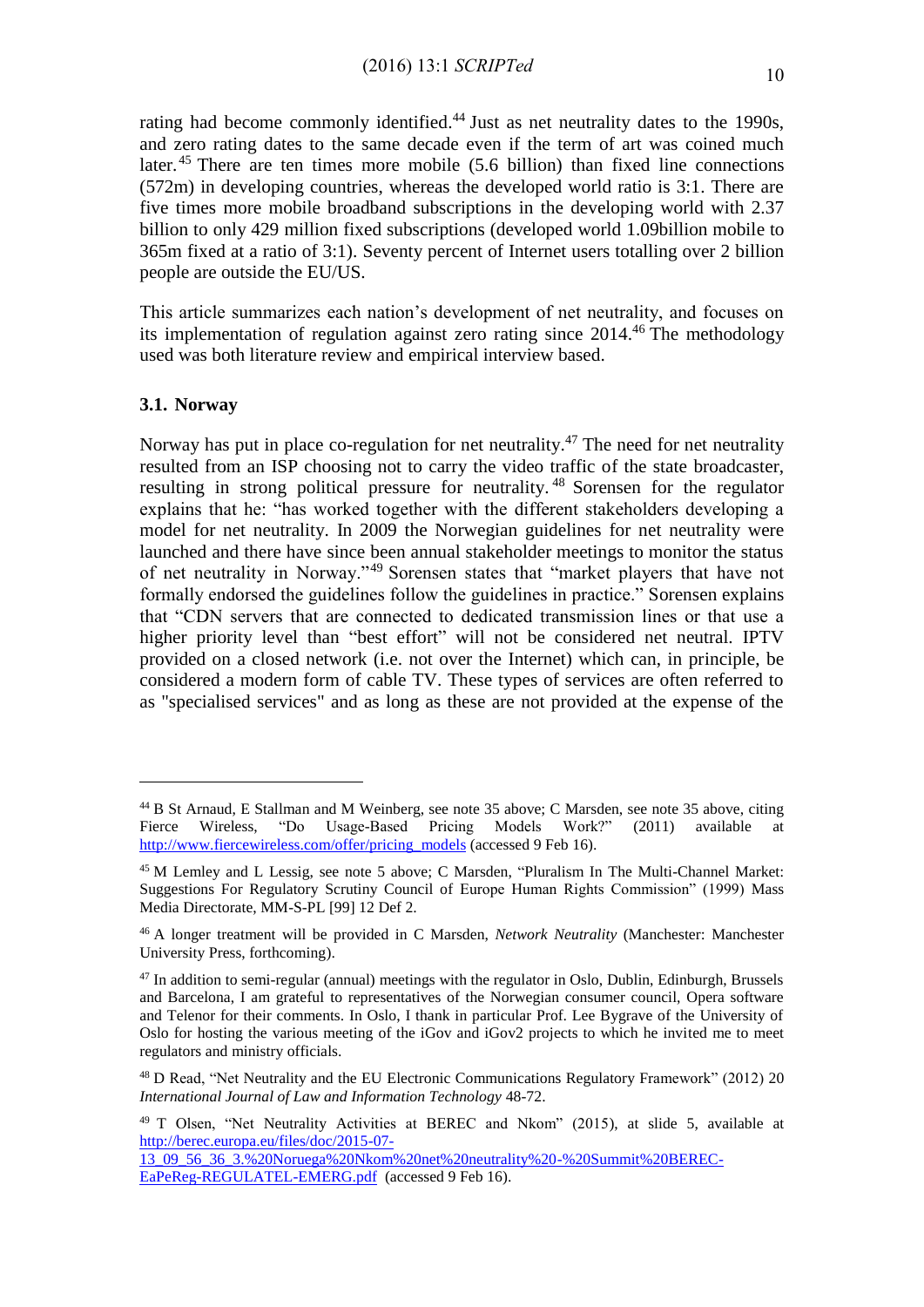Internet service, net neutrality will not apply for them."<sup>50</sup> Note that in 2013, a new Norwegian electronic commerce law formally established that the Guidelines must be followed by ISPs, ensuring that no confusion over 'self-regulation' arises. Neutrality was defined as excluding zero rating in 2014, in order to ensure ISPs did not attempt to introduce such a practice: "zero-rating lead to selected traffic from the Internet service provider itself or affiliated providers being favoured above other traffic. And this is exactly the kind of situation net neutrality aims to avoid."<sup>51</sup>

Sorensen of NKOM is co-chair of the BEREC (Body of European Regulators of Electronic Communications, established in 2009) <sup>52</sup> Expert Working Group on Net Neutrality, and his comments on the recent EU/US regulations of 2015 are worthy of serious study:

US rules say that *these services use some form of network management to isolate the capacity used by these services from that used by broadband Internet access services*. Regarding the latter, the European rules say that sufficient capacity shall be available so that *the availability and quality of internet access services for other end-users are not impaired in a material manner*, a wording actually allowing degradation of the quality of the Internet access service!<sup>53</sup>

Norway is unique in that its co-regulatory net neutrality approach was agreed prior to other European nations, yet remains in place unchallenged by affected companies (largest ISP Telenor does actively zero rate in Asian nations where it has affiliates). Note that Norway practices an advanced form of Scandinavian social democracy, supported by strong and independent bureaucracy and government, a social compact between companies and society, and economic growth fuelled by North Sea oil wealth. It may therefore prove an exception to the general rule of litigious companies, who plead poverty in the current low growth period for developed economies, and captured regulators responding to those conditions and a lack of either commitment to or expertise in analysing net neutrality. Telenor, the former national monopoly, did criticize the self-regulatory rules in  $2011$ ,  $54$  but continued to comply with the increased scrutiny in the move to co-regulation in 2013. The Norwegian Consumer

<sup>50</sup> F Sorensen, "The Norwegian Model for Net Neutrality" (2013) available at <http://eng.nkom.no/topical-issues/news/the-norwegian-model-for-net-neutrality> (accessed 9 Feb 16).

<sup>&</sup>lt;sup>51</sup> F Sorensen, "Net Neutrality and Charging Models" (2014) available at [http://eng.nkom.no/topical](http://eng.nkom.no/topical-issues/news/net-neutrality-and-charging-models)[issues/news/net-neutrality-and-charging-models](http://eng.nkom.no/topical-issues/news/net-neutrality-and-charging-models) (accessed 9 Feb 16).

<sup>52</sup> *Regulation (EC) No 1211/2009 of 25 November 2009 establishing the Body of European Regulators for Electronic Communications (BEREC) and the Office*, OJ L 337, 18.12.2009, at 1.

<sup>53</sup> F Sorensen, "A Comparison between European and US Approaches to Net Neutrality" (2015) available at [http://eng.nkom.no/topical-issues/news/a-comparison-between-european-and-us](http://eng.nkom.no/topical-issues/news/a-comparison-between-european-and-us-approaches-to-net-neutrality)[approaches-to-net-neutrality](http://eng.nkom.no/topical-issues/news/a-comparison-between-european-and-us-approaches-to-net-neutrality) (accessed 9 Feb 16).

<sup>54</sup> N Anderson, "Cash, Please! A Norwegian Change of Heart on Net Neutrality" (2011) available at <http://arstechnica.com/tech-policy/2011/01/a-nordic-change-of-heart-on-net-neutrality/> (accessed 9 Feb 16)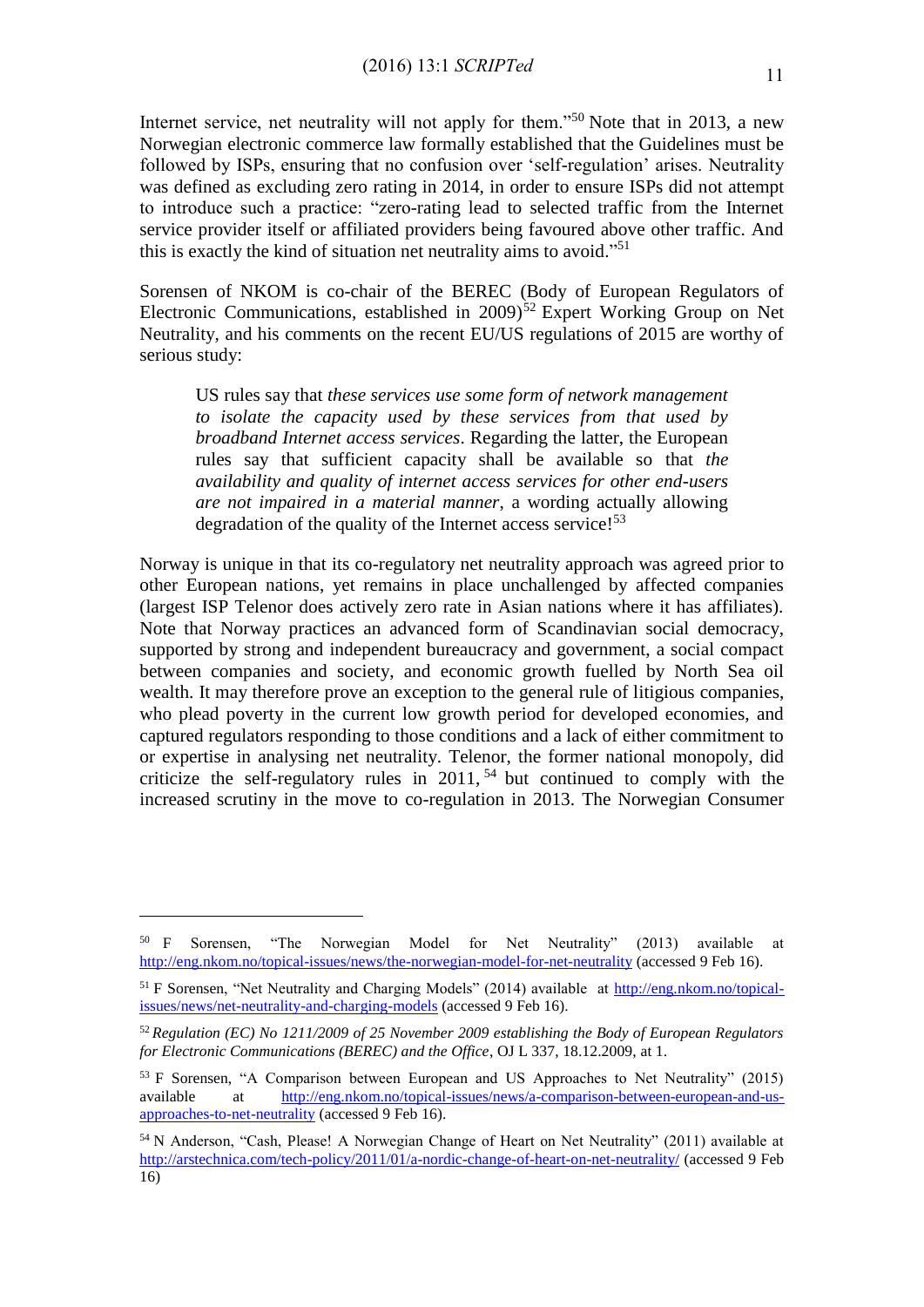Council is a vigorous civil society proponent of net neutrality. <sup>55</sup> Norway is by no means typical, and as the earliest effective regulator is an outlier.

#### **3.2. Netherlands**

<u>.</u>

The Netherlands in mid-June 2011 moved to implement the powers to require Quality of Service guarantees without discrimination, in response to consumer outcry at ISP use of intrusive monitoring in order to block the messaging service WhatsApp, but its formal legislation and then regulatory implementation took a further three years.<sup>56</sup> Netherlands network neutrality regulation was voted on by its Senate on 6 March  $2012$ ,  $57$  which made it the first European nation to formally introduce mandated network neutrality. The 2012 law prohibits traffic management that discriminates, with few exceptions. In Netherlands, these are: "[a] to minimize the effects of congestion, whereby equal types of traffic should be treated equally; [b] to preserve the integrity and security of the network and service of the provider in question or the terminal of the end-user; plus to stop spam and enforce legal requirements."<sup>58</sup>

Implementation of the law was delayed until spring 2013 by the need for secondary legislation from the Ministry mandating the regulator to implement the law, and the regulator was merged into the competition authority in April 2013, further delaying implementation. <sup>59</sup> By late 2014 it was issuing regulatory decisions to enforce net neutrality and prevent discrimination.<sup>60</sup> The practice of zero rating has been outlawed by Netherlands in 2015 Guidelines clarifying application of its 2012 net neutrality law.<sup>64</sup> Field research reveals the effectiveness of such laws and their operator and

<sup>&</sup>lt;sup>55</sup> T Nortvedt, "Statement by The Norwegian Consumer Council to The European Commission's Online Public Consultation on 'Specific Aspects of Transparency, Traffic Management and Switching in an Open Internet'" (2012) available at [http://ec.europa.eu/newsroom/dae/document.cfm?doc\\_id=3057](http://ec.europa.eu/newsroom/dae/document.cfm?doc_id=3057) (accessed 5 Mar 16).

<sup>56</sup> Bits of Freedom, "Non-official Translation of the Provision In Article 7.4a of the Telecommunications Act and its underlying considerations" (2015) available at <https://www.bof.nl/2011/06/15/net-neutrality-in-the-netherlands-state-of-play> (accessed 9 Feb 16)

<sup>57</sup> Article 7.4a (3) of the Netherlands Telecommunications Act 2012, translated by the Dutch government, available at [https://www.government.nl/binaries/government/documents/policy](https://www.government.nl/binaries/government/documents/policy-notes/2012/06/07/dutch-telecommunications-act/telecommunications-act.pdf)[notes/2012/06/07/dutch-telecommunications-act/telecommunications-act.pdf](https://www.government.nl/binaries/government/documents/policy-notes/2012/06/07/dutch-telecommunications-act/telecommunications-act.pdf) (not official legal translation) (accessed 5 Mar 16).

<sup>&</sup>lt;sup>58</sup> Netherlands regulators were not required to implement net neutrality until summer 2013, a deadline delayed by the need for the Ministry to issue secondary legislation and guidance to the regulator on the form that such implementation should take. It is therefore too soon to draw firm conclusions about the efficacy of the Netherlands law.

<sup>59</sup> From 1 April 2013, OPTA (Onafhankelijke Post en Telecommunicatie Autoriteit, Independent Post and Telecommunications Authority) merged with the Competition and Consumer Authorities into the ACM (Autoriteit Consument en Markten, Authority for Consumers & Markets). In the Netherlands, I conducted interviews in 2012-15 with Robert Stil and Mark de Hek of ACM, Professor Nico van Eijk, Mariejte Schaake MEP, and had many conversations with researchers at IVIR, Amsterdam, Bits of Freedom, and Oxford researcher Ben Zevenbergen. My former co-blogger Dr Jasper Sluijs was also a source of informed comment.

<sup>60</sup> M Peitz and F Schuett, "Net Neutrality and Inflation of Traffic TILEC Discussion Paper No. 2015 006" (2015) available at <http://ssrn.com/abstract=2573466> (accessed 5 Mar 16).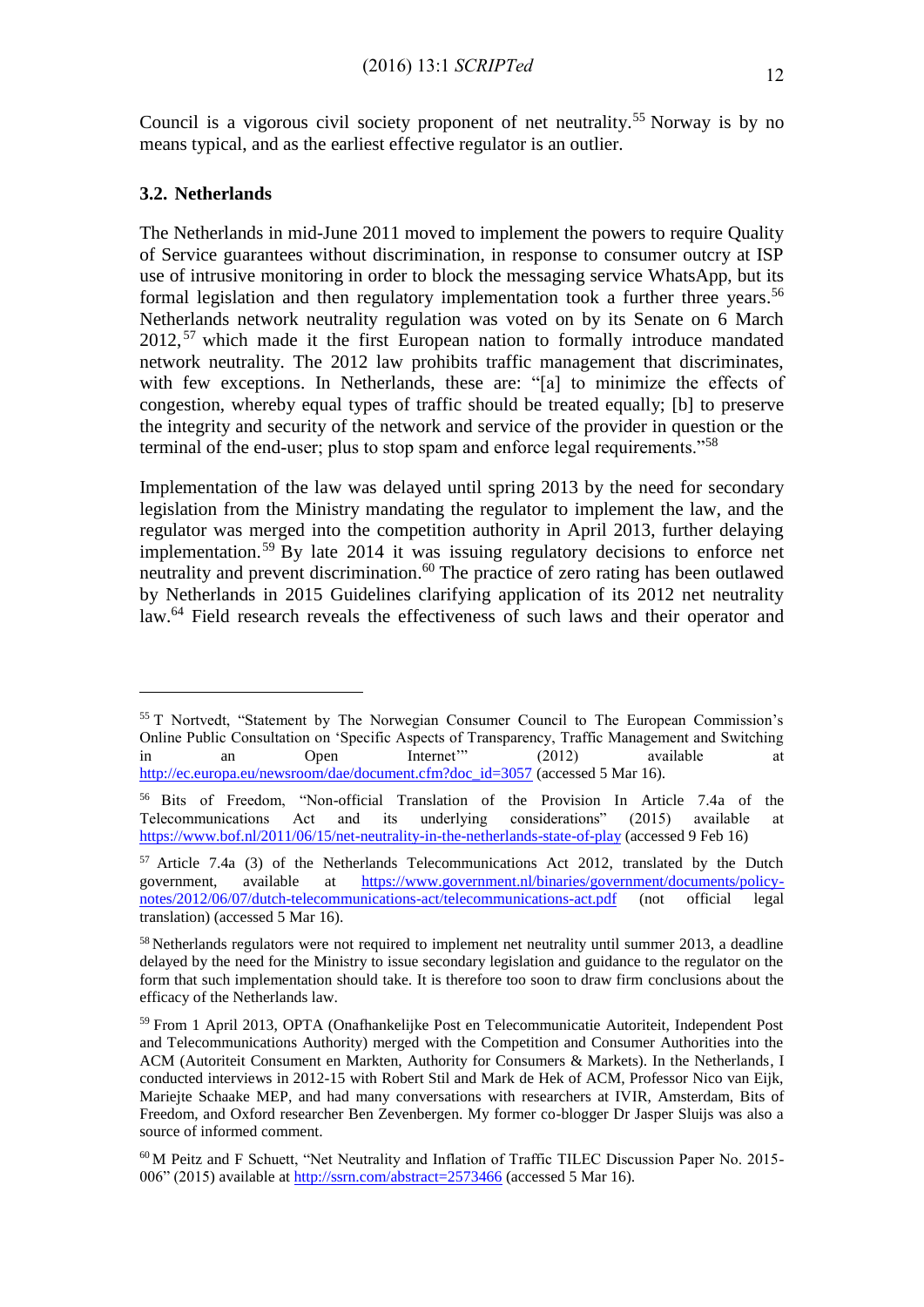consumer effects.<sup>61</sup> The new Netherlands rules only affect mobile ISPs in practice, as van Eijk explains: "The new neutrality rules had no effect on the fixed market." <sup>62</sup> The issues dealt with by the Netherlands regulator once its net neutrality law came into effect caused van Eijk to caution that "hard cases make bad laws":

[T]he new net neutrality rules… led to a new subscription structure, with a substantially increased emphasis on data traffic. Data bundles are priced more specifically, and existing packages with unlimited data access have been replaced by packages with a specific size (data caps) and specific speeds.

He cautions that "it is too early to tell whether net neutrality has had an effect on the overall costs for mobile broadband." He explains: "In two cases, the Authority investigated the bundling of data packages with free services (i.e. a mobile subscription with 'free' access to Spotify). To deal with these cases, a new guideline has been drafted by the ministry involved."<sup>63</sup> This clarifies that zero rating is illegal in the Netherlands, though it may not be a ruling that is compatible with the new draft European law which may be implemented in 2016. The decisions made in January 2015 have been severely criticized but remain the regulatory standard at the time of writing.<sup>64</sup> I discuss this further in the European Union case study.

#### **3.3. Slovenia**

<u>.</u>

Due to the language, limited regulator and the peripheral nature of Slovenian (population 2 million), Slovenia's very strict net neutrality law has been analysed very little by non-Slovenes. The net neutrality law is Article 203 of the wider Electronic Communications Law 2012 (ZEKOM), drafted as an innovation measure in response to hostility by the dominant ISP and trades unions towards competition in Internet supply. The regulator is the Communications Networks and Services Agency of the Republic of Slovenia (AKOS). The law's author when Minister for Communications, Professor Ziga Turk, has examined its genesis and implementation in a publication for the European Commission. <sup>65</sup> His main conclusion was that implementing net neutrality in a nation with such a weak regulator would prove very difficult. Drossos agreed with this analysis arguing that AKOS "led by a former industry executive, has

 $<sup>61</sup>$  I conducted personal interviews with the relevant national experts in April 2013 (the Netherlands)</sup> and June 2013 (Slovenia), as well as the Minister responsible in Slovenia (August 2013) and consumer representatives (June 2013). More such research with operators and consumer groups is needed.

<sup>62</sup> N van Eijk, "The Proof of the Pudding is in the Eating: Net Neutrality in Practice" (2014) available at [http://papers.ssrn.com/sol3/papers.cfm?abstract\\_id=2417933](http://papers.ssrn.com/sol3/papers.cfm?abstract_id=2417933) (accessed 5 Mar 16).

 $63$  The other two cases in 2013/14 concerned public Wifi and mobile ISP throttling. See N van Eijk, note 62 above, at 6: "The regulator in charge – the Authority for Consumers and Markets – took a first decision on applying the new rules in a case where Internet access in trains was blocked for congestion reasons. In another case, a service similar to WhatsApp was inaccessible via wireless networks."

<sup>64</sup> TeleGeography, "ACM Fines KPN, Vodafone for Net Neutrality Violations" (2015) available at [https://www.telegeography.com/products/commsupdate/articles/2015/01/27/acm-fines-kpn-vodafone](https://www.telegeography.com/products/commsupdate/articles/2015/01/27/acm-fines-kpn-vodafone-for-net-neutrality-violations/)[for-net-neutrality-violations/](https://www.telegeography.com/products/commsupdate/articles/2015/01/27/acm-fines-kpn-vodafone-for-net-neutrality-violations/) (accessed 9 Feb 16)

 $65$  Z Turk, "Net Neutrality Legislation – The Case of Slovenia" in C Marsden et al, "Deliverable 4.3: Final Report" Internet Science EINS Project FP7-288021 (2015) available at [http://www.internet](http://www.internet-science.eu/publication/1149)[science.eu/publication/1149](http://www.internet-science.eu/publication/1149) (accessed 9 Feb 16), Annex 23-31. I declare an interest as co-author.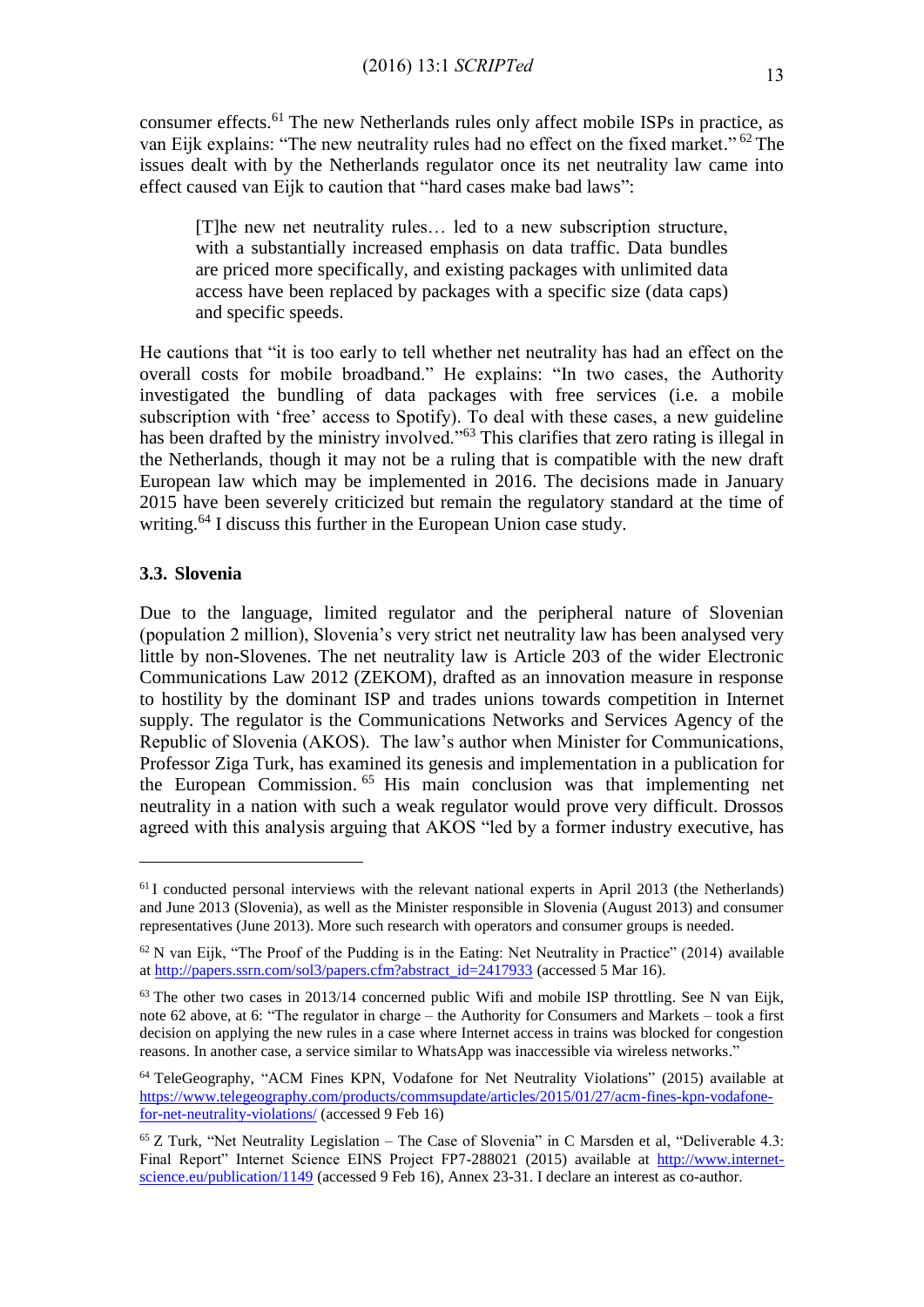not been an advocate of net neutrality. Instead, it has taken a pro-industry stance on net neutrality and has not opposed attempts to weaken or even remove net neutrality provisions from the law."<sup>66</sup>

While the ZEKOM law dates to the start of 2013, its regulation by AKOS was slow to arrive, with the main four rulings those of 24 January and 20 February 2015 against zero rating. AKOS confounded its critics with a strong zero rating decision when forced to investigate by the Electronic Communications Council (SEK), which filed a complaint in July 2014 alleging Telekom Slovenije violated net neutrality with zerorated products. Telekom Slovenije from 2013 provided free data for HBO and UEFA Champions League football, then later the music streaming service Deezer. AKOS also found against Si.mobil (the largest mobile ISP) for zero-rating cloud storage service Hanger Mapa. TS and Si.mobil were instructed to stop zero rating. In the second pair, bans were imposed against a zero-rated mobile TV service and web portal provided by AMIS (Mobia TV) and Tušmobil (Tuškamra), respectively. That completes rulings against all major ISPs in Slovenia, all of whom had zero rated affiliated content, and were given 60 days to comply. The issue was fought for by AKOS against substantial industry lobbying and the huge asymmetry in personnel between the ISPs and the very small regulator.

A remaining issue is that football and cloud storage on Telecom Slovenije remains zero rated, though it stopped the practice with video channel HBO, whereas AMIS and Si.mobil were banned from video and cloud zero rating. The importance of Champions League football to many users meant it may be politically impossible to deprive viewers of that stream by capping downloads in Slovenia. The results of bans have been "Telekom Slovenije and Si.mobile have both come up with special offers and packages with larger data caps or inexpensive data cap options" to expand the cap, presumably to try to include their formerly zero-rated services. Just as in the US, Slovenian operators and the regulator are highly litigious and a final judicial decision was awaited in all cases. 67

#### **3.4. Chile**

<u>.</u>

Chile has the earliest known net neutrality law (from  $18$  August  $2010$ )<sup>68</sup> and an implementation of regulation permitting zero rating from 2014. Ley 20.453 includes a provision which adds Article 24(h-j) to Ley N° 18.168 "General de Telecomunicaciones." Article 24H expressly forbids ISP practices that "arbitrarily

<sup>66</sup> D Caf, "Zero-Rating Violates Slovenian Net Neutrality Law, Competitive Analysis & Foresight: Policy, Regulation and Strategy in Network Industries" (2014) available at <http://blog.caf.si/2014/12/zero-rating-violates-slovenian-net-neutrality-law.html> (accessed 9 Feb 16).

<sup>67</sup> D Caf, "Another Win for Net Neutrality Advocates in Slovenia: AKOS Issues New Decisions Limiting Zero-Rating, Competitive Analysis & Foresight: Policy, Regulation and Strategy in Network Industries" (2015) available at [http://blog.caf.si/2015/02/another-win-for-net-neutrality-advocates-in](http://blog.caf.si/2015/02/another-win-for-net-neutrality-advocates-in-slovenia-akos-issues-new-decisions-limiting-zero-rating.html)[slovenia-akos-issues-new-decisions-limiting-zero-rating.html](http://blog.caf.si/2015/02/another-win-for-net-neutrality-advocates-in-slovenia-akos-issues-new-decisions-limiting-zero-rating.html) (accessed 9 Feb 16).

<sup>68</sup> The Chilean "Law 20.453, which enshrines the principle of net neutrality for consumers and Internet users" (2010) available at a variable at a variable at  $(2010)$ <http://www.leychile.cl/Navegar?idNorma=1016570&buscar=NEUTRALIDAD+DE+RED> (accessed 9) Feb 16). Law 20.453 is implemented by Decree 368 of 15 December 2010, available at http://www.subtel.gob.cl/images/stories/articles/subtel/asocfile/10d 0368.pdf (accessed 9 Feb 16).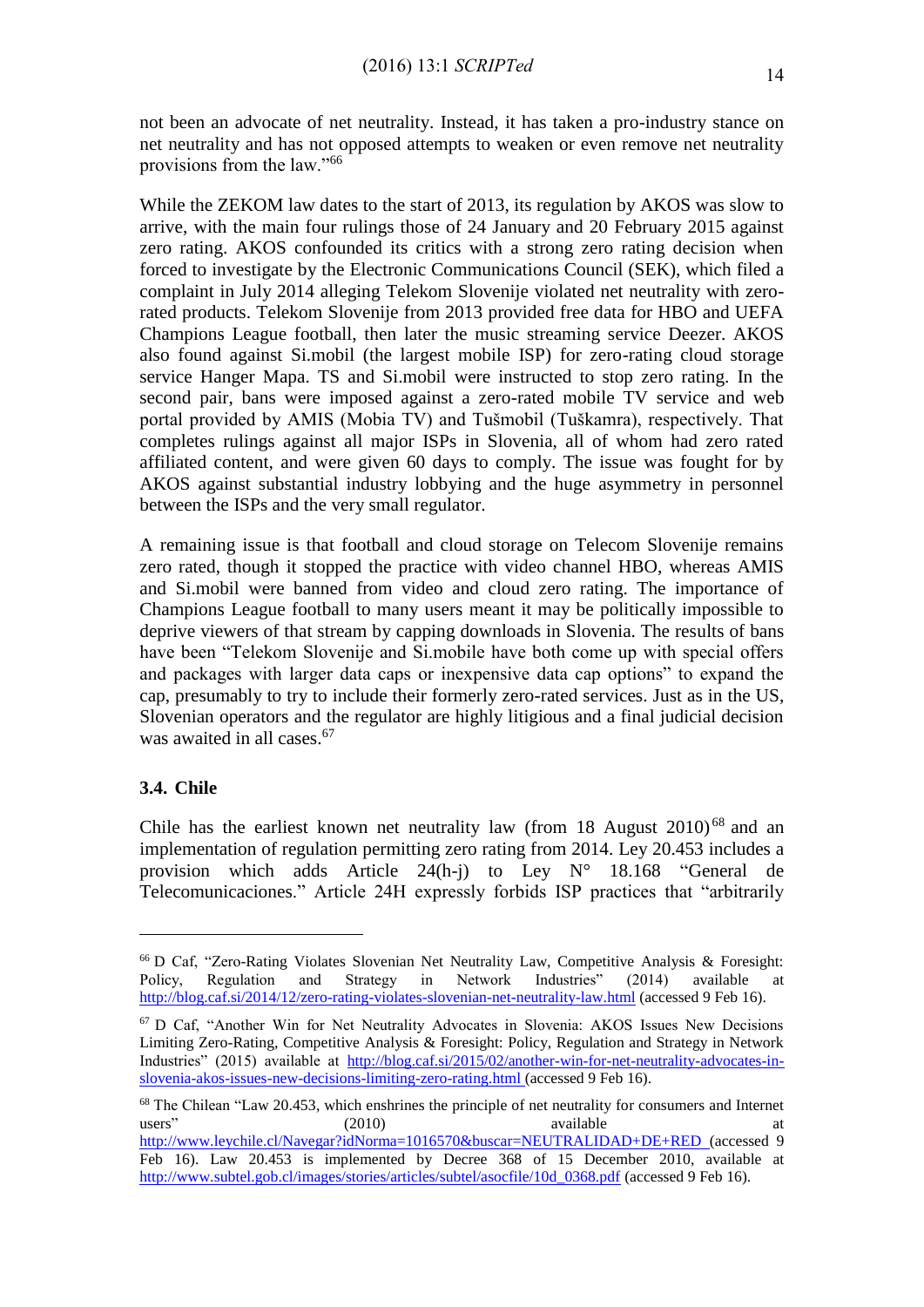distinguish content, applications or services based on the source or ownership thereof." This would be relied upon by those opposed to zero rating. The original law required ISPs to self-report on any violations, resulting in infringement only for failure to report. Cerda reports that there were "allegations of negligent supervision of the law by public authority" in failing to enforce consumer rights.<sup>69</sup>

In Chile,<sup>70</sup> all four mobile ISPs (Claro, Entel, Telefonica and VTR) were notified to cease zero rating in 2014.<sup>71</sup> The regulator's (sub-secretary of communications: SubTel) conclusion was misreported in the developed nations' media as banning all zero rating from 1 June 2014, when it applied to social networks, notably Facebook and therefore Internet.Org.

SubTel stated: "las empresas que entregan algunas redes sociales gratis, lo que hacen es privilegiar el uso de estos servicios, mediante el acceso a una Internet bloqueada, excluyendo las redes sociales privilegiadas" – social networking apps received positive discrimination ("privilegiadas") when included in the zero rated offer. The Chilean situation is complicated by Wikipedia Zero announcing on 22 September 2014 it negotiated an exemption from the rules, on the basis that it is neither a social network nor a commercial offer. <sup>72</sup> As carriers have not asked SubTel to confirm this exemption, and Wikimedia does not have standing (as a non-carrier) to request that official explanation, the evidence for this is Wikimedia's version of the exchange and its continued zero rated offer in Chile.

In fact, Claro (subsidiary of Mexican operator America Movil, also active in Brazil, Columbia and other Latin American nations) was permitted by the Chilean regulator to continue zero rating as long as it formed part of a wider data plan that customers could choose. <sup>73</sup> This was because data plans were included in the new zero rating offer, removing the part of the complaint relating to "cuando los usuarios salen a través de un enlace externo, las empresas piden pagar" – that non-zero rated websites have to pay for users to exit zero rating onto the wider Internet. Zero rating would have to stop when users exhausted their data plan each month, in order that they were not left with only zero rated content which would be very explicit discrimination.

<sup>69</sup> A Cerda, "An Evaluation of the Net Neutrality Law in Chile" (2013) available at <http://www.digitalrightslac.net/en/una-evaluacion-de-la-ley-de-neutralidad-de-la-red-en-chile/> (accessed 9 Feb 16).

<sup>70</sup> H Roa and P Mariano, "La Neutralidad de la Red: El Caso Chileno" (2015) available at [http://berec.europa.eu/files/doc/2015-07-](http://berec.europa.eu/files/doc/2015-07-13_10_00_01_4.%20Neutralidad%20de%20la%20red%20versi+%7Cn%20final.%20(3).pdf)

[<sup>13</sup>\\_10\\_00\\_01\\_4.%20Neutralidad%20de%20la%20red%20versi+%7Cn%20final.%20\(3\).pdf,](http://berec.europa.eu/files/doc/2015-07-13_10_00_01_4.%20Neutralidad%20de%20la%20red%20versi+%7Cn%20final.%20(3).pdf) at 20 (accessed 9 Feb 16).

 $71$  In Chile, a total of 40 cases may sound substantial, but 25 were in the first two years, and fully 29 relate to those four major ISPs. Most were for infringement of transparency rules or network selfmeasurement. Zero rating in 2014 was considered by many observers as the first true test.

<sup>72</sup> Y Welinder and C Schloeder, "Chilean Regulator Welcomes Wikipedia Zero" (2014) available at <http://blog.wikimedia.org/2014/09/22/chilean-regulator-welcomes-wikipedia-zero/> (accessed 9 Feb 16).

 $<sup>73</sup>$  The draft Direction of May 2014 apparently banned all zero rating, but the final decision of August</sup> 2014 permitted those plans offered only in addition to a data plan – i.e. where users had purchased wider access to escape the walled garden.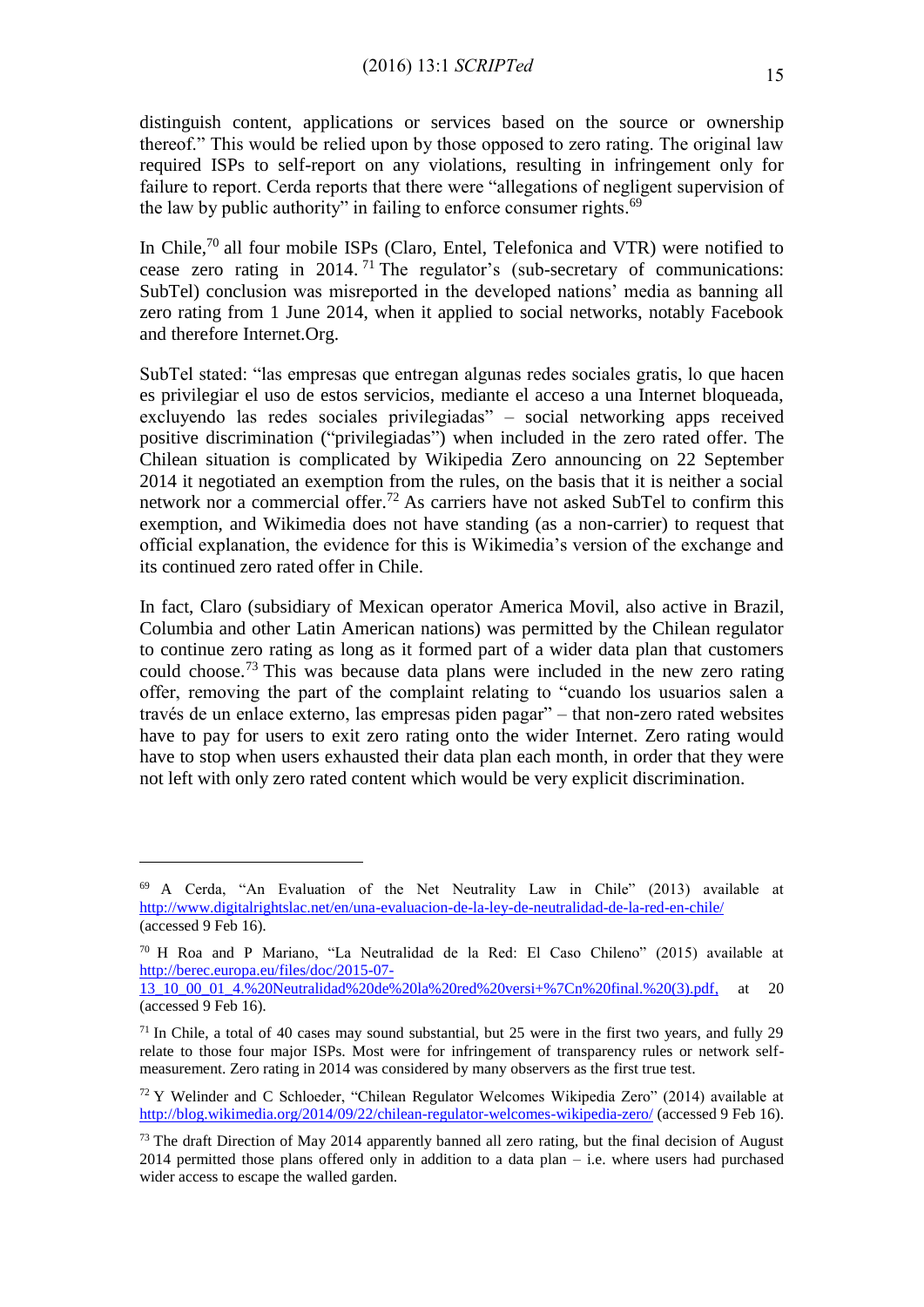<u>.</u>

Brazil has had zero rating since prior to 2014, a common practice by several mobile ISPs. Like Chile, Brazil has a bicameral constitution with a powerful directly elected executive president. Brazil had discussed net neutrality since the mid-2000s, with its formal advisory committee on Internet governance passing a resolution known as the "Decalogue" in 2009 which in part stated: "Filtering or traffic privileges must meet ethical and technical criteria only, excluding any political, commercial, religious and cultural factors or any other form of discrimination or preferential treatment."<sup>74</sup> This led to a period of public consultation led by the Ministry of Justice in 2009 (29 October-17 December) over a potential new legal framework. In 2011, the Chamber of Deputies (lower house of parliament) began to negotiate a law on privacy and net neutrality led by Deputy Alessandro Molon, which stalled in 2012/13.

In late 2013, the political process was accelerated due to President Roussef's concerns over foreign surveillance of telecoms and Internet traffic (specifically her own communications), resulting in the Senate ratifying the Chamber of Deputies' proposed law in a single month.<sup>75</sup> Law No.12/965 (the "Marco Civil da Internet") was signed by the President at the opening ceremony of the Net Mundial conference in Sao Paolo in April 2014. <sup>76</sup> The relevant section is Article 9 which states: "The party responsible for the transmission, switching or routing has the duty to process, on an isonomic [equality before the law] basis, any data packages, regardless of content, origin and destination, service, terminal or application." According to Article 9(3) ISPs must "act with proportionality, transparency and isonomy" and "offer services in nondiscriminatory commercial conditions and refrain from anti-competition practices." The question for regulators implementing zero rating is whether it is proportional, transparent and non-discriminatory.

Unsurprisingly for such a rushed final law, the consequent implementation has proved controversial, not least because it is not clear which of two consultative bodies and the Ministry of Justice should be in charge of the drafting and enforcement of the subsequent rules.<sup>77</sup> Article  $9(1)$  states that it: "shall be regulated in accordance with the private attributions granted to the President…upon consultation with the Internet Steering Committee [CGI] and the National Telecommunications Agency [Anatel]". In 2015, both the regulator and the Ministry issued consultations, the latter organised

<sup>74</sup> Resolução 2009/03 do CGI.br, available at <http://www.cgi.br/resolucoes/documento/2009/003> (accessed 5 Mar 16).

<sup>75</sup> M Wohlers, M Giansante, A Carlos and N Fodich, "Shedding Light on Net Neutrality: Towards Possible Solutions for the Brazilian Case" (2014) Conference Paper presented to International Telecommunications Society 20th Conference, available at [https://www.researchgate.net/publication/274310761\\_Shedding\\_light\\_on\\_net\\_neutrality\\_towards\\_poss](https://www.researchgate.net/publication/274310761_Shedding_light_on_net_neutrality_towards_possible_solutions_for_the_Brazilian_case) [ible\\_solutions\\_for\\_the\\_Brazilian\\_case](https://www.researchgate.net/publication/274310761_Shedding_light_on_net_neutrality_towards_possible_solutions_for_the_Brazilian_case) (accessed 5 Mar 16).

<sup>76</sup> Law No. 12.965, April 23 2014 by the Presidency of the Republic, Civil House Legal Affairs Subsection.

<sup>&</sup>lt;sup>77</sup> F Cruz, J Marchezan and M dos Santos, "What is at Stake in the Regulation of the Marco Civil Da Internet?" (2015) available at [http://www.internetlab.org.br/en/news/what-is-at-stake-in-the-regulation](http://www.internetlab.org.br/en/news/what-is-at-stake-in-the-regulation-of-the-marco-civil/)[of-the-marco-civil/](http://www.internetlab.org.br/en/news/what-is-at-stake-in-the-regulation-of-the-marco-civil/) (accessed 5 Mar 16).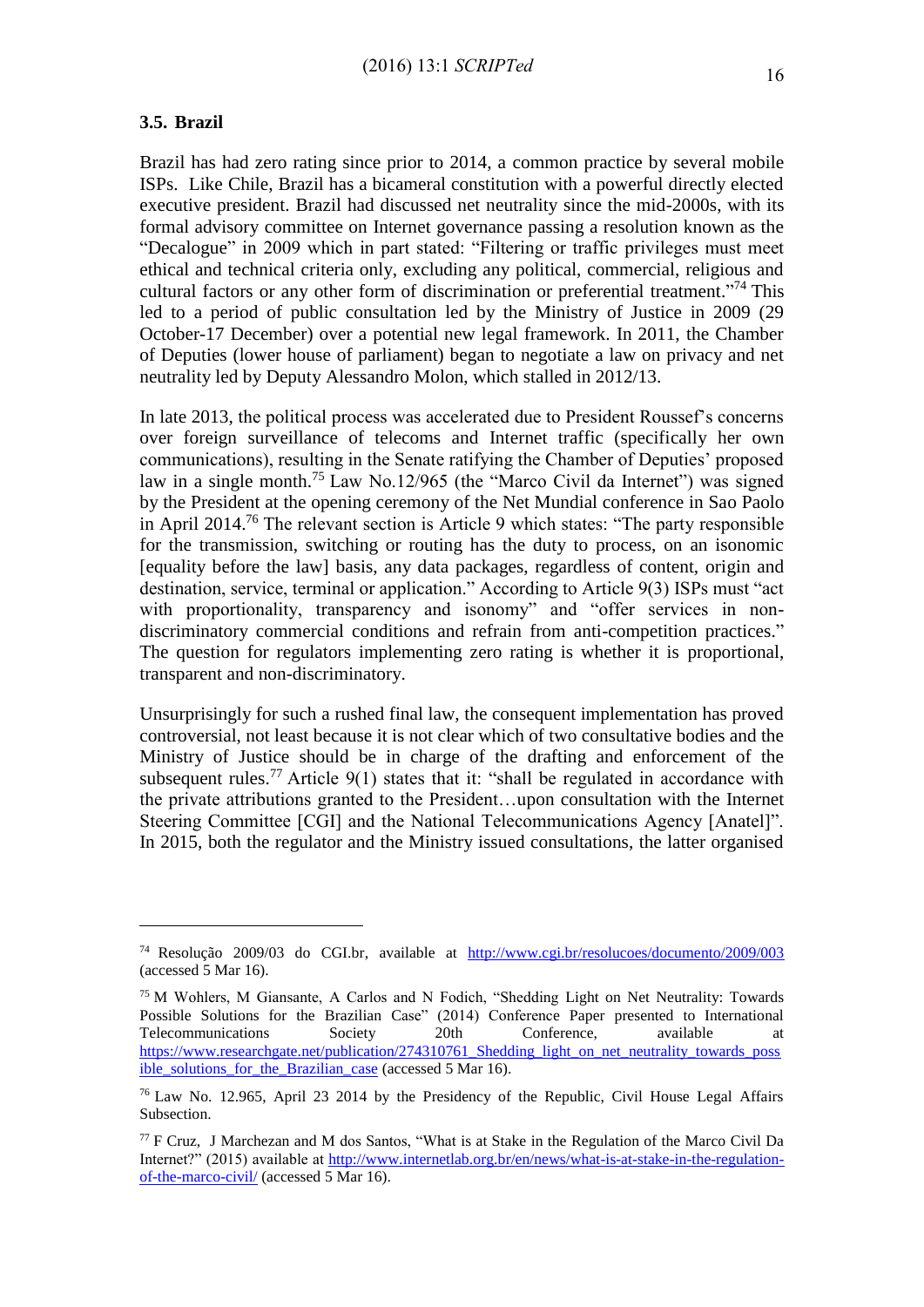together with the CGI in the period 28 January-30 April). <sup>78</sup> The results of the consultation are to be made public in an Presidential Decree expected in 2016.

It is unclear whether zero rating or Specialized Services will be effectively regulated at the time of writing. At the 2015 Summit of the Americas in Panama on  $10<sup>th</sup>$  April, President Rousseff met Mark Zuckerberg and was photographed with him,<sup>79</sup> he in a suit, she in a Facebook hoodie.<sup>80</sup> Her pronouncements in favour of Facebook's work in Brazil with poorer communities, and by inference Internet.Org, were a public scandal in view of the open consultations then ongoing. However, it is not clear what benefit such public lobbying achieved for Facebook/Internet.Org/Free Basics.

In practice, Anatel in 2014 chose not to regulate zero rating. TIM (the Brazilian subsidiary of Telecom Italia Mobile), in partnership with WhatsApp, released a zero rating plan that allowed subscribers to use the app in zero rating. Marcelo Bechara, counselor of Anatel, refused to regulate in the absence of specific prohibitions "If there is no prioritized traffic, I do not see why it breaks the Marco Civil. This is the free market. It's free business."<sup>81</sup>

In 2015, Claro abandoned a previous offer that offered zero rating only, and adopted its Chilean approach with free WhatsApp, Facebook and Twitter offered only to users who also subscribed to data plans (pre or post-pay).<sup>82</sup> Claro CEO Carlos Zenteno had said in April that zero-rating plans were no longer part of the carrier's strategy as less than 1% of customers used only Facebook or Twitter, and in June added: "It's an evolution. We realized that it has no purpose only to offer zero-rating access to one site." Claro argues that zero-rating on top of existing data plans represents a positive discrimination that the consumer chooses. Anatel's decision on this issue will be critical to the future of Brazilian zero rating.

Ramos states that "the gap between those who can pay for data caps and those who cannot afford them could lead to a two-tier internet: the 'internet of the rich', or those who are wealthy enough to pay for the unlimited access; and the 'internet of the poor', which would give access only to a few applications that would be affordable to poor

<sup>78</sup> Ministerio da Justicia, "Civil Rights Framework for the Internet in Brazil: Information in English About the Consultation" (2015) available at [http://pensando.mj.gov.br/marcocivil/civil-rights](http://pensando.mj.gov.br/marcocivil/civil-rights-framework-for-the-internet-in-brazil/)[framework-for-the-internet-in-brazil/](http://pensando.mj.gov.br/marcocivil/civil-rights-framework-for-the-internet-in-brazil/) (accessed 9 Feb 16) and M Chilvarquer, "Debate Público Regulamentação do Marco Civil da Internet, Secretaria de Legislativos Assuntos, Ministeria da Justicia, paper presented at Conferência Internacional sobre a Elaboração de Regras de Neutralidade de Rede," (2015) available at: [http://direitorio.fgv.br/eventos/Conferencia-Internacional-sobre-a-](http://direitorio.fgv.br/eventos/Conferencia-Internacional-sobre-a-Elaboracao-de-Regras-de-Neutralidade-de-Rede)[Elaboracao-de-Regras-de-Neutralidade-de-Rede](http://direitorio.fgv.br/eventos/Conferencia-Internacional-sobre-a-Elaboracao-de-Regras-de-Neutralidade-de-Rede) (accessed 9 Feb 16).

<sup>79</sup> Brazilian Government, "Image of President with Facebook" (2015) available at <http://www2.planalto.gov.br/centrais-de-conteudos/imagens/encontro-com-presidente-do-facebook> (accessed 9 Feb 16).

<sup>80</sup> A Antunes, "Mark Zuckerberg Meets with Brazil's President at the 7th Summit of the Americas in Panama" (2015) available at [http://www.forbes.com/sites/andersonantunes/2015/04/11/mark](http://www.forbes.com/sites/andersonantunes/2015/04/11/mark-zuckerberg-meets-with-brazils-president-at-the-7th-summit-of-the-americas-in-panama/)[zuckerberg-meets-with-brazils-president-at-the-7th-summit-of-the-americas-in-panama/](http://www.forbes.com/sites/andersonantunes/2015/04/11/mark-zuckerberg-meets-with-brazils-president-at-the-7th-summit-of-the-americas-in-panama/) (accessed 9 Feb 16).

<sup>81</sup> C Marques et al, note 43 above, at 66-67.

<sup>82</sup> R Prescott, "Claro Brazil Resumes Zero-Rating Plans" (2015) available at <http://www.rcrwireless.com/20150618/americas/latam-claro-brazil-resumes-zero-rating-plans> (accessed 9 Feb 16).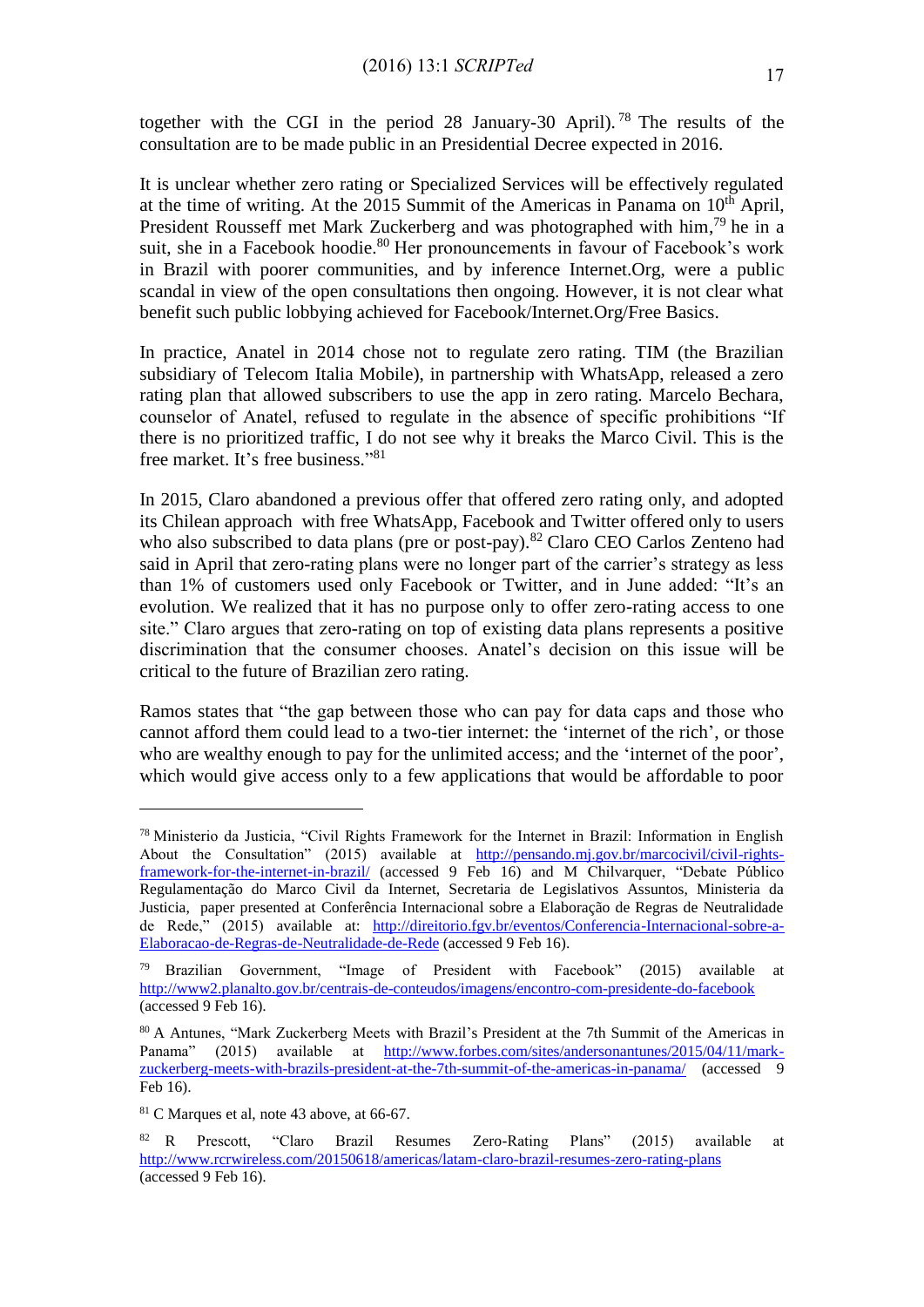people." In Brazil, such a digital divide has a potent political force, given that the policy of progressive governments since Cardoso was elected in 1994 has been to narrow the inequalities that grew in the military dictatorship and before. Brazil was becoming a less unequal society until its recent recession but as Ramos explains: "the existence of two different "internets" could distance the rich from the poor (with application providers creating services aimed for the rich and "light versions" aimed for the poor). Ultimately, it could lead to a replica of the social apartheid currently perceived in many developing countries, where slums have limited access."<sup>83</sup> It could lead to a perceived 'gringo net' where only the rich can afford to access the full Internet with its many foreign apps and services. That said, the ISPs plead in Brazil not to be made tools of social engineering, arguing that inequality is a matter for governments not companies, however integral their service to the socio-economic landscape.

Brazil has consulted on net neutrality in two phases, the first running in spring 2015 in which the zero rating issue emerged as the most significant and commented-upon controversy, the second from 27 January 2016. The second phase is not expected to result in the Ministry of Justice issuing new Regulations via Presidential Decree until at least late 2016, <sup>84</sup> and the eventual fate of zero rating is thus very uncertain. It remains legal in the absence of Anatel action unless that Decree results in a prohibition.

#### **3.6. India**

1

India has a population of 1.25 billion, with a billion mobile users or almost 80% of all citizens, but low data use on smartphones, and only 26 million fixed telephone connections.<sup>85</sup> Only 57% of Indian (and 43% of Brazilian) smartphone users actually use data plans at all, and the average amongst those Indians who do was 80MB a month in 2015 (3-5% of developed nation average usage).<sup>86</sup> With a very low fixed Internet subscription rate, most Indian consumers primarily rely on the mobile Internet for data.

The regulator is the Telecom Regulatory Authority of India (TRAI), which had consulted on net neutrality in 2006 when the issue first arose, with little public

<sup>&</sup>lt;sup>83</sup> P Ramos, "Towards a Developmental Framework for Net Neutrality: The Rise of Sponsored Data Plans in Developing Countries" (2014) available at<http://ssrn.com/abstract=2418307> (accessed 9 Feb 16).

<sup>84</sup> Facebook message interview with Analysts Dr Luca Belli and Dr Eduardo Magrani at FGV-Rio Centre for Technological Studies, 2 February 2016.

<sup>85</sup> World Bank, "World DataBank, Millennium Development Goals" (2015) available at <http://databank.worldbank.org/data/reports.aspx?source=millennium-development-goals> (accessed 5 Mar 16).

<sup>86</sup> P Olsen, "This App Is Cashing in on Giving the World Free Data" (2015) available at <http://www.forbes.com/sites/parmyolson/2015/07/29/jana-mobile-data-facebook-internet-org/> (accessed 9 Feb 16).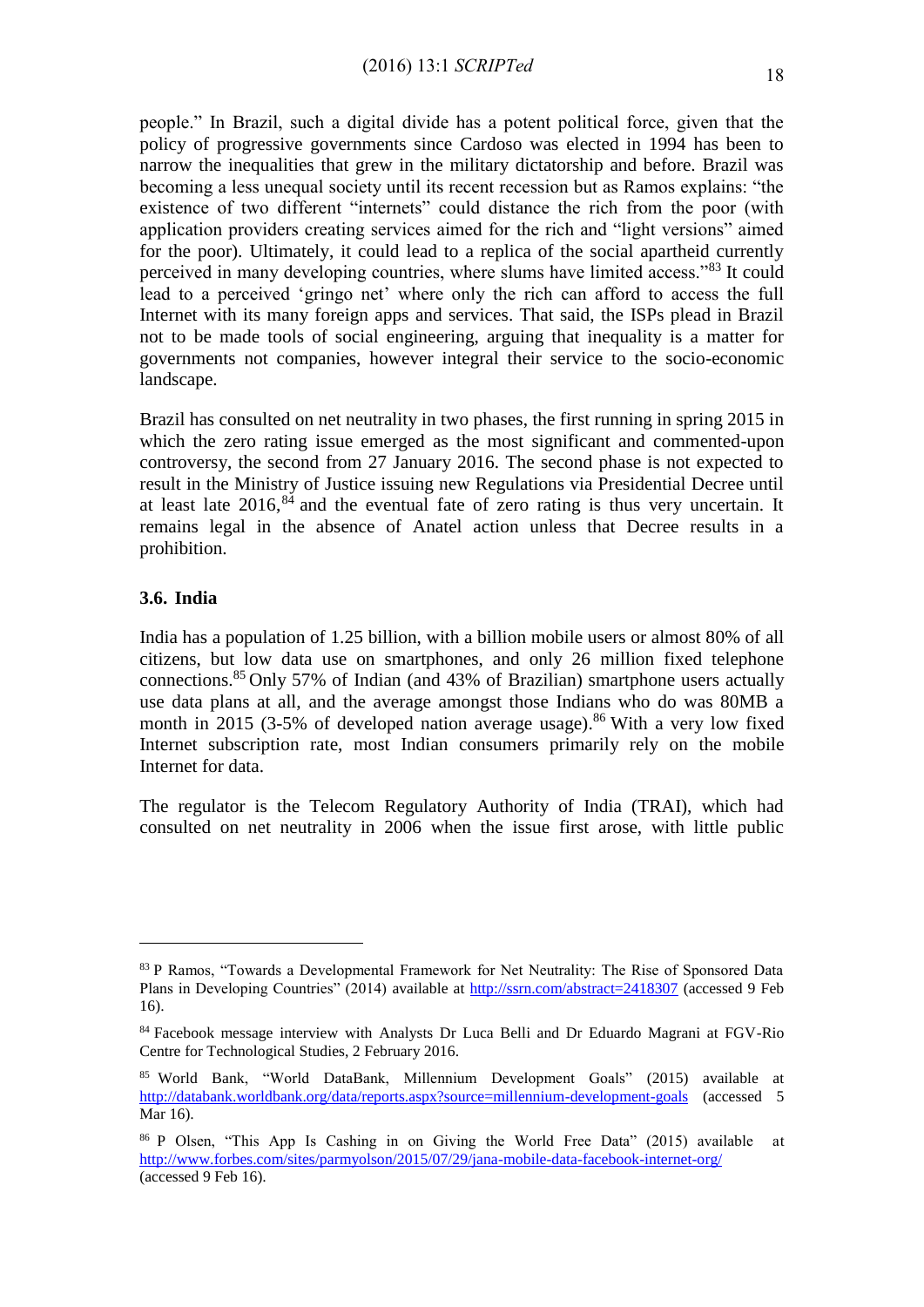In India, three zero-rated options were offered in 2015, by both Internet.Org, owned by Facebook using the Reliance network, and Airtel (the largest mobile IAP in India with 226 million customers at April 2015). An Indian government committee in summer 2015 suggested that the locally based Airtel's zero-rated option should be permitted but foreign-controlled Facebook's Internet. Org prohibited.<sup>89</sup> In response to concerns most vociferously raised in India but also in Brazil, the US, and other nations, Facebook made the terms of Internet.Org more transparent in May 2015, effectively opening access in principle to any app developer who could meet its terms.<sup>90</sup> Nevertheless, Facebook's privacy policies continue to apply and it is not possible to use Internet.Org without also being a Facebook user, while Facebook accesses all your tracking behaviour while logged in to any partner sites and can share that with mobile IAPs.

Internet.Org's policies were carefully analyzed by the Centre for Internet Studies in India.<sup>91</sup> It was a matter of great priority for Facebook to expand its mobile network partnerships rapidly internationally, especially in India, in the face of a decline in youth MAUs in its home US market from 2013. The prize for FreeBasics was to grow subscribers in the Indian market more effectively: Zuckerberg stated "[through] Internet.org in India now, there are already more than a million people who now have access to the internet who didn't otherwise […] in terms of DAU (Daily Accessing User) growth, the three largest countries were India, the US and Brazil."<sup>92</sup> As India has more people in absolute poverty than all of Africa (and thus in need of subsidised Internet access), and a larger middle class who can pay than all of Europe (the commercial argument for extending Facebook's reach as broadly into India as possible), Zuckerberg personally wooed the Indian Prime Minister for the relaunch, to mixed reviews.

1

<sup>87</sup> Telecom Regulatory Authority of India, *Consultation Paper on Review of Internet Service* (2006) available at the contract of the contract of the contract of the contract of the contract of the contract of the contract of the contract of the contract of the contract of the contract of the contract of the contract of t

<http://www.trai.gov.in/WriteReaddata/ConsultationPaper/Document/consultation27dec06.pdf> (accessed 5 Mar 16).

<sup>88</sup> Telecom Regulatory Authority of India, *Consultation Paper on Regulatory Framework for Over-thetop (OTT) services* (2015) 27 March available at <http://trai.gov.in/WriteReaddata/ConsultationPaper/Document/OTT-CP-27032015.pdf> (accessed 5 Mar 16).

<sup>89</sup> Department of Telecommunications, *Committee Report Net Neutrality* (2015) available at [www.dot.gov.in/sites/default/files/u10/Net\\_Neutrality\\_Committee\\_report%2520\(1\).pdf](http://www.dot.gov.in/sites/default/files/u10/Net_Neutrality_Committee_report%2520(1).pdf) (accessed 9 Feb 16).

<sup>90</sup> Facebook, "Response to Free Basics Opponents, Item 6" (2015) available at <https://info.internet.org/en/response-to-free-basics-opponents/> (accessed 9 Feb 16).

<sup>&</sup>lt;sup>91</sup> R Jain, R Ravattu, R Dara and P Prakash, "Response to TRAI Consultation Paper on Regulatory Framework for Over-the-top (OTT) Services 27th March 2015" (2015) available at [http://trai.gov.in/comments/24-April/Attachments-49/Response%20-](http://trai.gov.in/comments/24-April/Attachments-49/Response%20-%20Regulation%20of%20OTTs.pdf) [%20Regulation%20of%20OTTs.pdf](http://trai.gov.in/comments/24-April/Attachments-49/Response%20-%20Regulation%20of%20OTTs.pdf) (accessed 5 Mar 16).

<sup>92</sup> Facebook, "Q3-2015 Earnings Call November 4, 2015" at 13, available at <http://investor.fb.com/results.cfm> (accessed 9 Feb 16).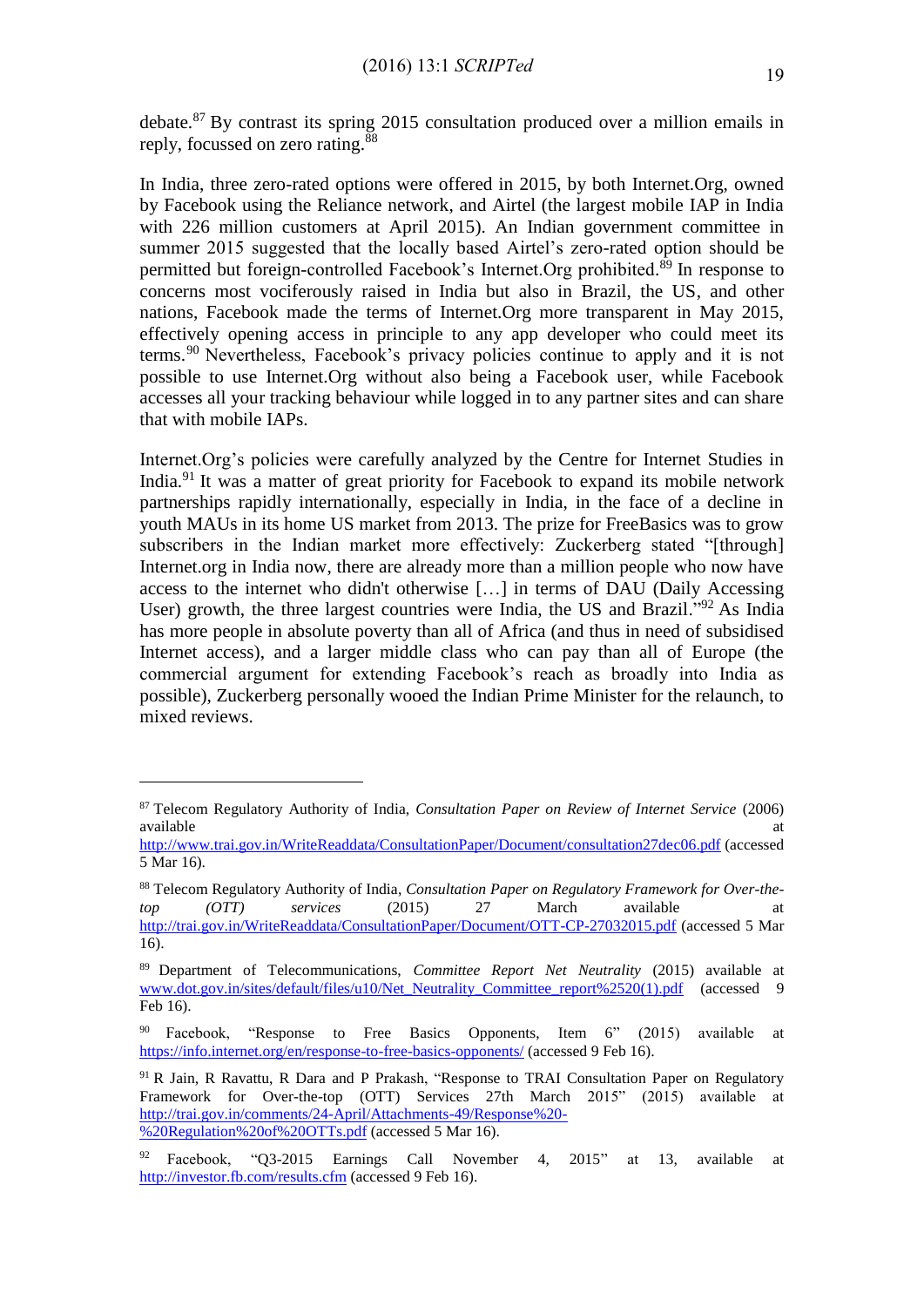The threat of regulatory action was expressed in July 2015 by the Joint Secretary of the Department of Telecommunications, V. Umashankar:

[I]f the need arises, the government and the regulator may step in to restore balance to ensure that the internet continues to remain an open and neutral platform for expression and innovation with no [IAP], or for that matter any content or application provider, having the potential or exercising the ability to determine user choice, distort consumer markets or significantly controlling preferences based on either market dominance or gatekeeping roles.<sup>93</sup>

He explained that the Telecoms Committee report delivered in July 2015 proposed *ex ante* regulation: "a licensee has to file the tariff plan with TRAI prior to the launch. TRAI would examine each such tariff filing carefully to see if it conforms to the principles of net neutrality and that it is not anti-competitive by distorting consumer markets." Should zero-rating have already begun, as with Internet.org and Airtel, "penalties will be levied if there is a violation."

Facebook's partnership with third largest mobile operator Reliance Communications (RCom) to deliver Internet.Org was suspended on 24 December 2015 by Reliance, based on a request from the regulator TRAI.<sup>94</sup> The sequence of events was apparently that RCom informed the regulator on November 23 that it offered Free Basics, to which the regulator replied on December 21, and asked the carrier not to deploy before submitting the terms and conditions, which includes tariff plans. This led Facebook CEO Zuckerberg to interrupt his paternity leave to write an extremely aggressive statement in a major Indian newspaper on 28 December, accusing critics of misrepresenting Facebook's plans. <sup>95</sup> This backfired spectacularly, raising the spectre of economic colonialism which is a very emotive issue for India, even seventy years after independence from the UK. Guha and Aulakh explain that:

On December 9, Facebook started a mass campaign on its platform asking users to support Free Basics and urged them to email Trai declaring their support of "digital equality." Free Basics was sought to be conflated with digital equality, with Facebook pitching the product as a solution to connect the unconnected billions. [TRAI] had called Facebook's Save Free Basics campaign a "crudely majoritarian and orchestrated opinion poll." It also pulled up Facebook for the responses, which the regulator said didn't address any of the questions posed in the consultation paper. On January 1, Trai asked the company

1

<sup>93</sup> P Doval, "Zero-Rating Plans Must be Open to All Users: Do panel member" (2015) available at [http://timesofindia.indiatimes.com/tech/tech-news/Zero-rating-plans-must-be-open-to-all-users-DoT](http://timesofindia.indiatimes.com/tech/tech-news/Zero-rating-plans-must-be-open-to-all-users-DoT-panel-member/articleshow/48138850.cms)[panel-member/articleshow/48138850.cms](http://timesofindia.indiatimes.com/tech/tech-news/Zero-rating-plans-must-be-open-to-all-users-DoT-panel-member/articleshow/48138850.cms) (accessed 9 Feb 16).

<sup>&</sup>lt;sup>94</sup> Economic Times, "Trai asks Reliance Communications to Put Facebook's Free Basics Service on Hold Till It Approves" (2015) available at [http://articles.economictimes.indiatimes.com/2015-12-](http://articles.economictimes.indiatimes.com/2015-12-24/news/69282660_1_consultation-paper-telecom-service-providers-telecom-sector-regulator) [24/news/69282660\\_1\\_consultation-paper-telecom-service-providers-telecom-sector-regulator](http://articles.economictimes.indiatimes.com/2015-12-24/news/69282660_1_consultation-paper-telecom-service-providers-telecom-sector-regulator) (accessed 9 Feb 16).

<sup>95</sup> M Zuckerberg, "Free Basics Protects Net Neutrality: To Connect a Billion People, India must Choose Facts Over Fiction" (2015) available at [http://blogs.timesofindia.indiatimes.com/toi-edit](http://blogs.timesofindia.indiatimes.com/toi-edit-page/free-basics-protects-net-neutrality/)[page/free-basics-protects-net-neutrality/](http://blogs.timesofindia.indiatimes.com/toi-edit-page/free-basics-protects-net-neutrality/) (accessed 9 Feb 16).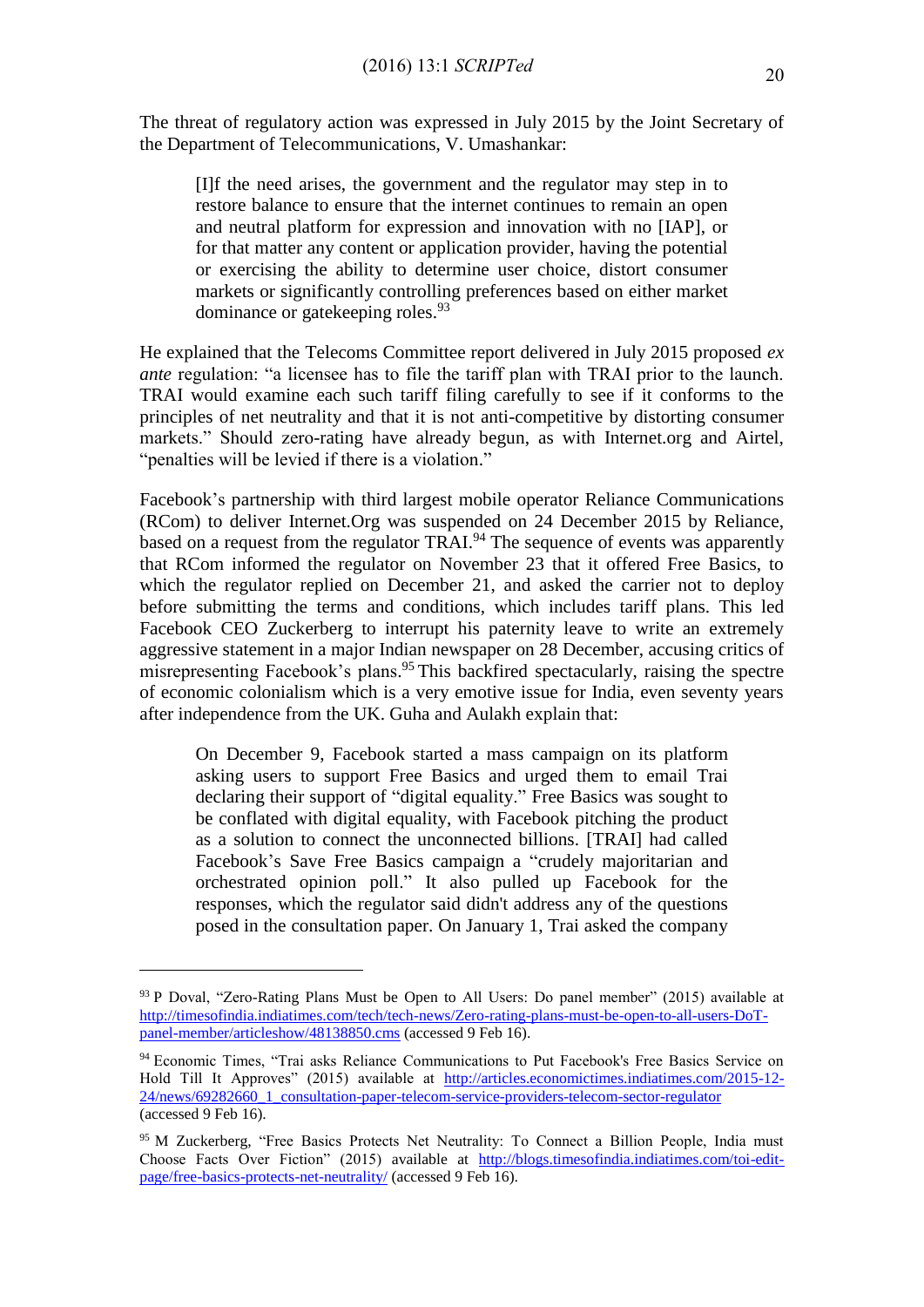to alert its users to send revised responses to the questions on the consultation paper as a vote for Free Basics did not hold up as a valid response.<sup>96</sup>

The Prime Minister, who had been a supporter of Freebasics less than four months earlier, advised Facebook to behave less aggressively: "government must not allow any platform, no matter how popular, to monopolise any information system in the country as it can have far-reaching social, political and economic ramifications."<sup>97</sup> This was the clearest indication of political pressure on the regulator to find against Facebook, which it did four days later.

The resulting Regulations ban zero rating by both Freebasics via its Indian partner mobile network RCom, and domestic network Airtel's own zero rated offer. Those offers that subscribers have already received are permitted to continue for six months (to August-September 2016), but any breach of that or zero rated ("differential pricing" in the Regulations) offer to new subscribers would make the licensed network operator liable to 50,000 Indian Rupee daily fines (about \$700-750). Licensing is permitted and controlled by the Indian Telegraphy Act 1885. Though these fines are low, the context of the regulator's power over other licence conditions makes it unlikely that a network operator would not comply.

India's road to a zero rating ban has been unusual: the regulator in spring 2015, and Prime Minister in September 2016, appeared minded to support differential pricing, but the strength of public opinion and lobbying directed by civil society coalition SaveTheInternet.in, compounded by Facebook's culturally insensitive aggressive lobbying, led to a complete reverse within months.<sup>98</sup> Whether that decision leads other (post-colonial or otherwise) regulators into similar bans remains to be seen.

#### **3.7. Canada**

<u>.</u>

Canada has had a chequered record on net neutrality until 2015, with rules proclaimed by the regulator in 2009 but not enforced until this year. In 2011, the regulator explicitly supported capacity-based billing (rate caps) in Telecom Regulatory Policy CRTC 2011-703, Billing practices for wholesale residential high-speed access services (TRP 2011-703), which led the main ISPs to stop throttling video and other high bandwidth content as they had admitted so doing since 2008. It then adopted greater enforcement practices for net neutrality in 2014.

In 2008, the dominant incumbent Bell Canada was not ordered to stop throttling smaller ISPs to whom it provided wholesale connectivity, the CRTC instead

<sup>&</sup>lt;sup>96</sup> R Guha and G Aulakh, "Trai bars Facebook Free Basics, Airtel Zero; releases notification on differential data pricing" (2016) available at [http://telecom.economictimes.indiatimes.com/news/trai](http://telecom.economictimes.indiatimes.com/news/trai-bars-differential-pricing-of-data-services/50899934)[bars-differential-pricing-of-data-services/50899934](http://telecom.economictimes.indiatimes.com/news/trai-bars-differential-pricing-of-data-services/50899934) (accessed 9 Feb 16).

<sup>97</sup> AS Mankotia, "PMO Displeased with Facebook's Reaction to Trai's Consultation Paper" (2016) available at [http://articles.economictimes.indiatimes.com/2016-02-04/news/70343830\\_1\\_net](http://articles.economictimes.indiatimes.com/2016-02-04/news/70343830_1_net-neutrality-consultation-paper-digital-india)[neutrality-consultation-paper-digital-india](http://articles.economictimes.indiatimes.com/2016-02-04/news/70343830_1_net-neutrality-consultation-paper-digital-india) (accessed 9 Feb 16).

<sup>98</sup> A Srivas, "What Facebook's Spat with TRAI Tells Us About the Ethics of Digital Lobbying" (2016) available at [http://thewire.in/2016/01/15/what-facebooks-spat-with-trai-tells-us-about-the-ethics-of](http://thewire.in/2016/01/15/what-facebooks-spat-with-trai-tells-us-about-the-ethics-of-digital-lobbying-19316/)[digital-lobbying-19316/](http://thewire.in/2016/01/15/what-facebooks-spat-with-trai-tells-us-about-the-ethics-of-digital-lobbying-19316/) (accessed 9 Feb 16).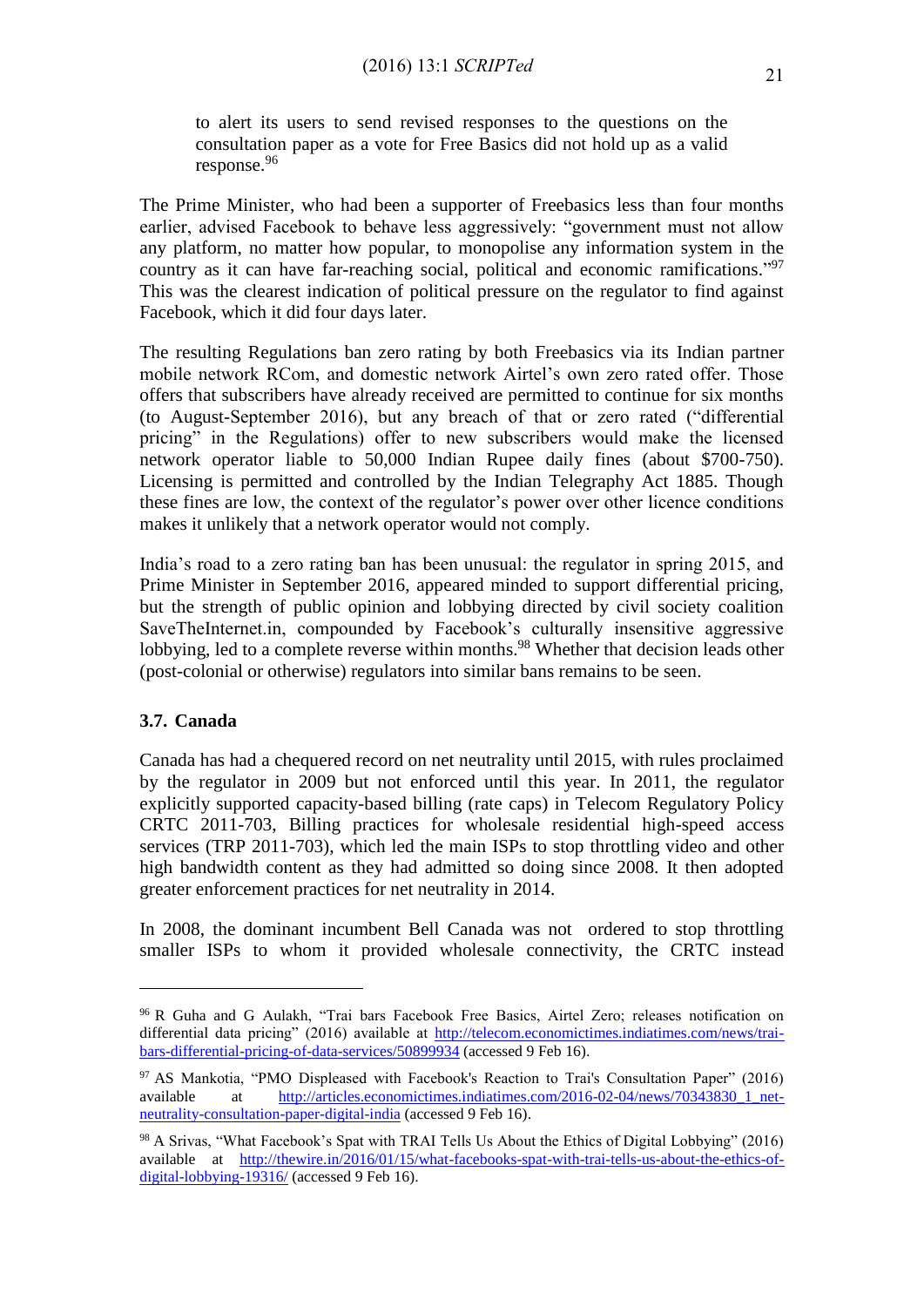launching a wider inquiry into Internet Traffic Management Practices ("ITMP" was the acronym used). <sup>99</sup> In October 2009, Canada's regulator, the CRTC, announced that it would in future examine infringements of net neutrality) on a case-by-case basis,  $100$ using existing powers under Section 36 of the Telecommunications Act 1993 which states "Except where the Commission approves otherwise, a Canadian carrier shall not control the content or influence the meaning or purpose of telecommunications carried by it for the public."<sup>101</sup> Thus the regulator chose not to act on any individual complaints until 2011. Geist in 2011 then documented failures to investigate, let alone act.<sup>102</sup> A much-heralded 2011 ruling on ITMP and data management caps was little enforced.<sup>103</sup> Until 2013, Canada's regulator claimed the power to regulate net neutrality, but chose to forebear, claiming no evidence of problems that would justify action by the regulator, <sup>104</sup> Even in mid-2015, research by Geist reveals that the CRTC emphasises transparency over fining miscreants where ISPs are shown to have misled consumes over net neutrality violations. <sup>105</sup> The main form of Canada's net neutrality rules is not the ITMP decision itself, but rather provisions in the Telecommunications Act that pre-date the Internet (section 27(2) (no unjust discrimination) and section 36 (no interference with content). 106

Jean-Pierre Blais became Chair of the CRTC in 2012 on the standard five-year term, announcing his arrival with the intention to properly regulate the sector in which the regulator "has reputational baggage, I want to build it back up."<sup>107</sup> This was in

1

<sup>&</sup>lt;sup>99</sup> CRTC 2008-108 Telecom Decision: The Canadian Association of Internet Providers' application regarding Bell Canada's traffic shaping of its wholesale Gateway Access Service, Reference: 8622- C51-200805153, Ottawa (2008) available at <http://www.crtc.gc.ca/eng/archive/2008/dt2008-108.htm> (accessed 9 Feb 16).

<sup>&</sup>lt;sup>100</sup> CRTC 2009-657, Telecom Regulatory Policy: Review of the Internet traffic management practices of Internet service providers File number: 8646-C12-200815400, Ottawa, (2009) available at <http://www.crtc.gc.ca/eng/archive/2009/2009-657.htm> (accessed 9 Feb 16).

<sup>&</sup>lt;sup>101</sup> Telecommunications Act S.C. 1993, c. 38 Assented to 1993-06-23 (1993) available at [http://laws](http://laws-lois.justice.gc.ca/eng/acts/T-3.4/page-1.html)[lois.justice.gc.ca/eng/acts/T-3.4/page-1.html](http://laws-lois.justice.gc.ca/eng/acts/T-3.4/page-1.html) (accessed 9 Feb 16). This replaced the Railways Act 1906, which had been adapted to apply to all federal communications networks.

<sup>102</sup> M Geist, "Canada's Net Neutrality Enforcement Failure" (2011) available at <http://www.michaelgeist.ca/2011/07/net-neutrality-enforcement-fail/> (accessed 9 Feb 16).

<sup>103</sup> (TRP 2011-703) Telecom Regulatory Policy CRTC 2011-703: Billing practices for wholesale residential high-speed access services, leading to abandonment of explicit P2P traffic throttling (2011) available at: <http://www.scribd.com/doc/76105324/111219-The-Comp-Withdrawal-of-ITMP-Letter> (accessed 9 Feb 16).

<sup>104</sup> J Miller, "Net-Neutrality Regulation In Canada: Assessing the CRTC's Statutory Competency To Regulate The Internet" (2012) available at <http://journals.uvic.ca/index.php/appeal/article/viewFile/11888/3372> (accessed 9 Feb 16).

<sup>&</sup>lt;sup>105</sup> M Geist, "Why Canada's Net Neutrality Enforcement is Going at Half-Throttle" (2015) available at <http://www.michaelgeist.ca/2015/08/why-canadas-net-neutrality-enforcement-is-going-at-half-throttle/> (accessed 9 Feb 16).

<sup>106</sup> C McTaggart, "Net Neutrality and Canada's Telecommunications Act" (2008), available at <http://dx.doi.org/10.2139/ssrn.1127203> (accessed 9 Feb 16).

<sup>&</sup>lt;sup>107</sup> CRTC, Statement from Jean-Pierre Blais, Chairman of the CRTC, on monetary penalties and paper bill fees (2014) available at<http://news.gc.ca/web/article-en.do?nid=915129> (accessed 6 Mar 16) (In response to Bill C-43, the Economic Action Plan Act, No. 2, "the CRTC can now issue monetary penalties to any company or person that violates the Telecommunications Act as well as related CRTC decisions or regulations.").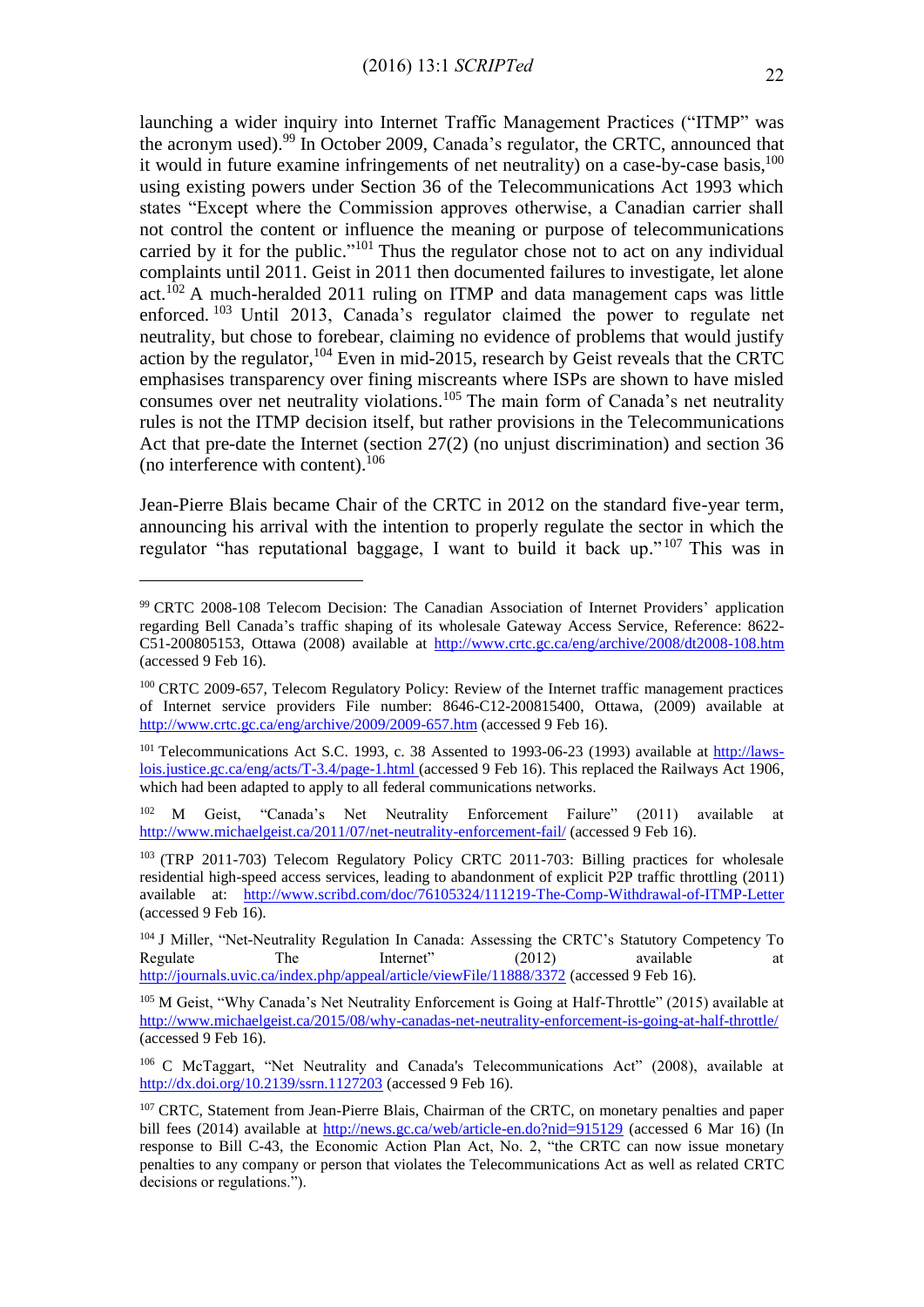contrast with his laissez-faire business-friendly predecessors who were "would rubber-stamp almost anything they [corporates] proposed,"<sup>108</sup> including the net neutrality issue. In his first year, Blaise carried out four major interventions: rejected former incumbent Bell Canada's initial takeover of Astral Media, until conditions were imposed that later revised and approved the merger; limited mobile phone contract durations to two years; pressured mobile ISPs into halved international roaming fees with the United States; investigated unbundling television channels leading to a decision to force unbundling in March 2015. Bell Canada's President was also rebuked officially by the CRTC for trying to interfere in editorial decisions to ban its TV station's coverage of the CRTC, with Blais stating: "An informed citizenry cannot be sacrificed for a company's commercial interests… corporate interests may have been placed ahead of fair and balanced news reporting."<sup>109</sup> The President of Bell Canada was immediately replaced on 9 April 2015.

Note that Bell has cross-media ownership of CTV, Canada's most popular TV channel, and until 2005 also owned the largest circulation newspaper, the Globe and Mail. The Bell Canada attempt to purchase Astral Media (owner of TV channels HBO Canada and The Movie Network) was announced in March 2012, but regulatory clearance only given when the majority of English-language programmnig was divested, alongside local programming and unbundling requirements which would dilute any perceived threat to the public interest posed by dominance of Bell's programming in English-speaking Canada (note that Quebec, which has a quarter of Canada's population, is officially francophone, with only 7.7% anglophones, the latter of whom are mainly concentrated around the city of Montreal<sup>110</sup>).

Zero rating is not common practice, and has not been definitively banned. A new CRTC case may lead to a definitive ruling: the Videotron "Unlimited Music" case.<sup>111</sup> The net neutrality regulatory battle in Canada played out as a broadcasting ownership battle, in which programme unbundling had as an integral part the decision to regulate zero rating in 2015. It was to be expected that net neutrality violations favouring the company's preferred content would also form part of broadcasting regulation, specifically oversight of channel diversity. Unbundling of TV channels would not be

<u>.</u>

[Defaut.aspx?S=O&PA=T&PT=A&PST=A&Lang=eng&\\_ga=1.72009299.1149531590.1442503569](https://services.crtc.gc.ca/pub/instances-proceedings/Default-Defaut.aspx?S=O&PA=T&PT=A&PST=A&Lang=eng&_ga=1.72009299.1149531590.1442503569)

<sup>108</sup> S Ladurantaye, "The CRTC's Jean-Pierre Blais: The Regulator Who Speaks Truth to Power" (2013) available at [http://www.theglobeandmail.com/report-on-business/careers/careers-leadership/the-crtcs](http://www.theglobeandmail.com/report-on-business/careers/careers-leadership/the-crtcs-jean-pierre-blais-speaking-truth-to-power/article15224721/?page=2)[jean-pierre-blais-speaking-truth-to-power/article15224721/?page=2](http://www.theglobeandmail.com/report-on-business/careers/careers-leadership/the-crtcs-jean-pierre-blais-speaking-truth-to-power/article15224721/?page=2) (accessed 6 Mar 16).

<sup>109</sup> A Sharp, "BCE media executive apologizes for editorial intrusion" (2015) available at [http://www.reuters.com/article/2015/03/25/us-canada-broadcasting-regulator](http://www.reuters.com/article/2015/03/25/us-canada-broadcasting-regulator-idUSKBN0ML2JN20150325)[idUSKBN0ML2JN20150325](http://www.reuters.com/article/2015/03/25/us-canada-broadcasting-regulator-idUSKBN0ML2JN20150325) (accessed 9 Feb 16).

<sup>110</sup> See Wikipedia, "Language Demographics of Quebec" (2016) available at [https://en.wikipedia.org/wiki/Language\\_demographics\\_of\\_Quebec#Numbers\\_of\\_native\\_speakers](https://en.wikipedia.org/wiki/Language_demographics_of_Quebec#Numbers_of_native_speakers) (accessed 9 Feb 16).

<sup>111</sup> CRTC, All Proceedings Open for Comment (2015) available at [https://services.crtc.gc.ca/pub/instances-proceedings/Default-](https://services.crtc.gc.ca/pub/instances-proceedings/Default-Defaut.aspx?S=O&PA=T&PT=A&PST=A&Lang=eng&_ga=1.72009299.1149531590.1442503569)

<sup>(</sup>accessed 9 Feb 16). The two competing complaints filed by rival activists are items 2 and 4: In the Videotron case, the #4 wireless carrier in one province (Quebec) trying to increase music streaming usage by doing non-monetary deals with a wide variety of players (even Apple is reputed to be joining soon) and zero-rating streaming. Both complainants say that if Videotron sets a precedent, all other carriers will do it, too, but Guy Laurence, CEO of the largest carrier (Rogers), said they want to monetize data, not give it away.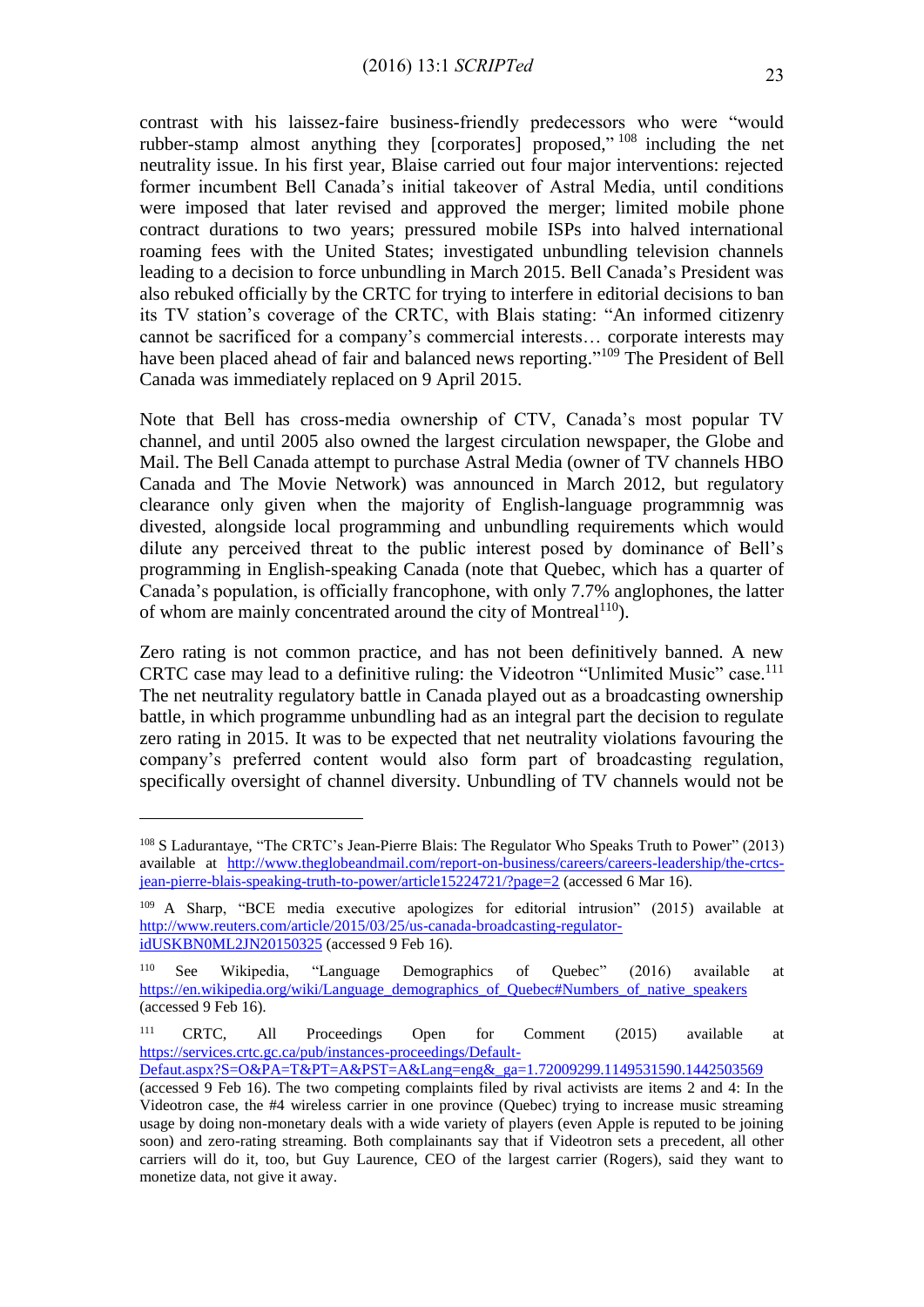appropriate alongside increased bundling of Internet distributed channels. The CRTC ruled in February 2015 that Bell had been "unlawfully" setting a double standard by exempting its \$5-a-month Bell Mobile TV app from download limits it places on subscribers to its mobile network, giving it until April 25 to correct its pricing.<sup>112</sup> It also ruled against Quebec rival Videotron. Both are required to change to per Gigabyte pricing. Bell had argued that the Mobile TV service provides 43 channels, only 12 of which are owned by bell, the remainder owned by other Canadian channel operators. The action was based on a 22 November 2013 complaint by student Ben Klass, supported by Telus, who argued that Bell in effect was marking up prices for competing streaming services by as much as 800 per cent. 113

On losing the action in 2015, Bell immediately filed a lawsuit in the Federal Court of Appeal whose hearing is pending, arguing that the CRTC was wrong to issue its decision under the authority of the Telecommunications Act, because Bell Mobile TV app is a broadcasting service, but it acts solely as an ISP for other parties' video. Broadcasting rules should therefore not apply, an argument approximating to that of the ISPs in the US, who claim Title II telecoms regulation should not apply to their ISP activities. Moreover, given that Mobile TV was providing Canadian content in competition to OTT player NetFlix, the vast majority of whose content is from the United States, the Mobile TV decision may be portrayed as opposed to Canada's national content policies. It illustrates that not all zero pricing plans may be opposed on the same grounds and potential public interest at stake.

#### **3.8. United States**

<u>.</u>

The pre-history of United States regulation prior to the 2015 Open Internet Order is well-documented (by the authors in footnote 5 for instance), with the  $2010 \text{ Order}^{114}$ both highly controversial in its exclusion of mobile ("wireless") resulting in several data caps being imposed, notably by AT&T in  $2011$ , <sup>115</sup> zero ratings plans being adopted, and the Order itself becoming incapable of effective enforcement following a litigation which ended in 2014.<sup>116</sup> Only lawyers may take joy that the FCC has spent a decade trying to enforce net neutrality since its original regulatory declaration.<sup>117</sup>

<sup>&</sup>lt;sup>112</sup> CBC News, "CRTC Backs Net Neutrality in Ruling Against Apps that Favour Certain Content" (2015) available at [http://www.cbc.ca/news/business/crtc-backs-net-neutrality-in-ruling-against-apps](http://www.cbc.ca/news/business/crtc-backs-net-neutrality-in-ruling-against-apps-that-favour-certain-content-1.2936358)[that-favour-certain-content-1.2936358](http://www.cbc.ca/news/business/crtc-backs-net-neutrality-in-ruling-against-apps-that-favour-certain-content-1.2936358) (accessed 6 Mar 16).

<sup>113</sup> K Stastna, "Bell's Discounting of Mobile TV Against the Rules, Complaint Claims" (2013) available at [http://www.cbc.ca/news/technology/bell-s-discounting-of-mobile-tv-against-the-rules](http://www.cbc.ca/news/technology/bell-s-discounting-of-mobile-tv-against-the-rules-complaint-claims-1.2445059)[complaint-claims-1.2445059](http://www.cbc.ca/news/technology/bell-s-discounting-of-mobile-tv-against-the-rules-complaint-claims-1.2445059) (accessed 9 Feb 16).

<sup>114</sup> FCC (2010) Report and Order Preserving the Open Internet, 25 FCC Rcd 17905.

<sup>115</sup> C Kang and H Tsukayama, "AT&T to Throttle Data Speeds for Heaviest Wireless Users" (2011) available at [http://www.washingtonpost.com/business/technology/atandt-to-throttle-data-speeds-for](http://www.washingtonpost.com/business/technology/atandt-to-throttle-data-speeds-for-heaviest-wireless-users/2011/08/01/gIQAh0HBoI_story.html)[heaviest-wireless-users/2011/08/01/gIQAh0HBoI\\_story.html](http://www.washingtonpost.com/business/technology/atandt-to-throttle-data-speeds-for-heaviest-wireless-users/2011/08/01/gIQAh0HBoI_story.html) (accessed 6 Mar 16).

<sup>116</sup> *Verizon v. Federal Communications Commission*, 740 F.3d 623 (D.C. Cir. 2014); 11–1355, 14 January 2014.

<sup>117</sup> FCC, "Internet Policy Statement 05–151" (2014) available at [http://hraunfoss.fcc.gov/docs\\_public/FCC-05–151A1.pdf](http://hraunfoss.fcc.gov/docs_public/FCC-05–151A1.pdf) (accessed 9 Feb 16). FCC, Madison River Communications, LLC, Order, DA 05–543, 20 FCC Rcd 4295 (2005).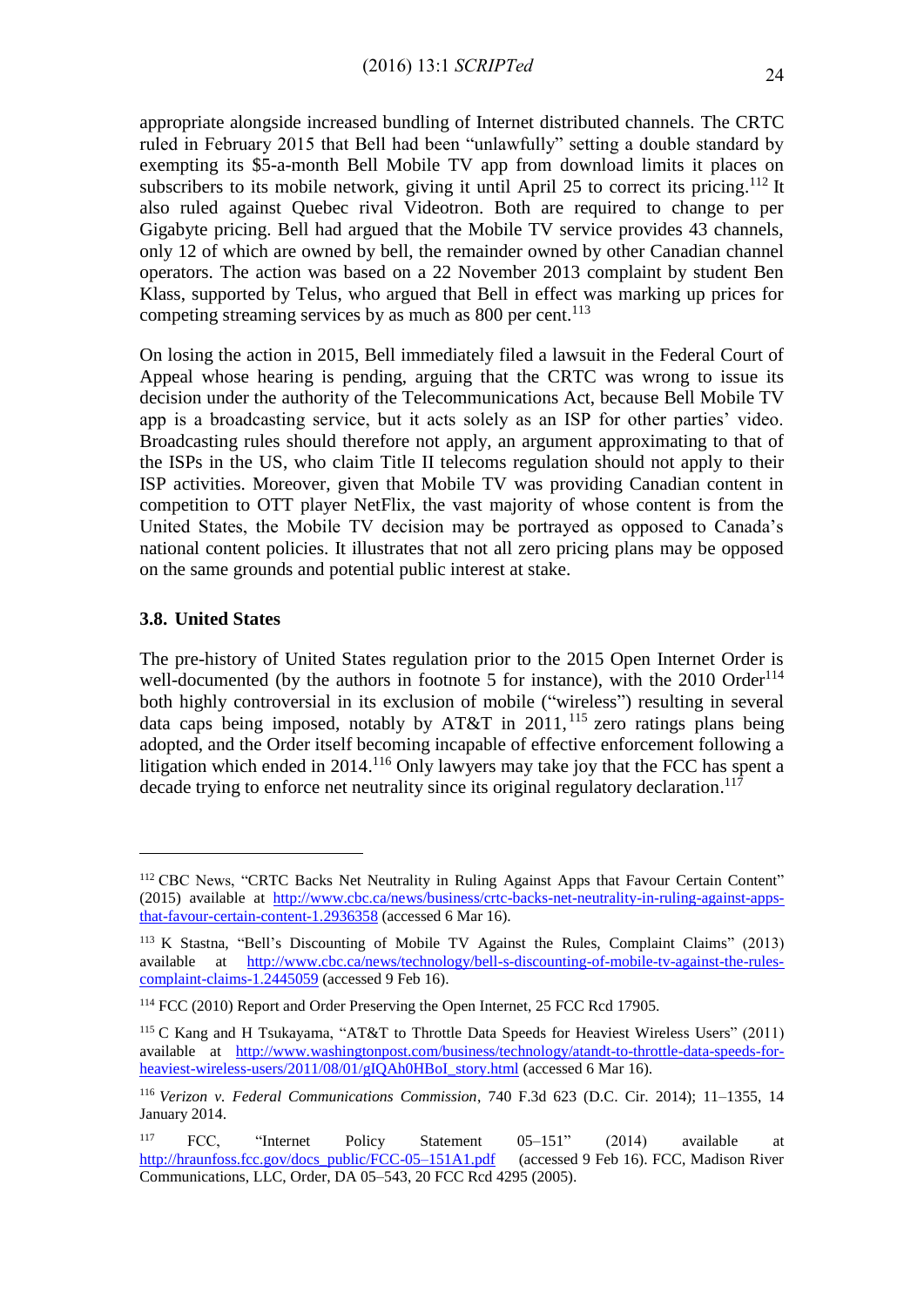The 26 February 2015 *Open Internet Order* applies from 12 June 2015 and promised to enforce net neutrality.<sup>118</sup> FCC claimed that the Order offered "Bright Line Rules":

- No Blocking: broadband providers may not block access to legal content, applications, services, or non-harmful devices.
- No Throttling: broadband providers may not impair or degrade lawful Internet traffic on the basis of content, applications, services, or non-harmful devices.
- No Paid Prioritization: broadband providers may not favor some lawful Internet traffic over other lawful traffic in exchange for consideration of any kind—in other words, no "fast lanes." This rule also bans ISPs from prioritizing content and services of their affiliates.

That final provision should eliminate zero-rating, but it does continue. Zero rating is a common practice in the US. For instance, T-Mobile offered 33 zero-rated music services in its Music Freedom Plan since  $2014$ ,  $^{119}$  which has avoided any negative regulatory scrutiny in part due to the facts: its offer is non-exclusive, relates to music rather than heavily congesting and expensive video, and T-Mobile itself is the smallest of the national mobile ISPs. As Goldstein argues:

Music Freedom plan is inclusive and supports numerous streaming music services, and since T-Mobile does not receive compensation from any company for not counting music streaming traffic against customers' data limits, such a plan is likely going to be fine by the FCC, since it benefits consumers. However, if a zero-rating plan were exclusive to one company that offers a particular type of service, that likely would draw more scrutiny from the FCC.<sup>120</sup>

As previously in the mergers of Bell Atlantic into Verizon and formation of AT&T in 2005/6 and Comcast/NBC Universal in 2011, the US government has found itself most able to enforce net neutrality with decisions inserted into merger approvals. The merger of DirecTV into AT&T imposed such conditions on zero rating.<sup>121</sup> Comcast's

1

<sup>118</sup> FCC, "Protecting and Promoting the Open Internet", GN Docket No. 14-28, Report and Order on Remand, Declaratory Ruling, and Order, FCC 15-24 (2015) available at [https://apps.fcc.gov/edocs\\_public/attachmatch/FCC-15-24A1.pdf](https://apps.fcc.gov/edocs_public/attachmatch/FCC-15-24A1.pdf) (accessed 9 Feb 16).

<sup>119</sup> L Northrup, "T-Mobile Now Exempts 33 Streaming Music Services From Data Limits, Adds Apple Music, Consumerist" (2015) available at [http://consumerist.com/2015/07/28/t-mobile-now-exempts-](http://consumerist.com/2015/07/28/t-mobile-now-exempts-33-streaming-music-services-from-data-limits-adds-apple-music/)[33-streaming-music-services-from-data-limits-adds-apple-music/](http://consumerist.com/2015/07/28/t-mobile-now-exempts-33-streaming-music-services-from-data-limits-adds-apple-music/) (accessed 9 Feb 16).

<sup>&</sup>lt;sup>120</sup> P Goldstein, "Net Neutrality Rules won't Force Carriers to Get FCC Permission for New Plans" (2015) available at [http://www.fiercewireless.com/story/net-neutrality-rules-wont-force-carriers-get](http://www.fiercewireless.com/story/net-neutrality-rules-wont-force-carriers-get-fcc-permission-new-plans-offic/2015-02-26)[fcc-permission-new-plans-offic/2015-02-26](http://www.fiercewireless.com/story/net-neutrality-rules-wont-force-carriers-get-fcc-permission-new-plans-offic/2015-02-26) (accessed 9 Feb 16).

<sup>&</sup>lt;sup>121</sup> Telecom Paper, "FCC Set to Approve AT&T's DirecTV Takeover with Conditions" (2015) available at [http://www.telecompaper.com/news/fcc-set-to-approve-atandts-directv-takeover-with](http://www.telecompaper.com/news/fcc-set-to-approve-atandts-directv-takeover-with-conditions/)[conditions/](http://www.telecompaper.com/news/fcc-set-to-approve-atandts-directv-takeover-with-conditions/) (accessed 9 Feb 16) ("If approved by the commissioners, 12.5 million customer locations will have access to a competitive fibre connection from AT&T. The additional roll-out is around ten times the size of AT&T's current FttP deployment and increases the national residential fibre build by over 40 percent… AT&T will not be permitted to exclude affiliated video services and content from data caps on its fixed broadband connections. It will also be required to submit all competed interconnection agreements with the FCC.")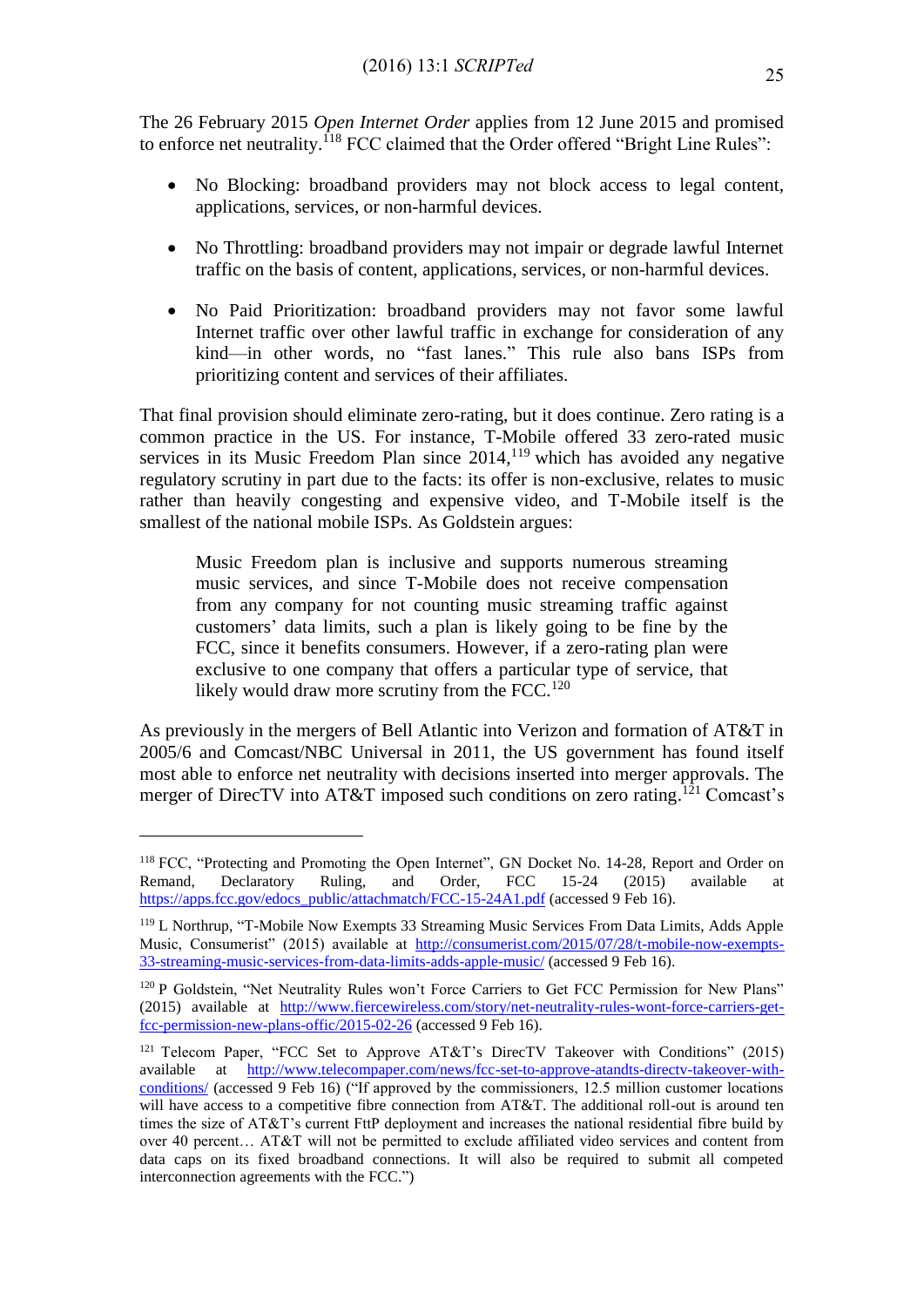attempted takeover of Time Warner Cable abandoned in 2015 would also have been likely to see such conditions imposed alongside interoperability/neutrality in its dealing with third party device authentication – which concerns the freedom to attach devices to the network.<sup>122</sup> In its *AT&T/DirecTV* approval of 27 July 2015, the FCC stated at Paragraph 395: "we require the combined entity to refrain from discriminatory usage-based allowance practices for its fixed broadband Internet access service."<sup>123</sup> Moreover, in response to accusations that AT&T ignored previous commitments in mergers, the FCC at Paragraph 398 "require that AT&T retain both an internal company compliance officer and an independent, external compliance officer."

The FCC announced in July 2015 how to receive case-by-case advice about future plans, for instance zero rating schemes or specialized services, that may risk breaching net neutrality: "new process involves requesting and receiving an advisory opinion on specific, prospective business practices."<sup>124</sup> At paragraph 30-31 it explains that: "Although advisory opinions are not binding on any party, a requesting party may rely on an opinion if the request fully and accurately contains all the material facts and representations necessary for the opinion and the situation conforms to the situation described in the request for opinion." Even though the FCC "may later rescind an advisory opinion, but any such rescission would apply only to future conduct and would not be retroactive."

#### **3.9. European Union**

<u>.</u>

In Europe, more complete confusion over zero rating and Specialized Services existed amongst governments, European institutions and regulators in 2016. European Parliament had negotiated a very "net neutrality lite" (rules on blocking/throttling) in 2009 to be implemented via regulatory action and reporting from 2011 under the amended Electronic Communications package.  $125$  It essentially permitted discrimination (under certain conditions) on speed and price for new network capacity, but insists that existing networks do not discriminate "backwards" – that is, do not reduce the existing levels of service or block content without clear and transparent notice to users, and demonstrable reasonableness of those actions. This had to be adopted by national parliaments in June 2011 – though many delayed.

An Open Internet Regulation was first proposed by the European Commission in May 2013, passed at First Amendment in the European Parliament with amendments that

<sup>&</sup>lt;sup>122</sup> Brodkin, Jon, "Comcast to Stop Blocking HBO Go and Showtime on Roku Streaming Devices" (2014) *Ars Technica, Condé Nast Digital*, available at [http://arstechnica.com/business/2014/12/comcast-to-stop-blocking-hbo-go-and-showtime-on-roku](http://arstechnica.com/business/2014/12/comcast-to-stop-blocking-hbo-go-and-showtime-on-roku-streaming-devices/)[streaming-devices/](http://arstechnica.com/business/2014/12/comcast-to-stop-blocking-hbo-go-and-showtime-on-roku-streaming-devices/) (accessed 9 Feb 16).

<sup>123</sup> FCC, *In the Matter of Applications of AT&T Inc. and DIRECTV For Consent to Assign or Transfer Control of Licenses and Authorizations MB Docket No. 14-90* (2015) available at [http://transition.fcc.gov/Daily\\_Releases/Daily\\_Business/2015/db0728/FCC-15-94A1.pdf](http://transition.fcc.gov/Daily_Releases/Daily_Business/2015/db0728/FCC-15-94A1.pdf) (accessed 9) Feb 16).

<sup>&</sup>lt;sup>124</sup> FCC, *Open Internet Advisory Opinion Procedures, Protecting and Promoting the Open Internet, GN Docket No. 14-28* (2015) available at [https://www.fcc.gov/document/public-notice-open-internet](https://www.fcc.gov/document/public-notice-open-internet-advisory-opinions)[advisory-opinions](https://www.fcc.gov/document/public-notice-open-internet-advisory-opinions) (accessed 9 Feb 16).

<sup>&</sup>lt;sup>125</sup> EU Directive 2009/136/EC, and the Declaration appended to EU Directive 2009/140/EC.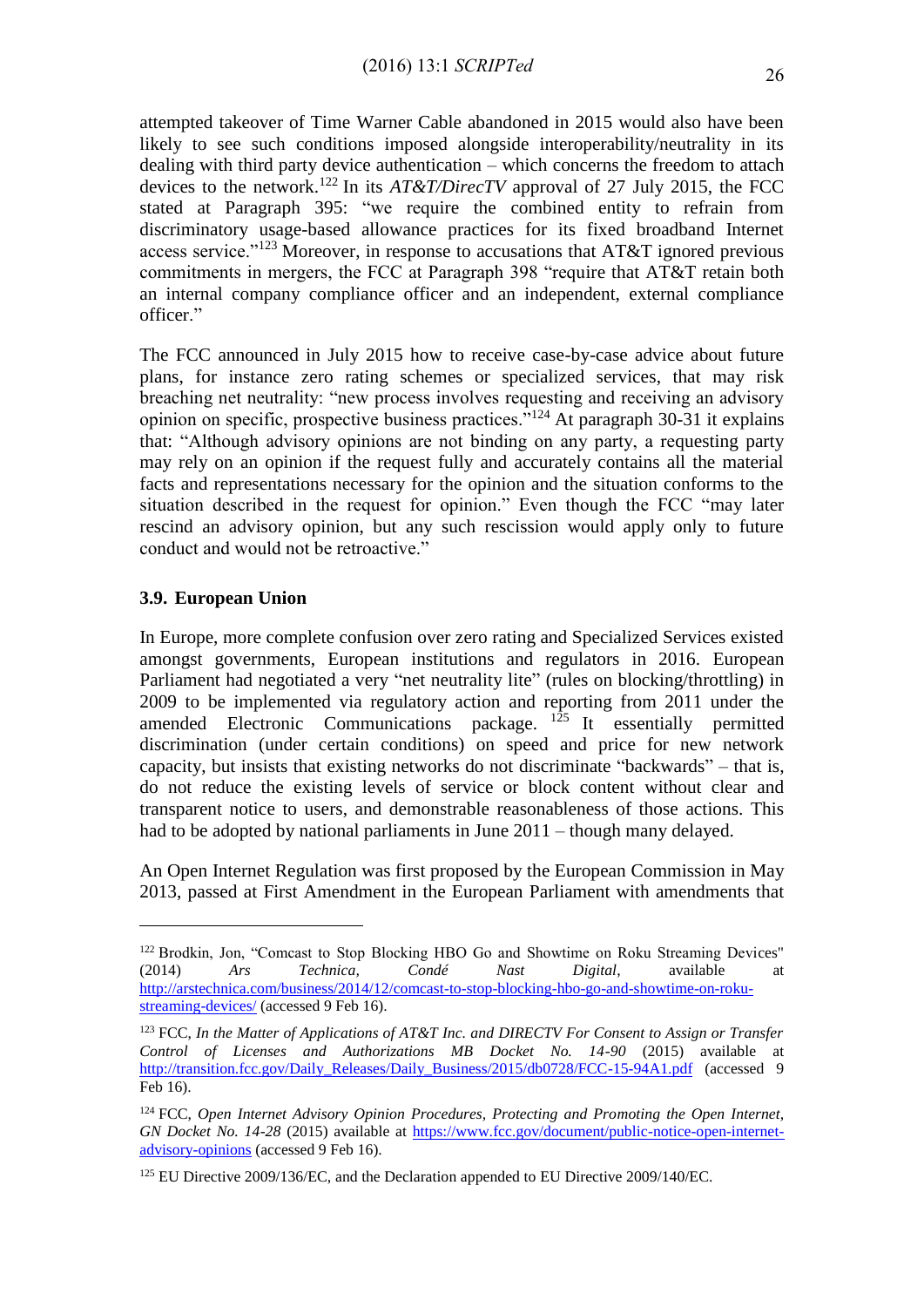would ban both zero rating and tightly defined specialized services as physically and/or logically separate to the Internet in April 2014.<sup>126</sup> It was then revised in the Council of Ministers to more closely resemble the original proposal, agreed in a highly contentious trialogue with the Commission and Parliamentary Committee Chair (a Spanish conservative) in June 2015. EC Vice-President Ansip claimed after the trialogue in June 2015:

Internet service providers cannot act as gatekeepers to decide what people can, or cannot, access. Equal treatment and non-discrimination of traffic will be set in law... Paid prioritisation will be banned, which means that a start-up's website cannot be slowed down to make way for a larger company prepared to pay extra to get such an advantage.<sup>127</sup>

However, that fails to clarify either zero rating or specialized services, to the anger of Netherlands and Slovenian parliamentarians who continue to fear their laws will be undermined by the weaker European compromise Regulation adopted. It returned to the Parliament for a vote on potential amendments which failed, meaning the compromise Regulation becomes law in all 28 Member States in April 2016. Regulation 2120/2015 which regulates for open Internet access (as in the US, not using the term "net neutrality") was passed by the European Parliament on 27 October 2015. 128

Although many net neutrality elements have been included in the new Regulation, the lack of any explicit mention of the net neutrality principle is notable. Rather than unequivocally affirming the three pillars of net neutrality, i.e. no blocking, no throttling and no paid prioritisation, the EU policymakers enshrined only the first two components into the regulation, thus tempering neutrality into a less principled vague "open Internet." The good news for users is that Europeans have the "right to access and distribute information and content, use and provide applications and services, and use terminal equipment of their choice, irrespective of the end - user's or provider's location or the location, origin or destination of the information, content, application or service, via their internet access service" according to Article 3 of the Regulation. Associated with this right is the IAPs' obligation to "treat all traffic equally" with reasonable traffic management that should be "transparent, non-discriminatory and proportionate" and, very importantly, "shall not be based on commercial considerations but on objectively different technical quality of service requirements of specific categories of traffic." This is an important step forward for those Europeans that were lacking basic protections.

<sup>126</sup> C Marsden, "Commissioner Kroes Can Skype her Grandchildren's Mobiles in Retirement?" (2014) available at [http://blogs.lse.ac.uk/mediapolicyproject/2014/04/04/will-commissioner-kroes-be-able-to](http://blogs.lse.ac.uk/mediapolicyproject/2014/04/04/will-commissioner-kroes-be-able-to-skype-her-grandchildrens-mobiles-in-retirement/)[skype-her-grandchildrens-mobiles-in-retirement/](http://blogs.lse.ac.uk/mediapolicyproject/2014/04/04/will-commissioner-kroes-be-able-to-skype-her-grandchildrens-mobiles-in-retirement/) (accessed 9 Feb 16).

<sup>&</sup>lt;sup>127</sup> A Ansip, "Making the EU Work for People: Roaming and the Open Internet" (2015) available at: [https://ec.europa.eu/commission/2014-2019/ansip/blog/making-eu-work-people-roaming-and-open](https://ec.europa.eu/commission/2014-2019/ansip/blog/making-eu-work-people-roaming-and-open-internet_en)internet en (accessed 9 Feb 16).

<sup>128</sup> L Belli and C Marsden, "Not Neutrality but 'Open Internet' à l'Européenne" (2015) available at <http://blogs.lse.ac.uk/mediapolicyproject/2015/10/29/not-neutrality-but-open-internet-a-la-europeenne/> (accessed 9 Feb 16).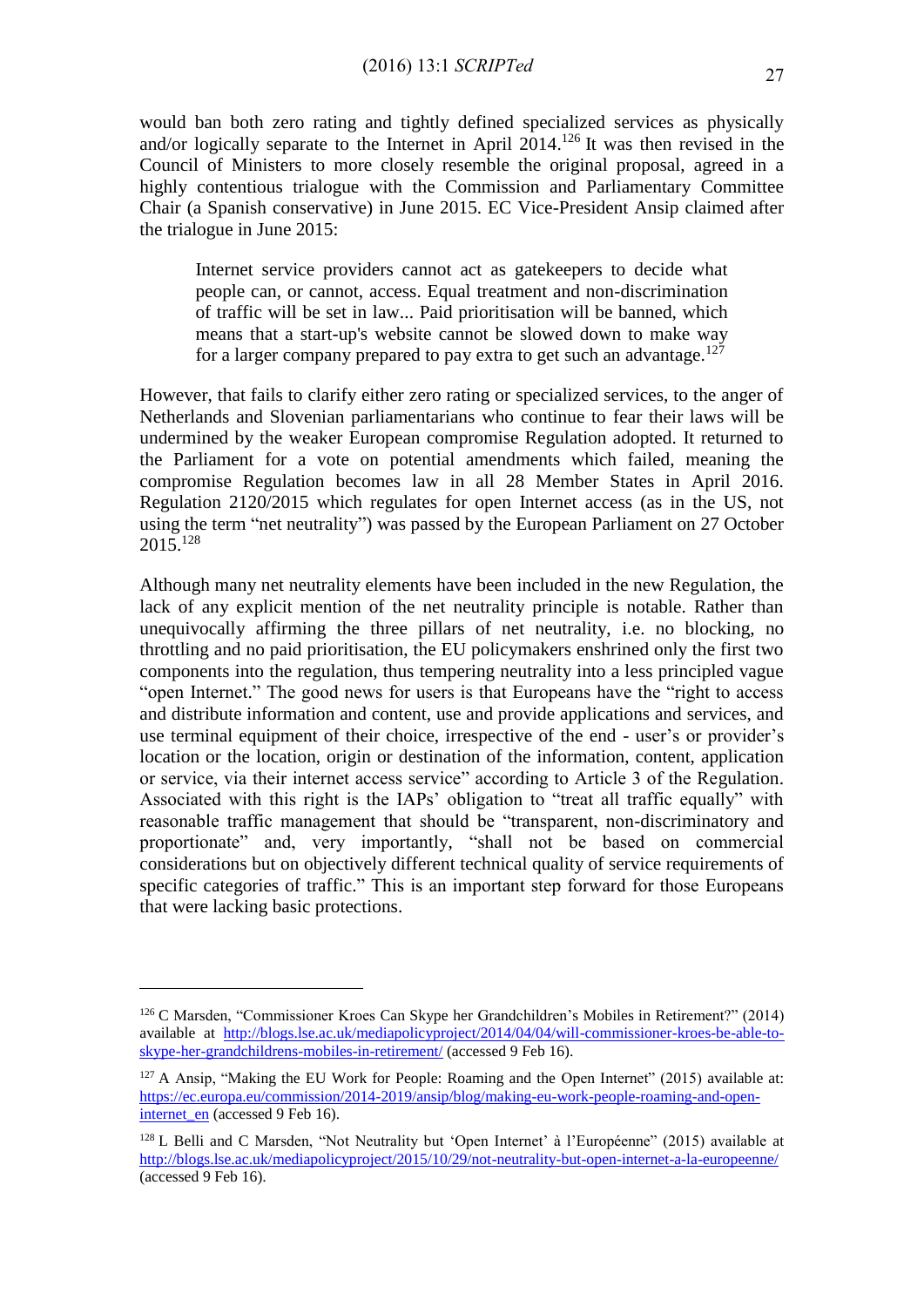It is necessary to stitch together the interpretations of the European Commission issued at the time of the Regulation's approval in its MEMO-15-5275, $^{124}$  with the clarifications and workplan of the European regulators working as BEREC. BEREC is charged with ensuring it issues Guidelines by August 2016 for interpretation of the Regulation by NRAs:

The Telecoms Single Market Regulation includes a duty in Article 5(3) for BEREC to lay down guidelines for the implementation of the obligations of NRAs related to the supervision, enforcement and transparency measures for ensuring open Internet access. These guidelines should contribute to the consistent application of the Regulation, and be produced after consulting stakeholders and in close cooperation with the European Commission.<sup>125</sup>

The deadlines are as follows:

1

- Entry into force of the Regulation took place on 30 November 2015; the entire Regulation is applicable 30 April 2016 except for certain provisions (mainly on roaming).
- The deadline for Member States to repeal national measures (including selfregulatory measures) which go against Article 3(2) or 3(3) is 31 December 2016, which must be notified to the Commission by 30 April 2016.
- Deadline for publishing BEREC's implementation guidelines under Recital 19 is 30 August 2016. European Commission's report to the European Parliament and the Council reviewing Article 3 (safeguarding of open internet access), Article 4 (transparency measures for ensuring open internet access), Article 5 (supervision and enforcement) and Article 6 (penalties), including proposals for amendments, if necessary, must be delivered by 30 April 2019.
- The Commission will have to issue a report every 4 years as of 30 April 2019.<sup>126</sup>

BEREC explained its outstanding concern on four topics: traffic management practices; specialised services; transparency in Internet access quality; "commercial practices," such as zero-rating. The co-chairs of the Net Neutrality Working Group (NNWG) – note that BEREC was happy to use the term net neutrality whereas the Regulation will not – in 2016 were Ofcom for the UK and NKom for Norway (which had co-chaired the group since its foundation in 2011). Team leaders were Italy's AGCOM (traffic management practices); Belgium (specialised services); Greece

<sup>&</sup>lt;sup>124</sup> EU MEMO-15-5275, "Fact Sheet: Roaming Charges and Open Internet: Questions and Answers" (2015) avialable a[t http://europa.eu/rapid/press-release\\_MEMO-15-5275\\_en.htm](http://europa.eu/rapid/press-release_MEMO-15-5275_en.htm) (accessed 9 Feb 16)

 $125$  BoR (15) 226 Statement on BEREC's work to produce guidelines for the implementation of net neutrality provisions of the TSM regulation of 15.12.2015.

<sup>126</sup> MF Pérez, "Net Neutrality: Document Pool II" (2015) available at [https://edri.org/net-neutrality](https://edri.org/net-neutrality-document-pool-2/)[document-pool-2/](https://edri.org/net-neutrality-document-pool-2/) (accessed 9 Feb 16).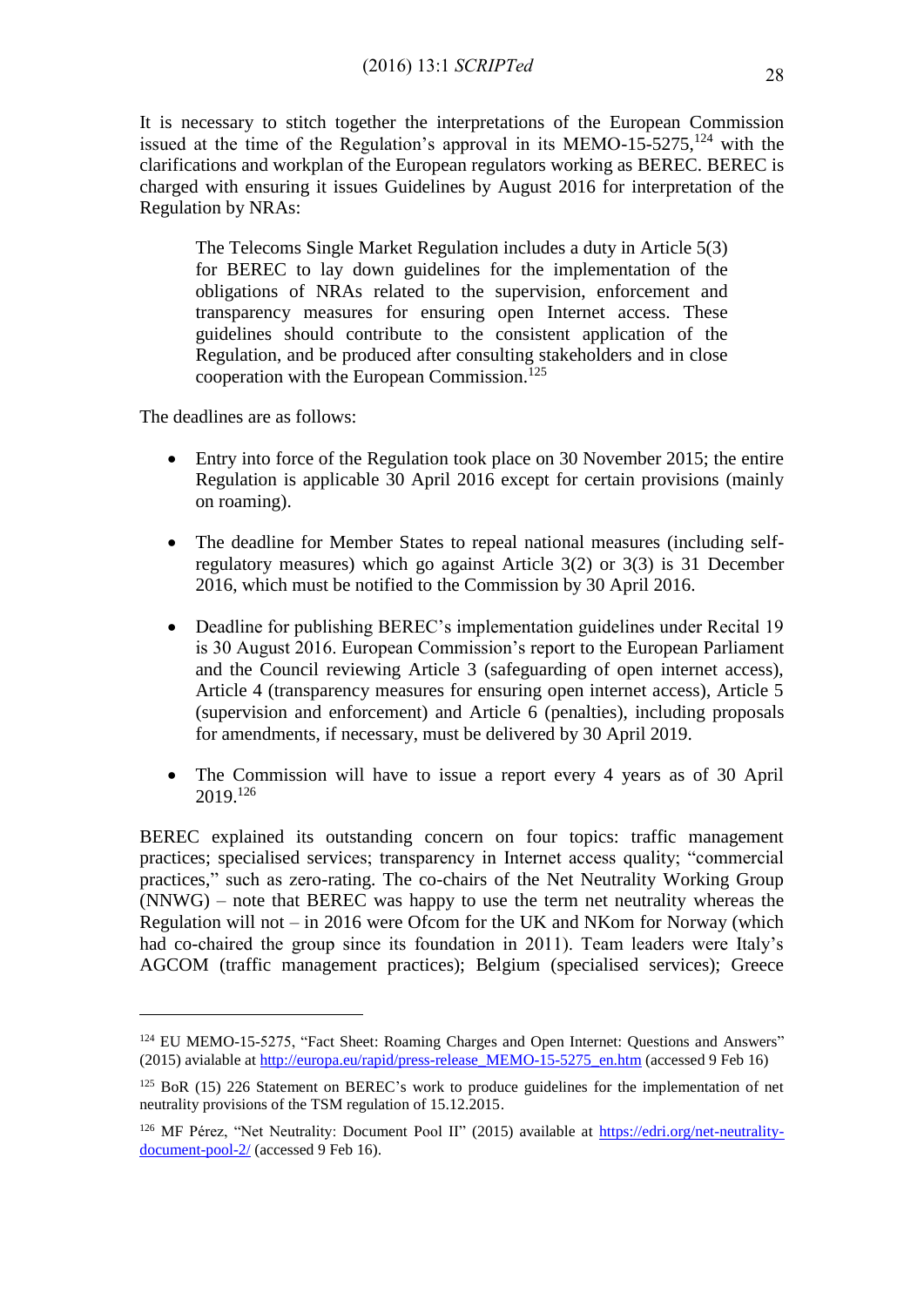(transparency in Internet access quality); Ofcom for the UK ("commercial practices", such as zero-rating).

Memo-15-5275 stated:

Zero rating, also called sponsored connectivity, is a commercial practice used by some providers of internet access, especially mobile operators, not to count the data volume of particular applications or services against the user's limited monthly data volume. Commercial agreements and practices, including zero rating, must comply with the other provisions of the Regulation, in particular those on nondiscriminatory traffic management. Zero-rating could in some circumstances have harmful effects on competition or access to the market by new innovative services and lead to situations where endusers' choice is materially reduced in practice.<sup>127</sup>

The EC argues that:

The new rules therefore contain the necessary safeguards to ensure that providers of internet access cannot circumvent the right of every European to access internet content of their choice, and the provisions on non-discriminatory traffic management, through commercial practices like zero-rating.<sup>128</sup>

Genna very strenuously disagrees with that interpretation:

This is completely false and misleading! […] [The] power of national regulators will be materially weakened because of the ambiguous wording of [A]rticle 3 of the European regulation […] read together with recital 7 (a recital, not a binding provision!) of the same regulation […] . [I]t is absolutely unclear if and to what extent national regulators can intervene in order to prohibit such discriminations. The Dutsch (sic) and Slovenian legislations were quite clear […] such legislations will need to be repealed.<sup>129</sup>

I tend to agree with Genna, and the Dutch and Slovenian governments, that the EC interpretation is misleading, deliberate or not. Ofcom questions for BEREC were seeking views regarding different forms of data caps:

a) What is your understanding of the term "commercial practices" (Ref. Article 3(2))? Do you think there is a demand for "commercial practices" such as zero-rating, from the end users' point of view?

<sup>127</sup> EU MEMO-15-5275, note 124 above.

<sup>128</sup> *Ibid*.

<sup>129</sup> I Genna, "Zero-rating: The European Parliament Washing Hands like Pontius Pilate" (2015) available at [https://radiobruxelleslibera.wordpress.com/2015/10/26/zero-rating-the-european](https://radiobruxelleslibera.wordpress.com/2015/10/26/zero-rating-the-european-parliament-washing-hands-like-pontius-pilate/)[parliament-washing-hands-like-pontius-pilate/](https://radiobruxelleslibera.wordpress.com/2015/10/26/zero-rating-the-european-parliament-washing-hands-like-pontius-pilate/) (accessed 6 Mar 16).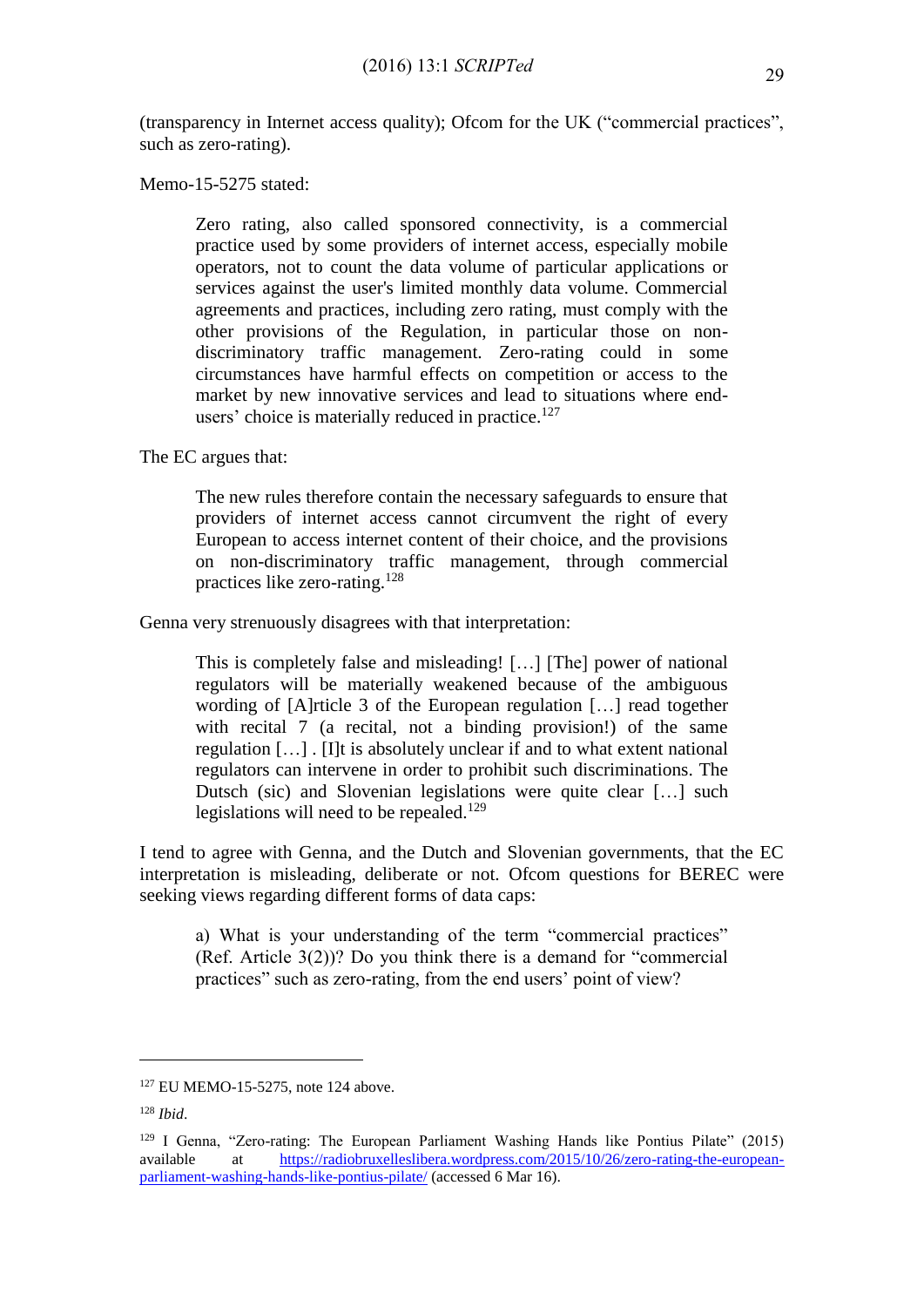b) Article 3 (2) foresees contractual freedom and ISPs' freedom to conduct commercial practices. Could you provide examples when/under which circumstances commercial practices would limit the rights of end users? (Ref. Article 3(2) and recital 7)

c) What is your understanding or view regarding the monitoring of traffic for the purpose of traffic management (ref. Article 3(3) subpara 2)? What should ISPs be allowed to do in that regard under the TSM regulation? $130$ 

It appears from the questions that Ofcom has a much more permissive view of zero rating than the EC memo, which is unsurprising given the UK's long standing hostility to regulation of net neutrality. The lack of clarity in the Regulation means that BEREC guidelines in 2016 will be eagerly awaited on both zero rated services, notably already regulated in Slovenia, Netherlands and Norway, and specialised services.

#### **4. Toolkit for Neutrality Regulation**

1

The case studies have provided a variety of responses to net neutrality violation in practice, with zero rating as the main concern in 2015. I now draw on those case studies to offer some elements that may be suited to a toolkit for regulators to respond to net neutrality concerns. It offers several elements:

- how to engage stakeholders, an especially important issue in the US, Brazilian and Indian case studies;
- how to measure neutrality, essential to the forthcoming BEREC Guidelines for the European Union and its member states;
- how to access prior knowledge in technical advice, which will help in defining the forensics of the regulation of zero rating and net neutrality more broadly; and
- an example of how regulators may respond to zero rating offers, short of the total prohibitions seen in Chile, India, Slovenia, Norway and Netherlands.

The toolkit is not prescriptive but descriptive, and points out that in regulating zero rating, as well as so-called Specialized Services, there remain serious research gaps in the analysis. These gaps were predictable five years ago<sup>129</sup> but have only slowly been addressed, reflecting the political uncertainty of net neutrality regulation.

<sup>&</sup>lt;sup>130</sup> BoR (15) 190 1 December Draft Agenda for the 25th meeting of the BEREC Board of Regulators 10 December 2015, London (United Kingdom) Hosted by Ofcom.

<sup>129</sup> See C Marsden, *Network Neutrality: Towards a Co-regulatory Solution*, note 35 above, at Chapter 8.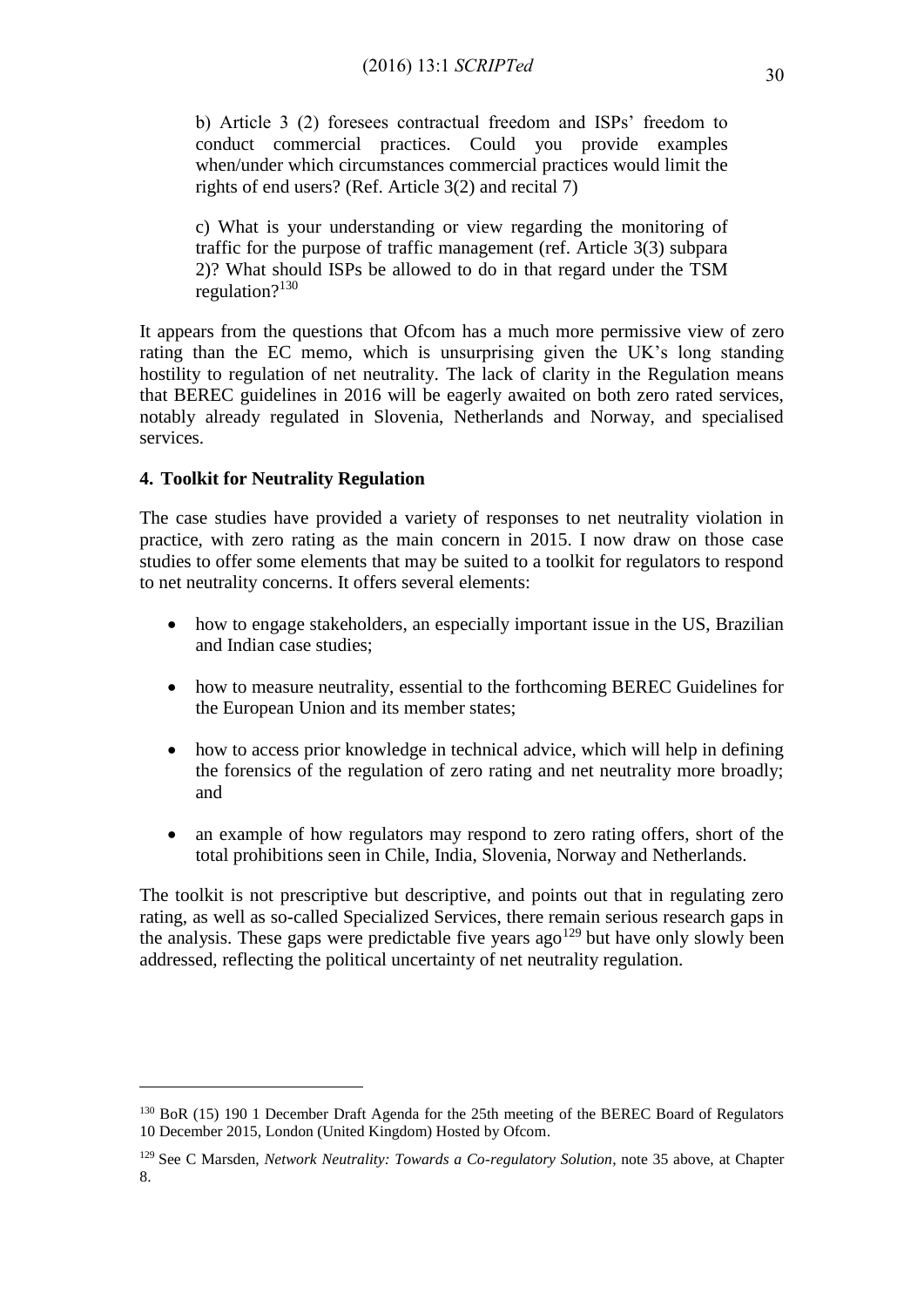#### **4.1. Stakeholder Engagement**

As seen, no decision has been made in Brazil or the United Kingdom. All of the case studies implemented some type of regulation of zero rating, except Brazil where a consultation is ongoing, though in the United States and Chile, this appears to have exceptions (for music and video streaming with T-Mobile in the US, Wikipedia Zero in Chile). The nations with the fastest median Internet access, the Netherlands and Norway, also have the strictest net neutrality regulation in practice.

The use of multistakeholder forums to consult on policy was made, in addition to Parliamentary discussion, in Norway, the United States, Brazil, India, and Canada. Digital participation resulted in four million replies in the US, two million in India, in favour of some form of neutrality. The Netherlands and Slovenia had extensive parliamentary debate about their net neutrality laws. This confirms that at least in form, the telecoms regulators remain best of breed in terms of making consultations widely available and receiving significant numbers of non-traditional responses.

#### **4.2. Measurement**

1

Research is needed to examine both enforcement of transparency in TMP by governments and their agencies, notably through use of SamKnows monitoring (Brazil, US, UK, EU, Canada) and the publication of key metrics, and enforcement by regulators following infringement actions where published.

Seven of the eight national case studies are now using measurement devices in the consumer's home. SamKnows is now active in measuring end-user TMPs in contracts with regulators in the US, Brazil, UK, Canada, and the European Union as a whole.<sup>130</sup> This has supplanted self-reporting of violation by the ISPs, and network measurement by downloaded diagnostic tools, as the preferred method of discovering TMPs. Given the lack of clarity in the latter, and obvious incentive paradox in asking ISPs to selfreport violation, the approach appears the best fit.

The US regulator is taking action to actively consult on future TMPs that may violate neutrality, via its Advisory Opinion approach. Even critics of net neutrality acknowledge that better measurement of end-user experience is a vital contributor to forcing ISPs to offer increased transparency to end users.<sup>131</sup> A report for Ofcom published in August 2015 concluded that an approach based on a quality floor (i.e. minimum service quality, possibly based on a new Universal Service standard) would help app designers and users understand better how SamKnows-type measurement can help them make better choices.<sup>132</sup>

<sup>&</sup>lt;sup>130</sup> See SamKnows, "Regulators" (2015) available at [https://www.samknows.com/regulators,](https://www.samknows.com/regulators) <https://www.samknows.com/history> (accessed 9 Feb 16).

<sup>&</sup>lt;sup>131</sup> M Geddes, "Ofcom Publishes Scientific Report on Net Neutrality" (2015) available at [https://www.linkedin.com/pulse/ofcom-publishes-scientific-report-net-neutrality-martin](https://www.linkedin.com/pulse/ofcom-publishes-scientific-report-net-neutrality-martin-geddes?trk=hp-feed-article-title-share)[geddes?trk=hp-feed-article-title-share](https://www.linkedin.com/pulse/ofcom-publishes-scientific-report-net-neutrality-martin-geddes?trk=hp-feed-article-title-share) (accessed 9 Feb 16).

 $132$  Predictable Network Solutions Limited, "A Study of Traffic Management Detection Methods & Tools for Ofcom MC 316" (2015) available at<http://t.co/rkVY62oRuf> (accessed 9 Feb 16).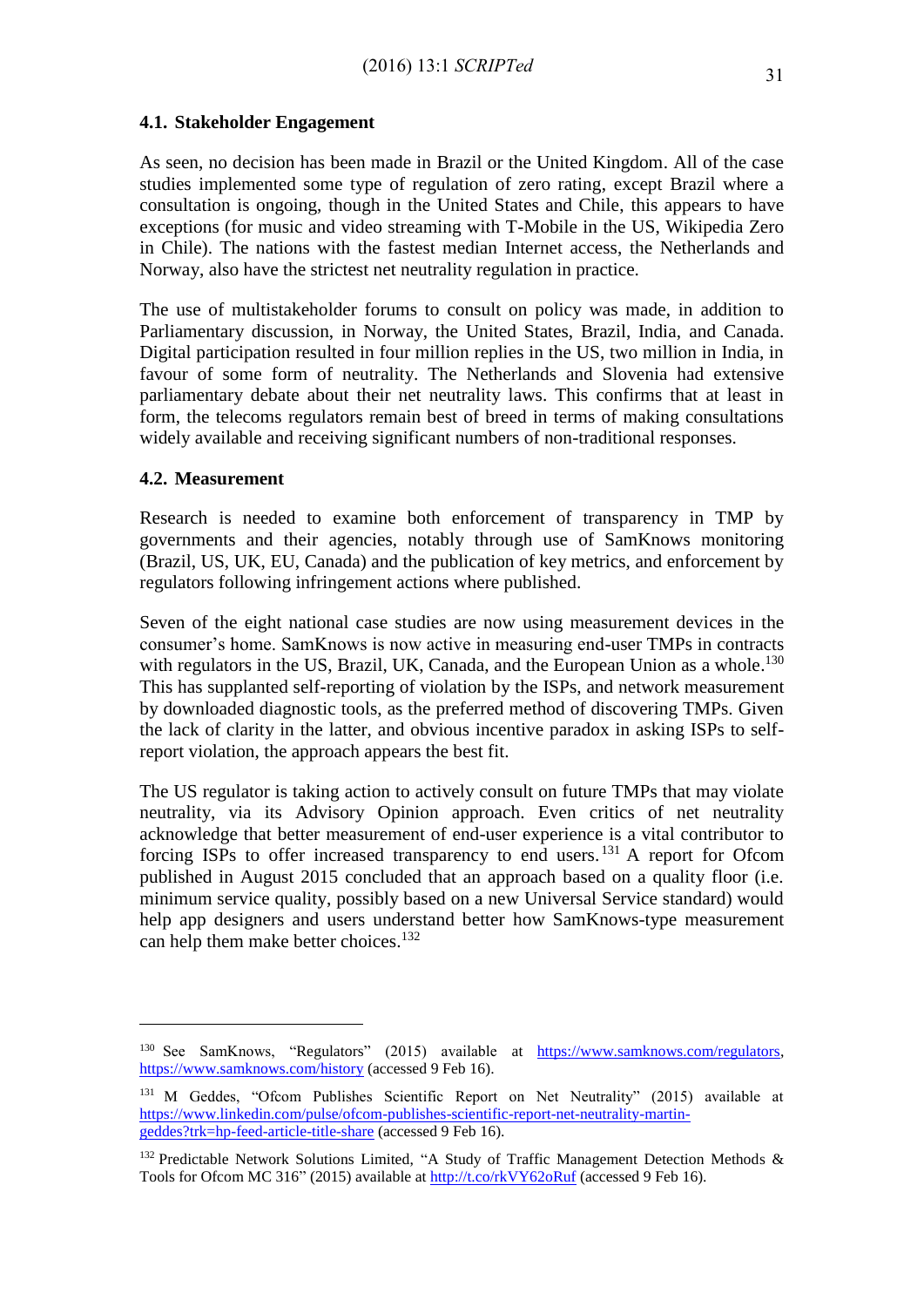The advanced measurement standards emerging may help regulators and consumers understand how best to enforce net neutrality standards.

#### **4.3. Technical Advice**

Technical elements of net neutrality remain complex in both resource and interpretation for regulators, especially those with fewer human resources and technical experience. It would be helpful if greater clarity on such future approaches were to build on the former role of the Advisory Committee of the FCC in 2011-12, and Broadband Internet Technical Advisory Group (BITAG, a US self-regulatory forum established after the 2010 Open Internet Order) in the period since. Between OIAC, BITAG and BEREC, many useful technical and policy reports have been produced since 2011 (Table 2).

| <b>BEREC 2011-14133</b>                                                                                                                                | <b>BITAG 2011-15</b> <sup>184</sup>                                     | OIAC 2012-13 <sup>135</sup>                                                                                     |
|--------------------------------------------------------------------------------------------------------------------------------------------------------|-------------------------------------------------------------------------|-----------------------------------------------------------------------------------------------------------------|
| BoR (14) 117 25 September<br>2014 Monitoring quality of<br>Internet access services in the<br>context of net neutrality BEREC<br>report                | 2014<br>Interconnection<br>and<br>Traffic Exchange on the Internet      | August 20, 2013 Economic<br>Impacts of Open<br>Internet<br>Frameworks                                           |
| 2012 statement with observations<br>about net neutrality for ETNO's<br>World<br>proposal to (ITU)<br>Conference on International<br>Telecommunications | 2014 VoIP Impairment, Failure,<br>and Restrictions                      | August 20, 2013 Policy Issues in<br>Data Caps and Usage-Based<br>Pricing                                        |
| $2012$ IP interconnection in the<br>context of NN                                                                                                      | 2013 Real-time<br>Network<br>Management<br>of<br>Internet<br>Congestion | August 20, 2013 Mobile<br>Ecosystem: AT&T FaceTime<br>Case Study; Openness in the<br>Mobile Broadband Ecosystem |
| 2012 Competition issues in the<br>context of NN                                                                                                        | Port Blocking 2013                                                      | August 20, 2013 Specialized<br>Services: Summary of Findings<br>and Conclusions                                 |

Table 2. BEREC, BITAG and OIAC Technical Reports 2011-15.

<sup>&</sup>lt;sup>133</sup> NKOM, "BEREC and Net Neutrality" (2013) available at [http://eng.nkom.no/technical/internet/net](http://eng.nkom.no/technical/internet/net-neutrality/berec-and-net-neutrality)[neutrality/berec-and-net-neutrality](http://eng.nkom.no/technical/internet/net-neutrality/berec-and-net-neutrality) (accessed 9 Feb 16). Note that the BEREC site lists several other draft papers: "BoR (13) 117 Ecosystem Dynamics and Demand Side Forces in Net Neutrality: Progress Report and Decision on Next Steps"; "BoR (12) 34 BEREC public consultations on Net Neutrality Explanatory paper"; "BoR (12) 31 Differentiation practices and related competition issues in the scope of Net Neutrality - Draft report for public consultation"; "BoR (12) 30 A view of traffic management and other practices resulting in restrictions to the open Internet in Europe - Findings from BEREC's and the European Commission's joint investigation"; "BoR (12) 32 BEREC Guidelines for Quality of Service in the scope of Net Neutrality- Draft for public consultation"; "BoR (12) 33 An assessment of IP-interconnection in the context of Net Neutrality - Draft report for public consultation"; "BoR (11) 67 Guidelines on transparency as a tool to achieve net neutrality"; "BoR (11) 44 Draft BEREC Guidelines on Net Neutrality and Transparency"; "BoR (10) 42 BEREC Response to the European Commission's consultation on the open Internet and net neutrality in Europe."

<sup>134</sup> See<http://www.bitag.org/> (accessed 9 Feb 16).

<sup>135</sup> See<https://www.fcc.gov/encyclopedia/open-internet-advisory-committee> (accessed 9 Feb 16).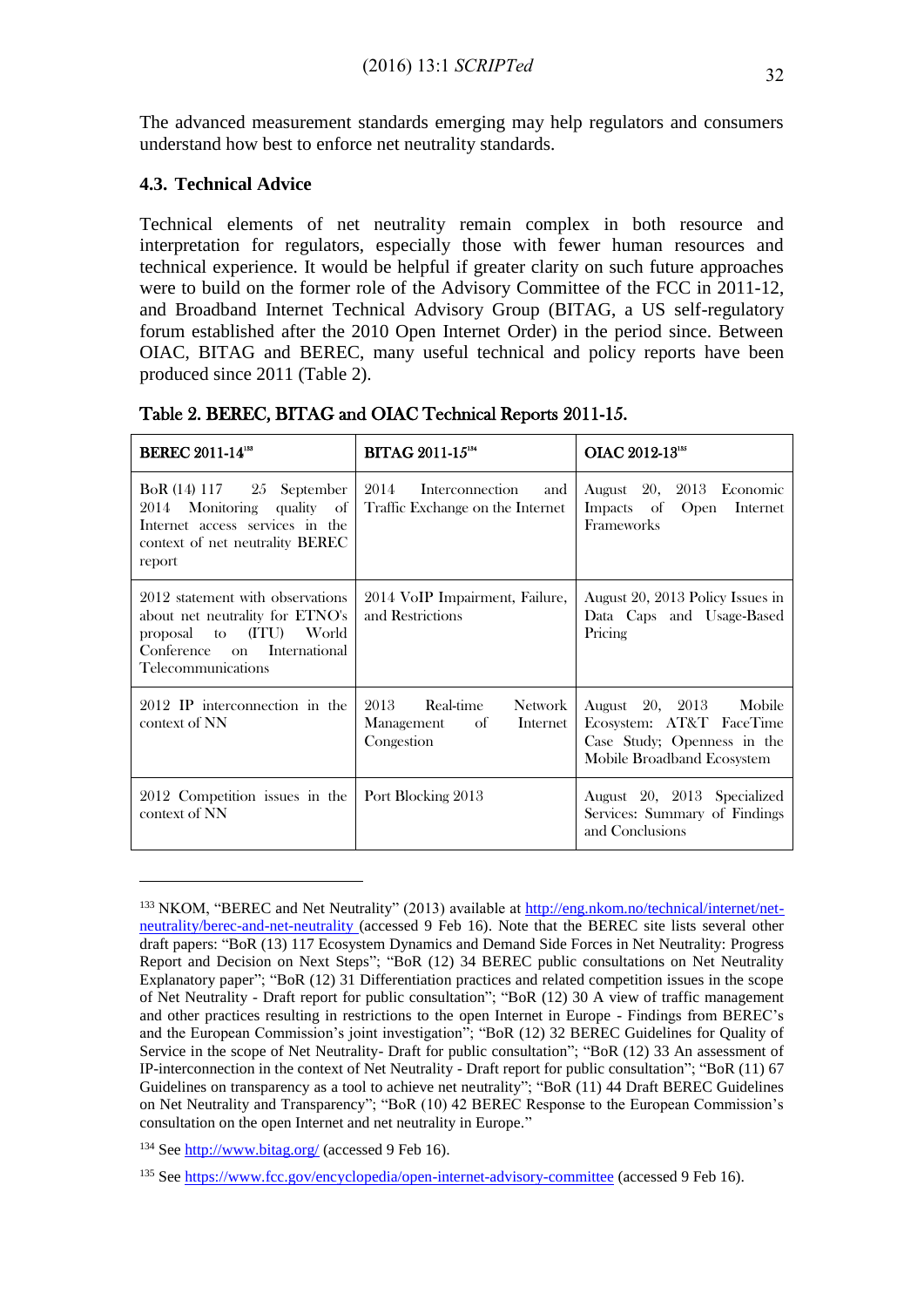| 2012 Guidelines for Quality of<br>service in the scope of NN  | SNMP DDoS Attacks 2013                          | August 20, 2013 Open Internet<br>Label Study        |
|---------------------------------------------------------------|-------------------------------------------------|-----------------------------------------------------|
| 2011 - Framework for Quality of<br>service in the scope of NN | Large Scale Network Address<br>Translation 2012 | January 17, 2013 Specialized<br><b>Services</b>     |
| 2011<br>Guidelines<br>for<br>Transparency in the scope of NN  | IPv6 DNS Whitelisting 2011                      | January 17, 2013 Economic<br><b>Impact Data Cap</b> |

These reports were all either written by a co-regulatory group, as with OIAC and BITAG (though the latter claims to be formally self-regulatory), or consulted with many stakeholders.

BEREC consulted very widely on its approach within the various regional regulator groups, including in what might be termed the "regulators' regulators" forum in Barcelona on 2-3 July 2015, when no less than ten national regulators explained their approaches to net neutrality. BEREC met with EaPeReg (Eastern Partnership Electronic Communications Regulators Network), REGULATEL (Latin American Forum of Telecommunications Regulators) and EMERG (Euro-Mediterranean Regulators Group) for the high level Regulator Summit, representing over 70 regulators. 136

In terms of the value of net neutrality to consumers, regulators in the Netherlands, UK, and BEREC, <sup>137</sup> all commissioned specialist reports to use focus groups to ascertain consumer ignorance and anger. These are in addition to the SamKnows reports generally released on an annual basis by regulators.

#### **4.4. How to Regulate Zero Rating**

1

The issue of zero rating is highly contentious  $-$  a "bad case" on which to make net neutrality law as van Eijk describes it. I suggest two regulatory actions to encourage the correct use of zero rating:

- 1. treating zero rating as a short term exception to net neutrality, and
- 2. ensuring any such short term exception is not exclusive, by subjecting such contracts to Fair Reasonable and Non-Discriminatory (FRAND) conditions.<sup>138</sup>

These conditions are not dissimilar to the principles by which the Wikimedia Foundation permits Wikipedia Zero to be offered by mobile ISPs, in that it: "allows other public interest websites to ride onto its own scheme, eschews any exclusive rights or exchange of payment between itself and mobile carriers, and forbids carriers

 $136$  BEREC, "Outcomes of the BEREC – EMERG – EAPEREG - REGULATEL SUMMIT, 2-3 July 2015" (2015) available at [http://berec.europa.eu/eng/news\\_and\\_publications/whats\\_new/3184](http://berec.europa.eu/eng/news_and_publications/whats_new/3184-outcomes-of-the-berec-emerg-eapereg-regulatel-summit-2-3-july-2015) [outcomes-of-the-berec-emerg-eapereg-regulatel-summit-2-3-july-2015](http://berec.europa.eu/eng/news_and_publications/whats_new/3184-outcomes-of-the-berec-emerg-eapereg-regulatel-summit-2-3-july-2015) (accessed 6 Mar 16).

<sup>&</sup>lt;sup>137</sup> BoR (15) 90 of 8 June 2015, "Report on How Consumers Value Net Neutrality" (2015) available at [http://berec.europa.eu/eng/document\\_register/subject\\_matter/berec/press\\_releases/5052-berec](http://berec.europa.eu/eng/document_register/subject_matter/berec/press_releases/5052-berec-publishes-its-report-on-how-consumers-value-net-neutrality)[publishes-its-report-on-how-consumers-value-net-neutrality](http://berec.europa.eu/eng/document_register/subject_matter/berec/press_releases/5052-berec-publishes-its-report-on-how-consumers-value-net-neutrality) (accessed 9 Feb 16).

<sup>138</sup> See the extensive discussion in I Brown and C Marsden, *Regulating Code: Good Governance and Better Regulation in the Information Age* (Cambridge, MA: MIT Press, 2013).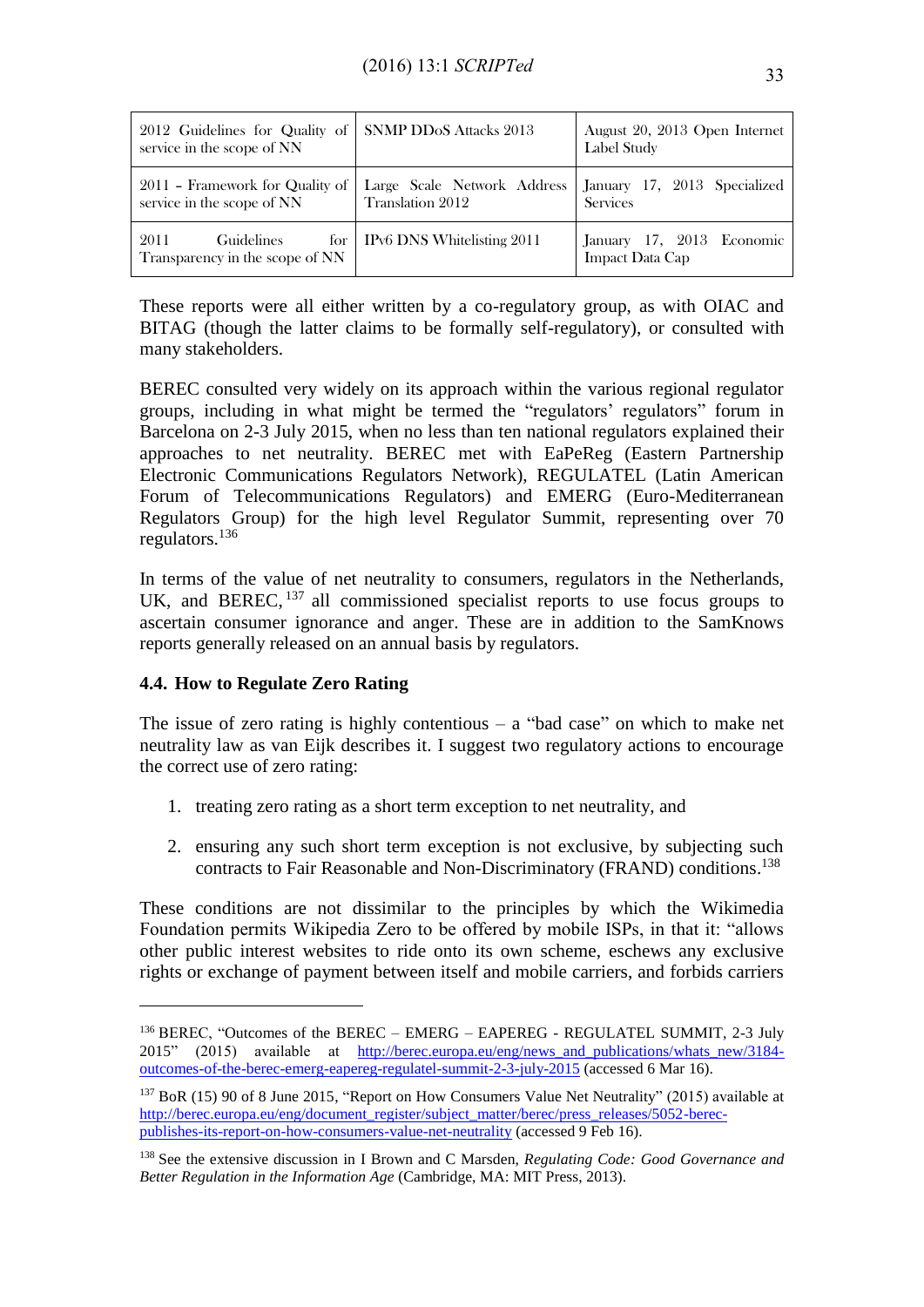from selling the service as part of a limited bundle."<sup>139</sup> I consider exceptions, nonexclusivity and FRAND in turn.

Short term exceptions to net neutrality are likely given the post hoc nature of regulation: regulators lay out ground rules then respond to complaints regarding infringing practices. Difficult marginal cases can require extensive investigation. Such processes can take several months in the case of effective regulators, requiring both technical and economic analysis, a call for evidence, hearings and enforcement notices. In the case of litigious market actors, appeals against decisions can take months, years or longer to reach constitutional courts as final appeal court. There is nothing in zero rating to suggest it is anything but a straightforward case of discrimination, which should not be subject to such long appeal processes. As explained earlier, walled gardens are nothing new, represent obvious discrimination and have been outlawed by those countries with effective net neutrality regulation. Any attempt to offer a time-limited zero rated offer as an introduction to mobile data use could be flagged as such and limited by regulation to perhaps three to six months. This would be subject to FRAND conditions and regulatory enforcement.

FRAND conditions could be applied to:

<u>.</u>

- 1. mobile ISP contracts with Free Basics and other affiliated content providers, including the ISPs' own subsidiaries, and
- 2. conditions under which the content providers offer access to their own portals.
- 3. However, if zero rating is not taken up by a significant part of the subscriber base (e.g. 10% of each operator's users), there may be a case for a *de minimis* exception from FRAND/non-exclusivity. It would be difficult to argue in practice that such a small number on a short term basis distorts innovation significantly.

The first condition is relatively straightforward to implement in theory but difficult in practice, as it is basically vertical unbundling of the mobile ISP's business unit arrangements. One could also compare it to the regulatory treatment under EU antitrust law of competitors to Microsoft's applications interoperating with their dominant Windows operating system.<sup>140</sup> However, not all regulators are capable of equal treatment of subsidiaries with competitors, especially in the resource-challenged developing world where independence and regulatory commitment are less easily maintained.

An alternative form of FRAND may therefore be to regulate *de facto* at a regional or global level, in establishing the ground rules for access to the zero-rated platform which mobile ISPs will offer. In this case, the regulated actor is the "host" platform for those applications that will be offered. If applications to join such a platform offer

<sup>139</sup> N De Guzman, "Zero Rating: Enabling or Restricting Internet Access? Asia Pacific Bureau: Internet Society" (2014) available at [http://www.internetsociety.org/blog/asia-pacific-bureau/2014/09/zero](http://www.internetsociety.org/blog/asia-pacific-bureau/2014/09/zero-rating-enabling-or-restricting-internet-access)[rating-enabling-or-restricting-internet-access](http://www.internetsociety.org/blog/asia-pacific-bureau/2014/09/zero-rating-enabling-or-restricting-internet-access) (accessed 6 Mar 16).

<sup>&</sup>lt;sup>140</sup> K Coates, *Competition Law and Regulation of Technology Markets* (New York: OUP, 2011) at 245-263.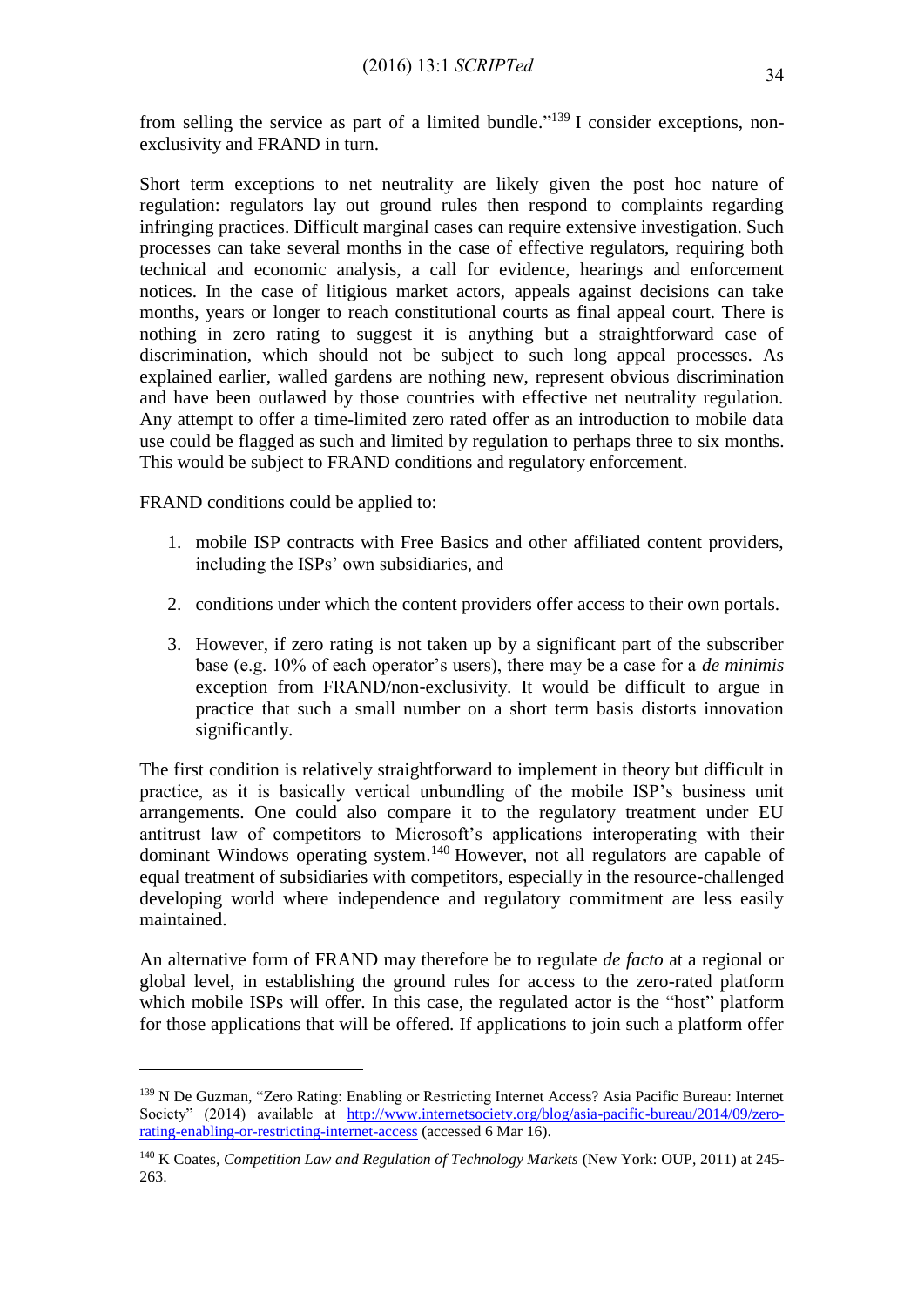– such as Free Basics or Wikipedia Zero's offer – are established under FRAND terms that can be examined and monitored independently, then the platform which is established for one developing market may, with few modifications, prove to be that offered in many others.

Mobile operators would like as much content delivered onto their networks as possible, including zero rated and directly peered Content Delivery Networks (CDNs such as Akamai or Level3). The appeal of Free Basics is the low bandwidth demand of its apps (no graphics, flash video). Some suggest directly peered CDNs should also be zero rated. It should be much cheaper (though not cost-free) to deliver content from a locally peered source. That should be passed on to the consumer, and zero rating is as good a way as any. Actual costs may be nearer zero than full price in any case. Note that without a data package alongside free content, content providers would be obliged to contract with a directly peered CDN – unless the zero rating offer is very short term (e.g. three months maximum) to let new users "taste" the edge of the Internet. I argue that FRAND and non-exclusivity should always be applied to zero rated offers, short term or long.

Jurisdiction will be the greatest challenge to any attempt to regulate the platform rather than the mobile ISP offering zero rating. There are three obvious routes to enforcement:

- via the telecoms regulator's enforcement of platform neutrality on the mobile ISP, and therefore into the contractual terms of its agreement with the platform;
- via antitrust as a merger condition for any platform that choses to expand into this area; or
- by a considered coordinated response by a network of net neutrality enforcement agencies at regional level, such as in BEREC.

The first has resource constraints except that the better resourced early mover regulators may establish ground rules that can be "copy and pasted" by later acting, less motivated regulators. The second is the type of net neutrality regulation that was adopted in the United States from 2005 onwards as an antitrust "default" rule against large ISPs that wished to merge. In the global view of such mergers, a net neutrality undertaking for a limited time period was considered by the merger partners to be a small price to pay. The third is also difficult in practice to implement, though larger well-resourced regulators (e.g. Germany/BEREC) advising their smaller cousins (e.g. Cyprus or Malta) can issue a decision or opinion that will help other regulators to take similar or identical action to enforce neutrality. Given the networks of regulators, consultants, civil society actors, academics and law firms that have exported and shared "best" (*sic*) practice in telecom regulation since the first liberalisations in the 1980s (in Japan, US, Sweden and UK), such networks can be expected to actively engage in spreading such practices internationally.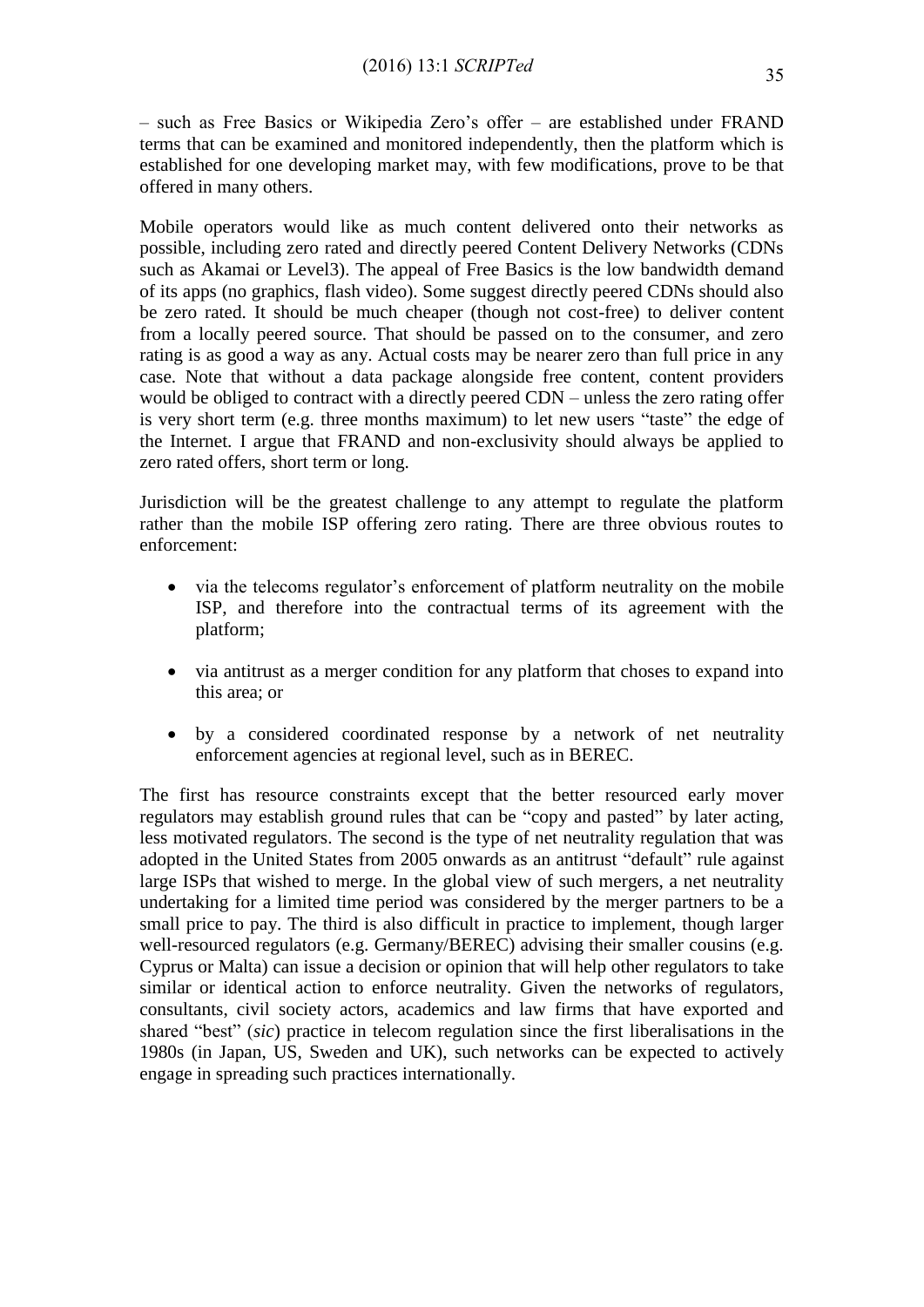#### **5. Conclusion and Further Research Needs**

1

I considered whether zero rating poses a serious challenge to open Internet use, extensively examined in Part 3 the country case studies that demonstrate its regulation, and in Part 4, suggested areas for further independent research into the effectiveness of net neutrality regulation. I argued that zero rating is a relatively minor if highly controversial short term problem as compared to Specialized Services, not technologically but price determinist as I now explain.

The majority of "mobile" data traffic is actually downloaded to devices via Wifi in home, office or hotspot location. It is not the cost of mobile data plans that is the dominant price driver, but that of hardware and prevalence of Wifi. There can never be as much Wifi in developing countries as developed, but open Wifi can be accessed relatively widely in countries where Internet policy is not dominated by the copyright maximalist lobby and morality (anti-pornography) cybercrime lobby. Hardware for mobile data is much cheaper than at its introduction a decade or more ago in the developed world, whether that be smartphones, laptops or tablets.<sup>141</sup> Combining the huge advances in technology pricing/performance with the prevalence of Wifi hotspots in 2015, it is clear that the environment for rapid adoption of mobile Internet access is far better than for fixed access in 2000. This applies despite the extremely high prices for mobile ISP data, which only forms a small part of the adoptive environment required to access the mobile Internet (arguably, no mobile ISP access is required at all given that schools, cafes, universities and other public areas offer free Wifi). Only 43% of Brazilian smartphone users use data plans.<sup>142</sup>

It is perhaps facile to argue that net neutrality regulation may be a somewhat blunt telecom regulatory instrument for a multi-faceted problem such as mobile Internet access, which also includes such policy issues as privacy and free expression as well as universal access and many Millenium Development Goals. David Kaye, United Nations' special rapporteur on freedom of expression, argues that:

In the longer term, net neutrality policies should be guaranteed wherever Internet infrastructure is being built out. The 13 "Necessary & Proportionate" Principles, which apply human rights to communications surveillance, should also be adopted and implemented as a framework for rights-respecting connectivity.<sup>143</sup>

<sup>&</sup>lt;sup>141</sup> N Freischlad, "Soon Everyone will be Able to Afford a Smartphone. But What about Data?" (2015) available at <https://www.techinasia.com/smartphones-are-getting-cheaper-but-what-about-data/> (accessed 9 Feb 16). The article states: "Even in China, which is a more mature market [than Indonesia] by most measures and smartphone penetration is higher, data usage itself remains low. This tells us either Chinese smartphone users are not interested in using their phones on the go, or they are simply being thrifty."

<sup>&</sup>lt;sup>142</sup> P Olsen "This App Is Cashing In On Giving The World Free Data" (2015) available at <http://www.forbes.com/sites/parmyolson/2015/07/29/jana-mobile-data-facebook-internet-org/> (accessed 9 Feb 16).

<sup>&</sup>lt;sup>143</sup> Kaye, David and Brett Solomon (2015) Merely Connecting the Developing World to the Internet Isn't Enough, Future Tense, 13 October at [http://www.slate.com/blogs/future\\_tense/2015/10/13/the\\_u\\_n\\_wants\\_to\\_connect\\_the\\_world\\_to\\_the\\_int](http://www.slate.com/blogs/future_tense/2015/10/13/the_u_n_wants_to_connect_the_world_to_the_internet_that_s_not_enough.html) [ernet\\_that\\_s\\_not\\_enough.html](http://www.slate.com/blogs/future_tense/2015/10/13/the_u_n_wants_to_connect_the_world_to_the_internet_that_s_not_enough.html) (accessed 9 Feb 16).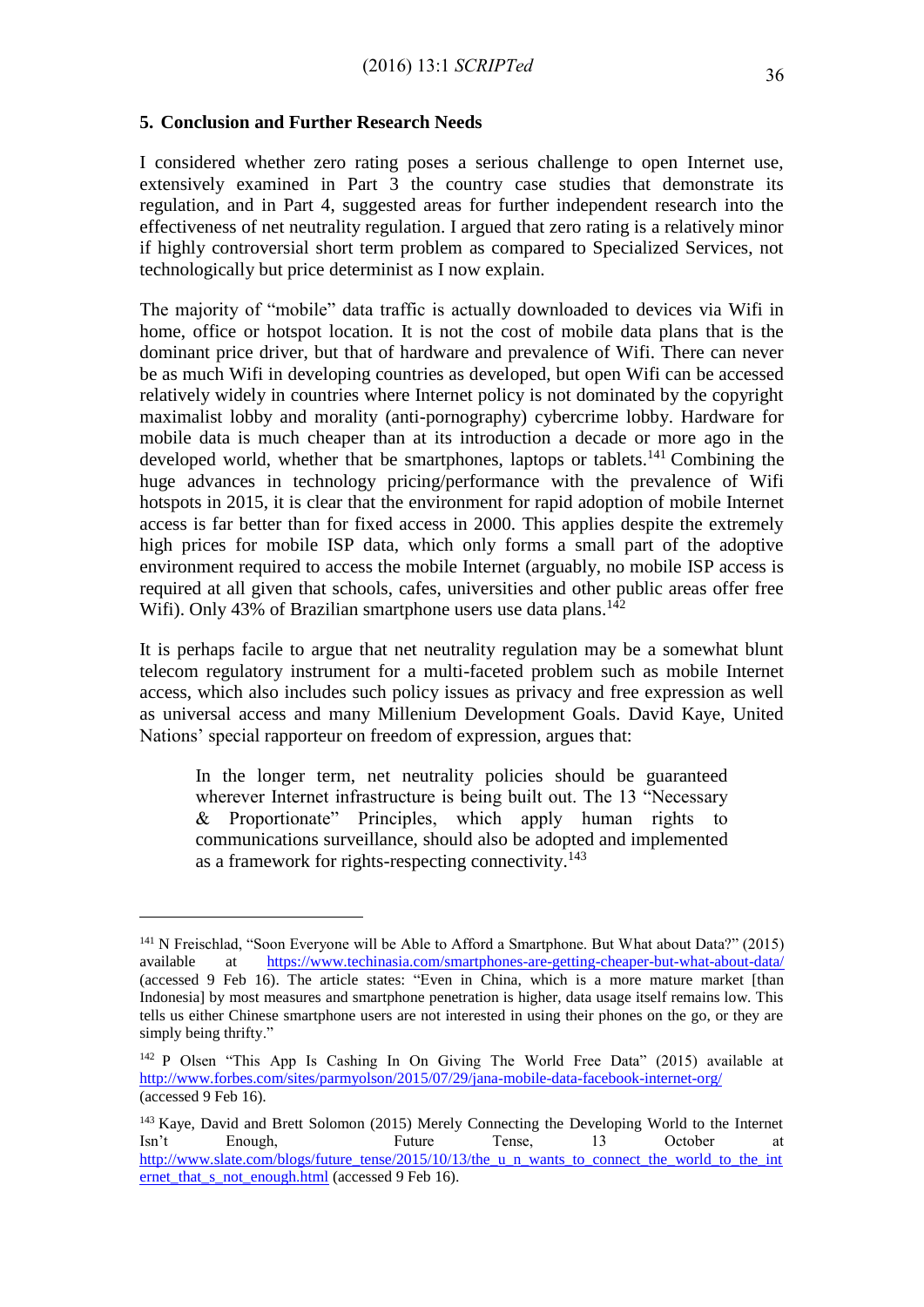He argued for a human rights-oriented connectivity programme to flow from the UN General Assembly debate on WSIS+10 and the newly updated Millennium Development Goals ("Global Goals for Sustainable Development" [GGSD] as adopted by the UNGA in September 2015) in December 2015. The GGSD emphasize that access to technology underpins every other "Global Goal" toward the eradication of extreme poverty. He particularly urged cautious adoption of the multinational platform pursued by Facebook, explaining that:

Mark Zuckerberg and Bono issued a call to "unite the earth" and, with other global opinion shapers and business leaders, released a Connectivity Declaration to "connect the world." The U.S. State Department's Global Connect program makes Internet access a foreign aid priority… But connectivity alone cannot be global policy. Respect for privacy and the freedom of expression must go hand in glove with the drive to connection.  $144$ 

He argued strongly that the Facebook-sponsored FreeBasics project, which offers free access to basic low-bandwidth versions of sponsored websites such as Facebook itself, Wikipedia and local news websites, offers a false equivalence with open Internet access, warning that government may "bless deals creating a two-tiered Internet pushed by so-called zero-rated service providers that limits browsing to preselected applications and establishes new gatekeepers<sup>"145</sup> such as Facebook. This may be especially pernicious as FreeBasics is rolled out in Least Developed Countries with very low fixed Internet access, and thus greater dependence on low bandwidth mobile connections. Examples are Zambia, Myanmar, Kenya, Peru and Guatemala.

Privacy remains a thorny issue, as well as being largely unregulated in developing countries. The wider issue of how Internet users of "free" apps such as Facebook and others are being monetized by advertisers is associated with the net neutrality and zero-rated debates, and in particular the correct policy responses. In countries such as Indonesia where monthly Average Revenue Per User (ARPU) is only \$2.20 for calls, texts and data, it is unsurprising that advertising is attractive as a further revenue partnership with zero rated apps.<sup>146</sup> Freischlad considers:

Users of zero-rated apps should definitely be aware that aspects of their browsing, downloading, and searching behavior are likely being recorded and analyzed, as both the zero-rated app itself and the sponsor who footed the bill are interested in monetizing this data further. Is there no alternative to sponsored data? It's almost cynical: the most vulnerable people – low income communities just making their first steps on the internet – become easy targets of marketing messages and data mining. $147$ 

1

<sup>144</sup> Footnote 143 supra.

<sup>145</sup> Footnote 143 supra.

<sup>146</sup> Freischlad, note 141 above.

<sup>147</sup> *Ibid*.